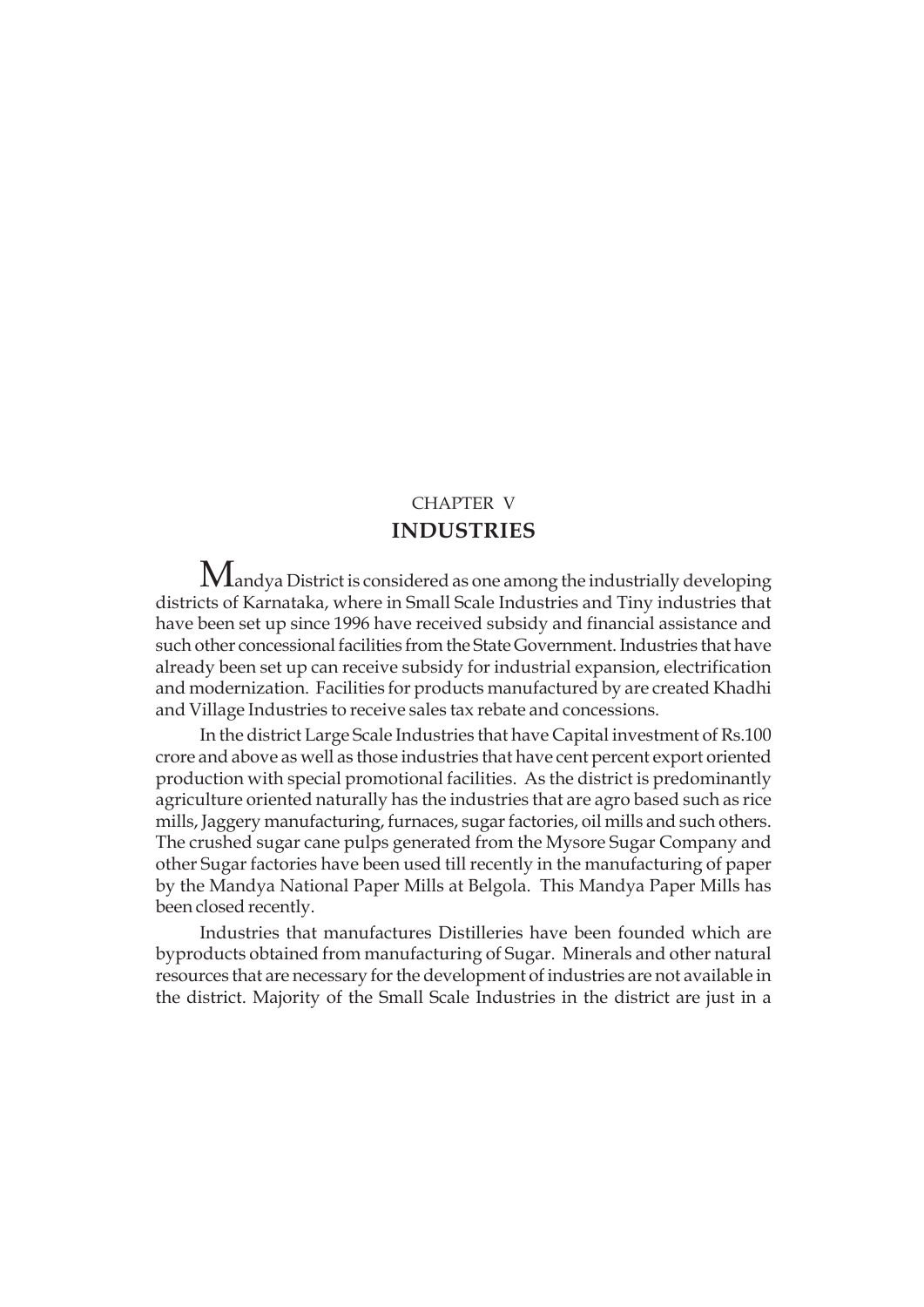position to manufacture the goods in accordance with the consumer's demands, but not yet utilised the greater marketing facilities. Internal infrastructure facilities such as Transport, Communication, Finance, Electricity, Industrial Area, Industrial Training, which are essential for the industrial development are not inadequate in the district. There is no shortage of land, labour and capital investments and the necessary infrastructure facilities for the development of industries in the district.

### **Traditional Industries**

Before the advent of modern industries there were several variety of traditional industries such as Textile, Bedspreads, Brass vessels, Pottery, Jaggery and so on, that were popular till recently. Ganjam in Srirangapattna was once upon a time an active industrial centre. It was famous for manufacturing quality textiles. It is a popular belief that the industry was set up by Tippu Sultan had brought 12,000 skilled industrial workers from abroad and had made them settled down here. Paper was also being manufactured here. According to C. Hayavadana Rao, the industry could be set up because of the availability of lime (klin) and Soda (Sodium chloride) abundantly here. Dr.R.Balakrishna in his book "Industrial Development of Mysore" has mentioned that the strings used for stringed instruments in the district was produced on a large scale by utilising the abundant availability of steal. C.Hayavadana Rao has opined that of late the locally manufactured quality standard strings and the expertise skills have disappeared due to the shortage of quality steal as well as the decreasing demand for strings.

During 1847 in Palahalli near Srirangapattana the then chief commissioner Sir Mark Cubbon had encouraged to set up Ashta Grama Sugar Works. This was one of the earliest industries in the district and had enabled common people to have facilities and also had contributed to the development of the crops. Farmers who were manufacturing Jaggery using Sugarcane Juice started supplying the sugarcane to Sugar works directly. This resulted in the raise of the farmers in the neighbouring villages also. The Khandsary sugar manufactured in this factory was of high quality and it even secured a prize and a certificate at Industrial Exhibitions in London during 1851 and 1861. Again in 1867 this product received another certificate at an International Exhibition held at Paris with all its credentials this factory was closed in 1894 due to unknown reasons. Kodiyala besides manufacturing cotton sarees was also famous for manufacturing of Sugar cakes.

Nagamangala was a noted centre from time immemorial for manufacturing of Brass and Steel Lampstands, Gods and Goddesses and Brass Vessels. The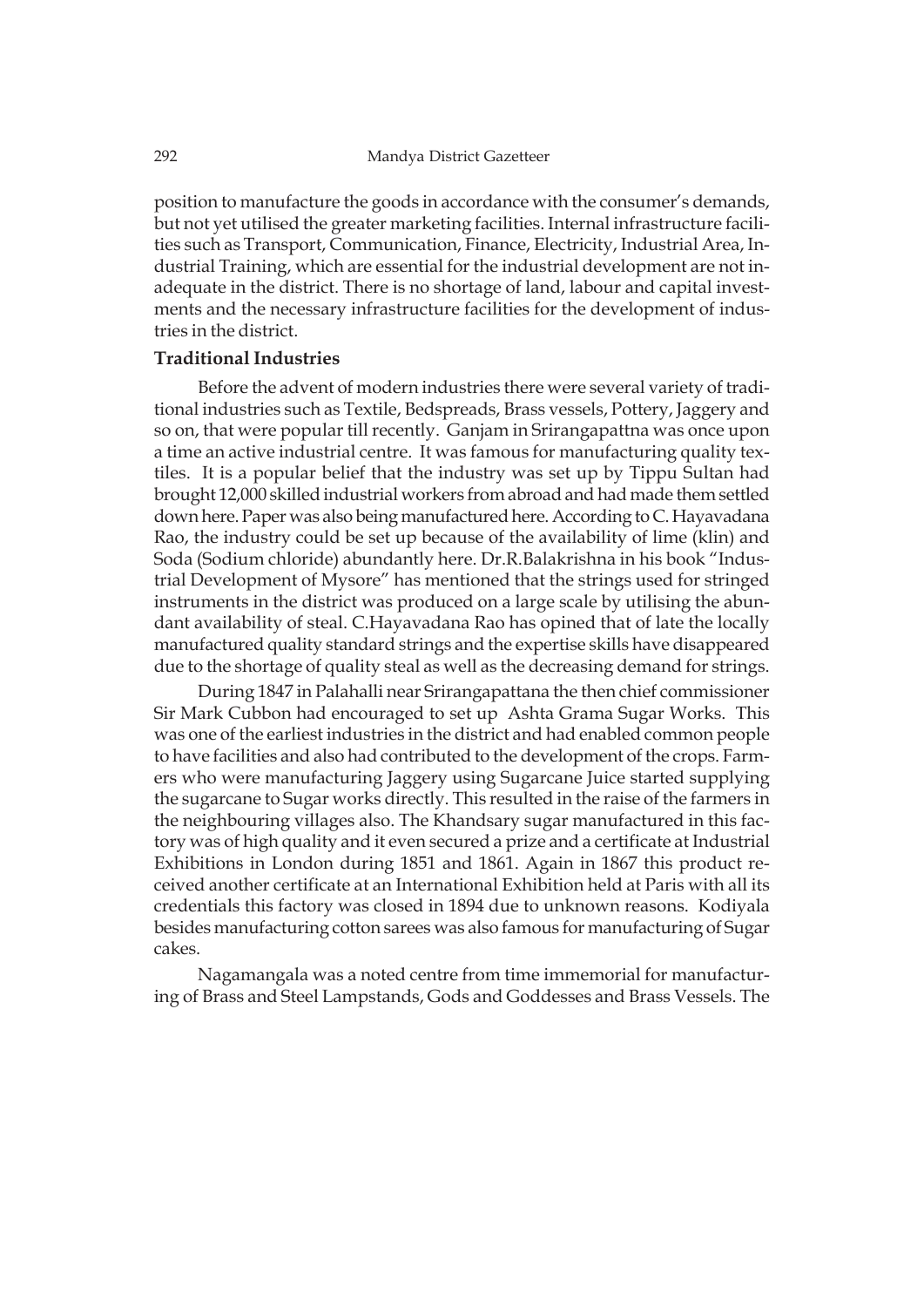regional demand naturally increased the development of this Industry. Such a flourishing Industry had suffered a closure around 1914, says V.S.Sambashiva Iyer. Dr. R.Balakrishna had also expressed that the industry might have been closed owing to the competition created with the use of aluminum vessels and also washed (kalayi) culinary brass vessels that were available for lesser costs. People started etching on the vessels and also decorated vessels with artistic designs in the district. So also inlay work was carried out by them on wooden articles.

Ganjam in Srirangapattana taluk and Sindhaghatta in Krishnarajpet taluk were well known for silk manufacturing industries from ancient times. Sericulture as an Industry received rich impetus from the people who abundantly carried out silk rearing at Mandya and those cocoons were transported to Channapattana for reeling purposes. This process was going on from time immemorial. At Sindhagatta sericulture silk reeling was carried out besides colouring and weaving textile as the raw materials were procured from all other taluks in the district. The district was also famous for manufacturing woolen blankets and quality Dhothis particularly known for Melkote Dhotis. The Government had undertaken two electrical units which had started manufacturing R.C.C. Electric poles. All the taluks within the district had rice mills. From ancient days varied industrial activities were undertaken such as industries, that were predominantly domestic in nature and manufactured goods such as Cotton, weaving woolen blanket, silk weaving, oil extracting mills, pottery; Basket weaving, Gold and Silver works, Black Smithy, Carpentry, mat weaving, Leather work and others. More number of Jaggery making units were available in Mandya district. Sir Francis Buchanan has mentioned in his travelogue that he had seen many Jaggery making units in the district.

### **Modern Industries**

Buchanan in his travelogue had expressed that Tippu Sultan had given much attention for the development of modern industries such as Sugar, Sericulture, Glass and so on. He had also invited technical know how on manufacturing sugar from China and Sericulture from West Bengal. After Rendition Railway construction as well as establishment of Shiva Samudra Hydro Electricity Generating station established in 1902 contributed for the industrial development of the district. Setting up of the Mysore Sugar company at Mandya, heralded the beginning of the Large and Modern Industrial units in the district. This company was not solely meant for manufacturing of Sugar but also utilized Molasses in the manufacturing breweries through distilleries like Brandy, whisky, rum, gin and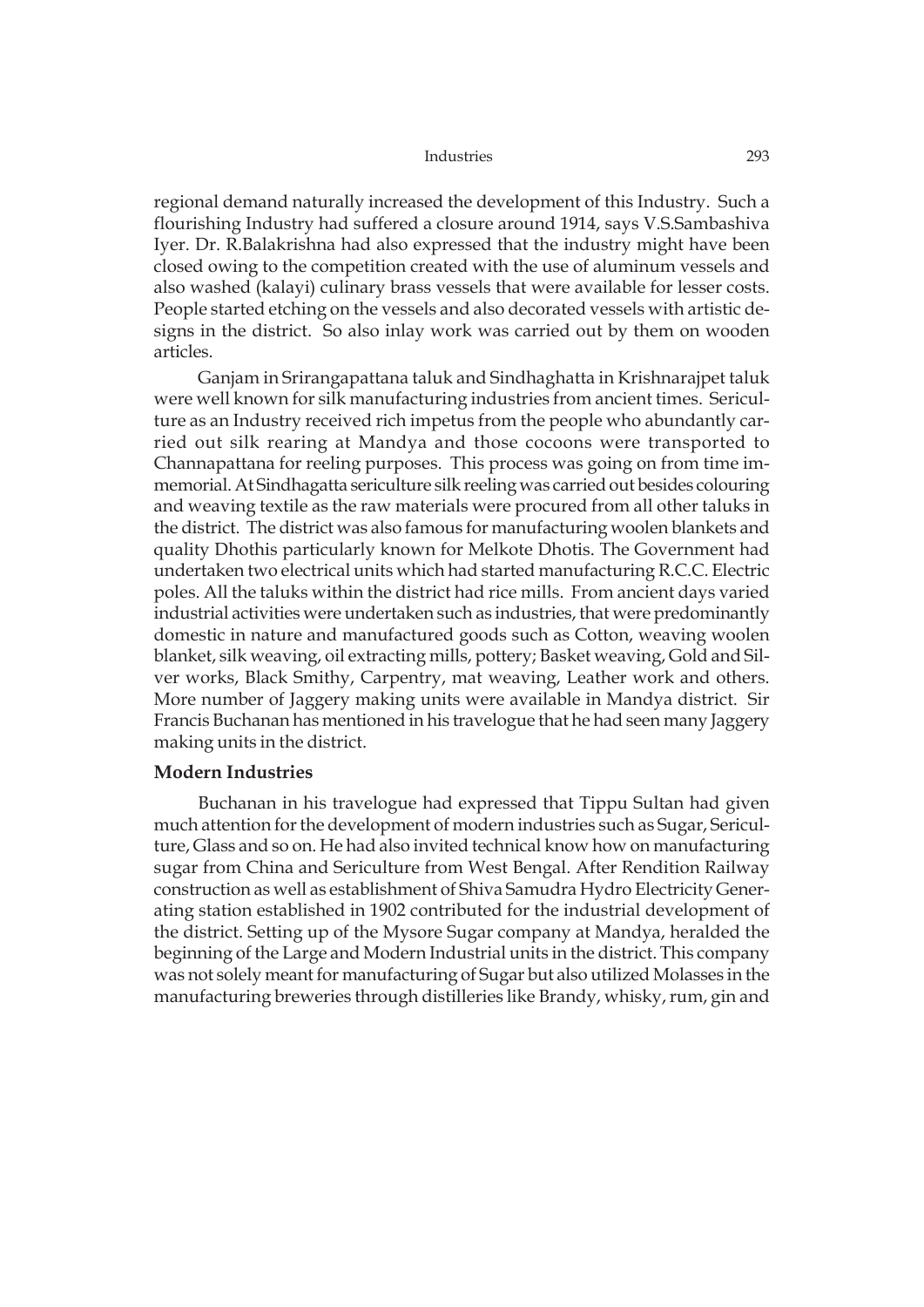such other by products of sugar. Mysore Acetate and Chemicals Engineering Company gets its raw material Acetic Acid from this sugar company at lower rates. In order to fully utilize the by products of Sugar manufacturing industries encouraged the founding of the Mandya National Paper Mill at Belgola and Mysore Acetate and Chemicals Companies became essential and thus they are under the control of the Government. Currently these Companies have been closed. Under the control of Private Sector the modern industries such as B.P.L. PTI (Ltd.,); Chamundeshwari Sugars (Ltd.,) ICL Sugars (Ltd.,) Habeeb Solvents, Keelar Power Project, Gyaman Furcems India (Ltd.), Karnataka Malladi Biotech (Ltd.) and others are under Private Sector. Pandavapura Sugar Co-operative Industry and Mandya District Co-operative Milk Producer's federation (Ltd.) located in Gejjalagere are functioning under Animal husbandry sector in the district. These Industries are functioning under the Co-operative Sector.

In this district paddy is being grown widely covering greater areas, but there were no modernised Rice mills here. Small rice mills in the district were fulfilling the requirements. Team of Experts designated by Ford Foundation had conducted major survey and had carried out research of Rice mills at the national level in conducting survey of rice mills and had identified the deficiencies in the management of paddy collection, Transportation, Milling, marketing and so on and had submitted a detailed report to Government of India.

As a result of this the government decided to set up six modernised rice mills at places where there was higher concentration of paddy cultivation. One of them was set up at Mandya with a capacity of milling two tons of Rice per hour. Agricultural Producers Marketing Co-operative Society (APMC) Ltd., was established at Mandya. Later on the State Government in addition to the existing Rice Mill, founded a new Mill with a capacity of one ton paddy per hour at a cost of Rs.15.25 lakhs sanctioned during the current year. This society managed the Modern Rice Mill. On 20th May 1965, the well advanced Satake Rice Mill of Japan was installed in the same premises with a capacity of 1.2 tons per hour. This mill besides having rice providing elevator also had such other equipments that cleaned the paddy, removing and separating the husks, separating paddy from Rice, polishing rice, controlling the quality of rice, collecting the husk and throwing out the such other wastes were simultaneously set up.

During 1937 a Tobacco curing unit was set up in Mandya. It has been since closed. Mysore Acetate and chemicals manufacturing company (Ltd.) was established at Mandya in 1938 and its administrative unit was located in Tharabanahally in Chikkabanavara near Bangalore. This Unit was subsequently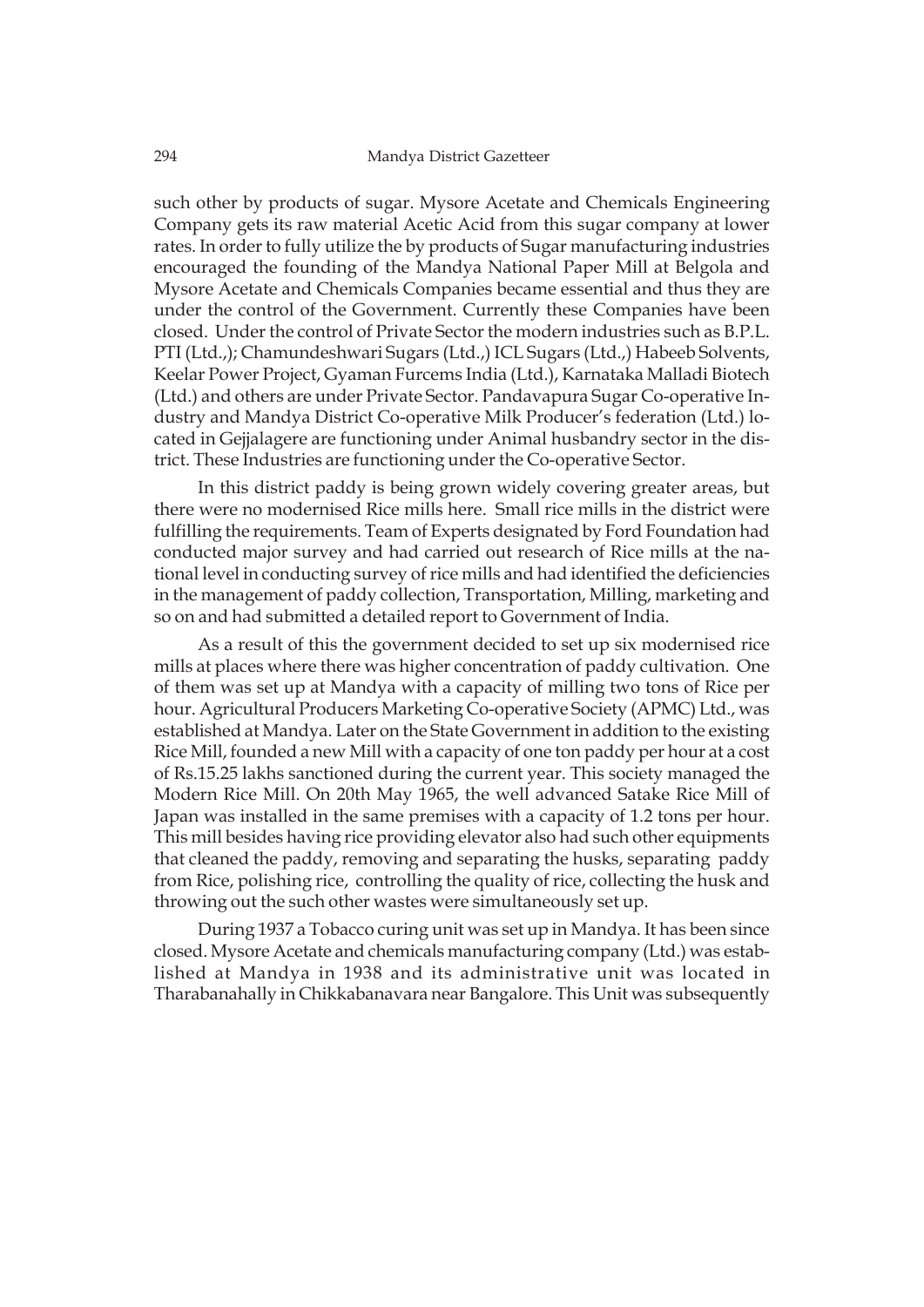expanded and Copper Sulphate, Aluminum Sulphate and Alum manufacturing factories were established. In 1940 and 1941 One factory was set up in Tharabanahally and another in Belagola in Srirangapattana taluk respectively. This was the first of its kind in India for manufacturing Copper Sulphate. It is used as a disinfectant in the cultivation of coffee, Arecanut, Rubber, Grapes, paddy, Cotton and other food crops. Alum and Aluminum Sulphate is also used in purifying water and clothes/textile dyeing. In 1975 Allied Rasin and chemicals units was set up under Private Sector in Belagola in Srirangapattana taluk. With a aim to manufacture Urea, Farm Aldide and Rasin. During 1966 in Mandya, Agricultural Implements Manufacturing Industry was started as the demand for agricultural instruments and implements owing to high concentration of Agricultural activities in the district. In Maddur taluk there is a greater concentration of coconut grooves and the yield is more hence the Co-operative Jute factory has been established in Nidagatta.

### **Present Industries**

By the end of March 2002, the district comprised of 14 Large and Medium Scale Industries. Of these three belonged to the Government, two belonged to the Co-operative Sector and the rest nine were under the control of Private Sector. The total capital investments made in these amounted to Rs.28,272.20 Lakhs. It had created jobs or 5,653 workers. These industries manufactured Sugar, Milk, Dairy products, edible oils, Electrical Generators, Fertilizers, Paper, Drycell etc.

Among them five have not been functioning. At the same time there were 674 registered Small Industries units have been functioning in the district. And a total Capital Investment of Rs.10,784 lakh. 69 were invested in these industries. These provided jobs for 31,864 workers. Under the district Khadhi and Gramodyog Board there were 325 functional units and had created jobs for 1,738 workers. During the year 1999-2000, around Rs.5,000 Lakh worth goods had been manufactured. 1995-97 a census Handlooms and Power Looms were undertaken. As per this census 310 families engaged in Handloom and 17 Households were depended in power looms. In the district there were 238 Handlooms and had created jobs for 472 workers. There were 32 Power Loom in the (16) were defunct. Sericulture industry was supportive to Agricultural activities in the district. Out of the Kotis (Grainages) Seven were Government and 100 private of them supplied disease free laying to these farmers. Three Government owned mulberry growing centres are engaged in cultivation and maintenance of quality and standard mulberry and their stems are being distributed among farmers and also provides technical Training for rearing Silk Worms.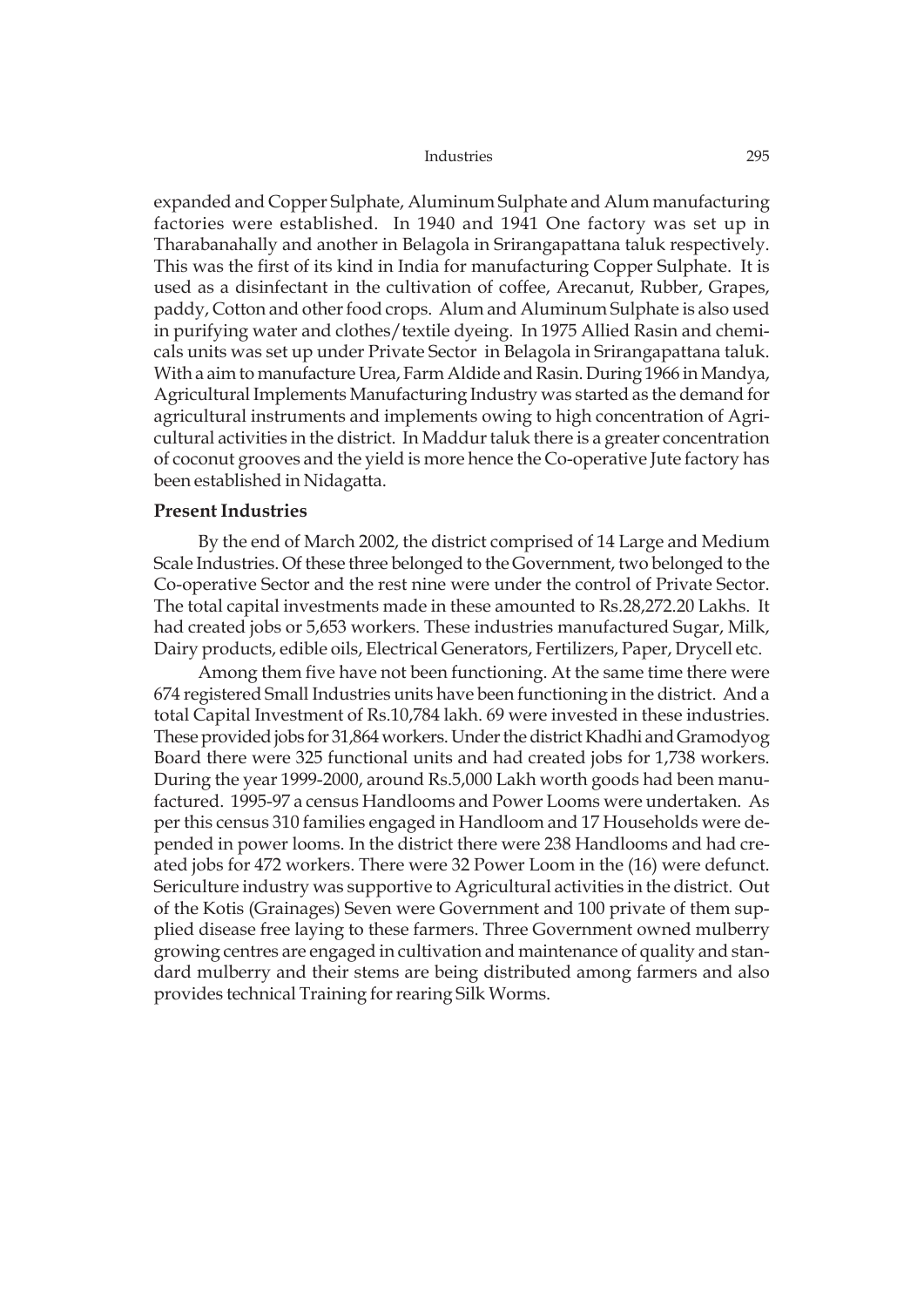# **Incentives and Concessions**

With a view to develop Industries and secure them a first ranking and recognition the Industrial map of India the State Government has sanctioned several Incentives and concessions from time to time. To achieve this target the state government has created three Industrial zones covering all the taluks and have categorized them. Since 1995, newly established industries have been provided Incentives and concessions up to 2001. As per this Bangalore South Taluk, Bangalore North Taluk and Bangalore Urban Agglomeration. Regions (as per 1991 census) have been included and classified as Industrially developed Region under Zone No.1 classified and the remaining 173 taluks have been classified as developing and has been included in Industrially grown up Areas under Zone No.2. Dharwad, Hassan and Raichur have been classified as Industrially growing centres and are included in Zone – No.3 and have been provided with special amenities. Besides, this Karnataka Industrial Development Board has identified. Bijapur, Kolar, Chitradurga, Chickmagalur, Gadag, Nippani, Bellary and other areas where in Small Scale in industrial centres and at Torangal in Bellary district for the growth of Large Scale Industrial complexes with modern configuration has been planned.

All the seven taluks in Mandya District comes under Industrially developing area under Zone-2. The Tiny and Small Scale units which possess landed property (Land, Building, plant and Machinery and Investments made on property shall be eligible for an Investment subsidy of 25% of value of fixed Assets subject to a ceiling of Rs.25.00 lakhs. Those needy Small Scale Industries in a zone which do not exceed an Investment of five lakhs and possess immovable property will be given financial assistance up to five percent of its value. For those Industries established already are provided with financial assistance for expansion, electrification, modernization (if financial support is required by them). For those belonging to Scheduled castes and Scheduled tribes, Minorities, Women entrepreneurs, physically Handicapped, Ex-servicemen and others were provided. Financial assistance upto five percent to a maximum of amount Rs. one lakh additional capital investment facilities. Similarly private or Co-operative Zonal industrial units are provided with financial assistance for those who have invested in development and expansion (20% of the total investment made already or upto Rs.20 lakhs) for Capital Investment supporting financial assistance. The Private and Co-operative Industrial Units who have invested upto Rs. 500 lakhs are being provided financial Assistance for Infrastructure development and other facilities. Those established Industrial units which have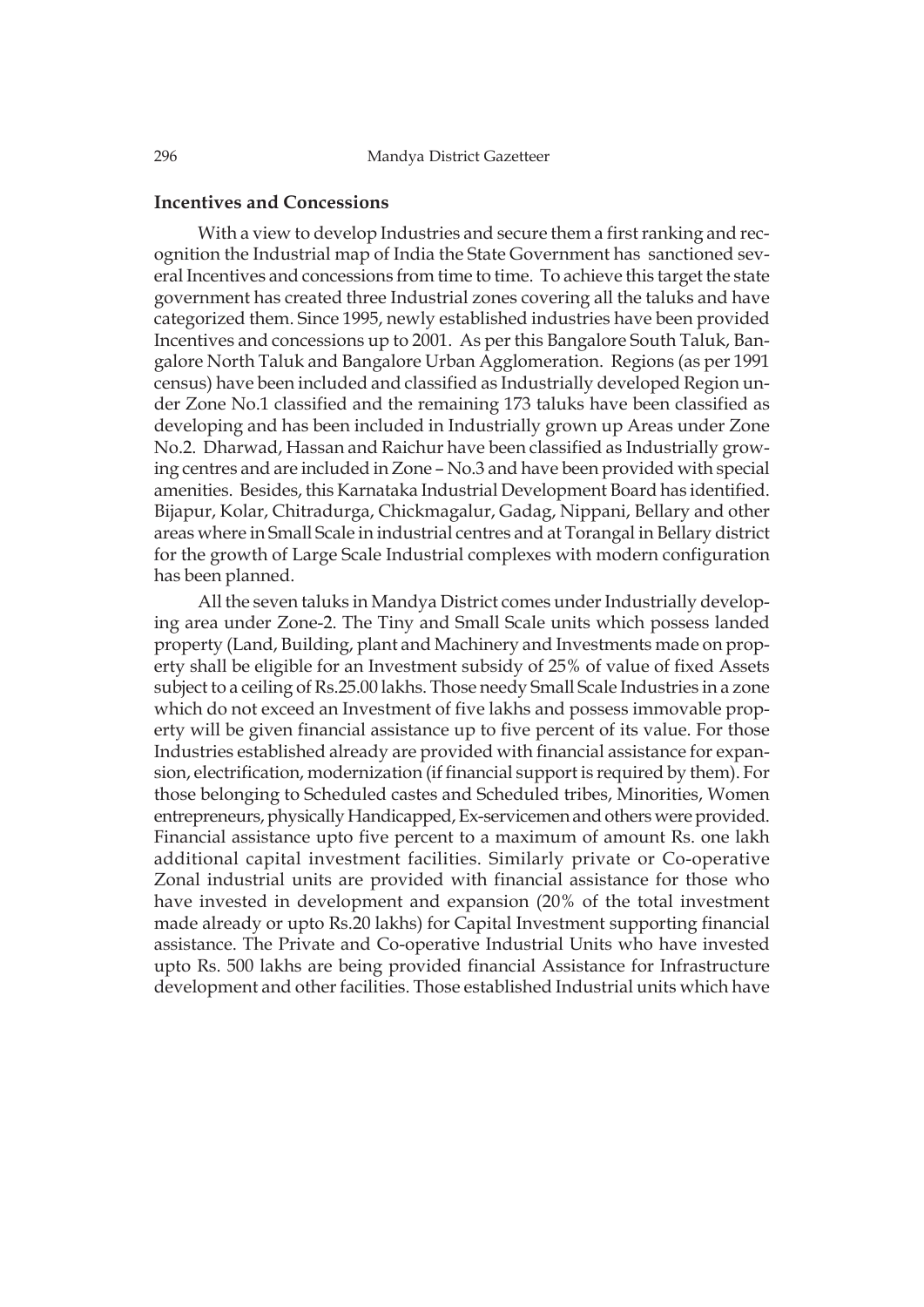modernised its Industrial equipments are also provided with financial assistance upto 20% out of the total investments made or a maximum amount of Rs.20 lakhs, additional financial assistance. This is applicable for projects worth upto Rs.500 lakhs each and this does not include cost of Industrial sheds and Industrial Housing.

Captive Power Generation Units shall be considered as a part of new/expansion unit and considered a part of project cost of those eligible for incentives and this is limited to Investments on Generator Sets and this will be included in the Capital Investment in consideration for the Sales Tax. This rebate or concessions facilities will be provided to each unit that has 10% or Rs. five lakhs. New Industries that use diesel to generate electricity are charged with the sales tax which is refundable to the respective company. This facility is however available for only five years. For those units that not have Captive Electric Generator facilities, for their own use and who utilize or consume electricity, are given rebate for the first five years. For Technically based and pollution free Industries financial assistance is provided with capital investment, Tax rebate and other facilities are given several incentives and encouragement. Units under Khadhi and Village Industries are given central sales tax rebate as well as Karnataka State Sales tax rebate on products that are marketed. Encouragement is given to Large Scale industries that have capital investment of Rs.100 crores based on their investment plan programmes and absorption rates of manpower. For these 100% export oriented industries financial assistance such as capital investment, sales tax rebate, entry tax on purchase of spare parts and other facilities are extended. New Small Industries that have been set up in the district have been given financial assistance for their expansion, modernization and from exemption on stamp duty. The fees fixed incurred at the time of conversion of agricultural land for industrial use is given exemption. For the Small Scale Industries engaged in commercial production are exempted from power cut for the first five years of its inception.

### **Terms and Conditions**

Definitions for Incentives and Concessions for Industrial Units and also Tiny Industry is one in which the Investment in plant and machinery is less than Rs.5.00 lakhs irrespective of location of the Unit. An Industrial undertaking in which the investment is fixed assets in plant and machinery. Whether held on ownership terms or on lease or by Hire purchase does not exceed Rs.60.00 lakhs is called Small Scale Industries.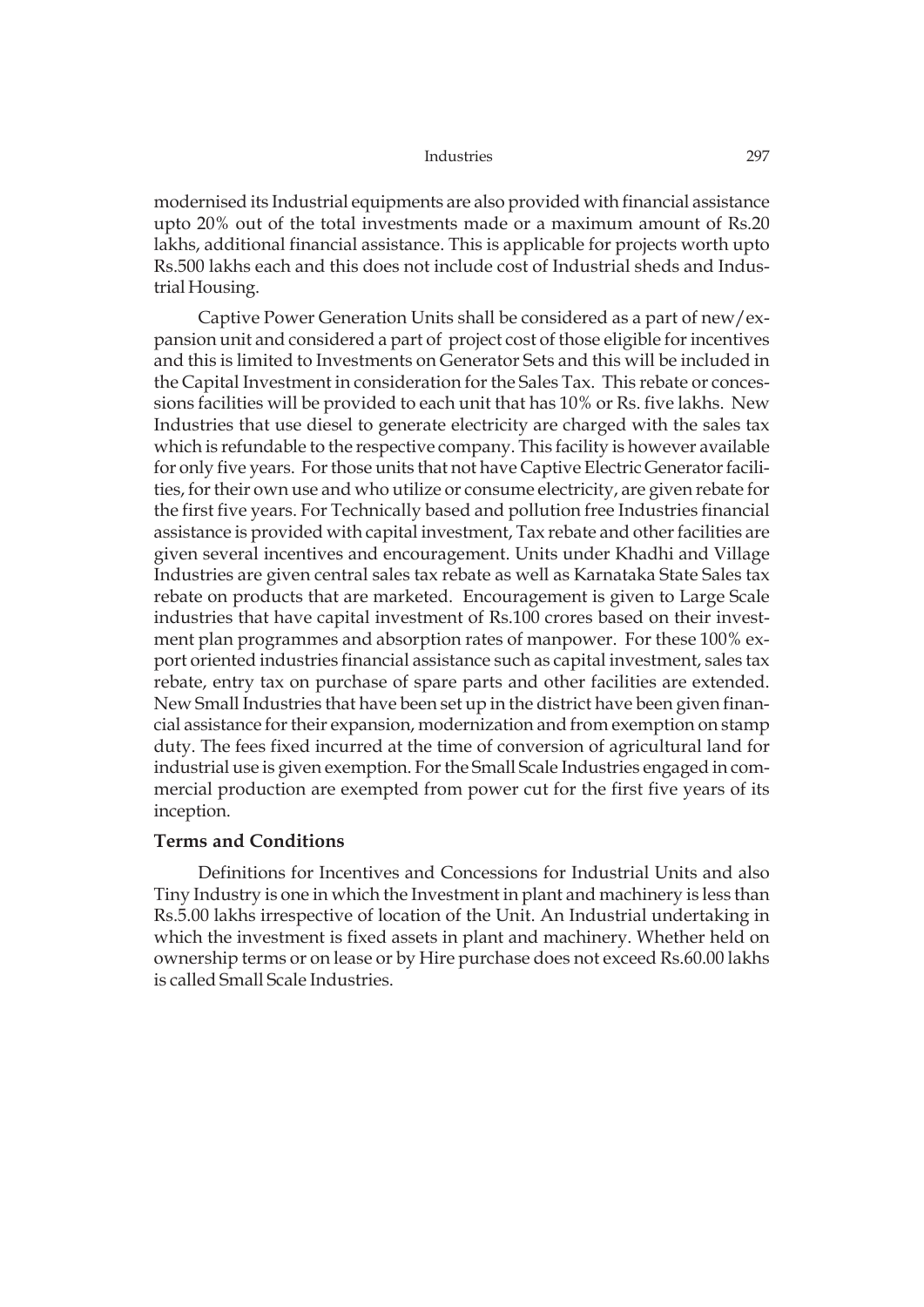# **Ancillary Industry**

An Industrial undertaking which is engaged or is proposed to be engaged in the manufacture of production of spare parts, components, sub-assemblies, Tooling or intermediates or rendering of services and the undertaking supplies or rendering proposed supply of finished products and undertake not less than 50 percent of its production or services as the case may be to one or more other industrial undertakings and whose investments in fixed assets in plant and machinery whether held on ownership terms or on lease or on hire purchase should not exceed Rs.75.00 lakhs. An Industrial unit which is not classified as Tiny/ Small Scale/Ancillary Industry shall be classified as Medium and Large Scale Industry. A cent percent export oriented units is one which undertakes to export its entire production of goods subject to relaxation as permitted by Government of India from time to time. Such Units may be set up either under the EOU or EPIP (Export Promotion Industrial Park) scheme or under the electronic hardware Technology Park (EHTP) scheme or Software Technology Park scheme. Items used for direct production such as expenditure on Industrial sites, Buildings, Production, Plant and Machineries, Captive Power Plant and Electrical Sub Station, computers and such other directly used equipments are included.

# **Small Scale Industries Modernization Fund**

Modernization of Small Industries: Understanding the problems being faced by Small Scale Industries, the State Government formulated a new programme was initiated and issued a Government Order on 27-10-2000. Opportunity is provided under this programme to revive and modernise suitable small industrial, units and also sick industries.

- 1) The State Finance Commission that has borrowed Rs. 500 lakhs as loan at the rate of 11.5% from (SIDBI) Small Industries Development Bank India is utilized to extend loans at the rate of 8.5% to eligible Small Scale industries.
- 2) Rules and Regulations formulated by SIDBI is strictly adhered to and has provision to sanction a maximum of Rs.5.00 lakhs as loan for Small Scale Industries.
- 3) Financial Assistance is granted to sick and needy as well as technically upgraded industries.
- 4) Karnataka State Finance Commission along with Commercial Banks and other institutions including K.S.I.I.D.C. is eligible to borrow this financial assistance.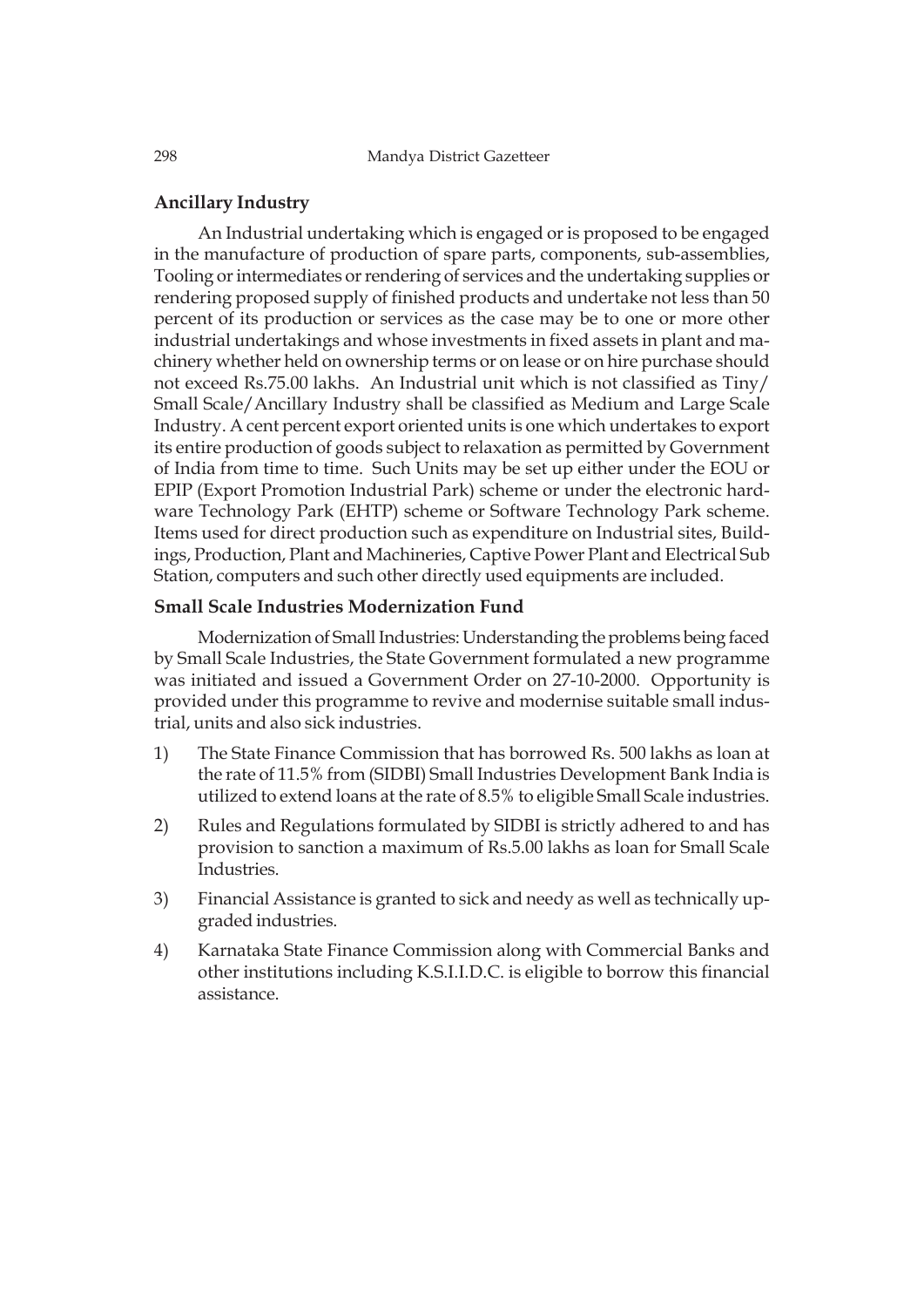- 5) The Industrial units which utilized financial assistance for the first time under this scheme and those who could not avail working capital from Commercial Banks, KSFC can provide financial assistance borrowed from SIDBI and the Principal amount will be charged with simple interest.
- 6) The Industrial Units recommended in KSFC's single Agency Meeting at single window Agency meeting for sanctioning financial assistance are to be considered.
- 7) Karnataka State Government released finances at one stretch to Karnataka State Finance Corporation. Interest earned under this plan is accounted by the Karnataka State Finance Corporation while sanctioning further finance is to be released with this interest is received and appropriated.

# **Facilities from Central Government**

At the Inauguration of the All India Small Scale Industries Conference held at New Delhi during 30th and 31st of August 2000 the Prime Minister announced several facilities such as increased rebate on central excise duty limit from 50 lakhs to 100 lakhs and enhanced the composite loan limit from 10.00 to 25.00 lakhs. In order to promote industries to improve their quality and secure ISO 9000 Certificate and continue the grant of the loan facilities for each unit upto Rs.75,000 has been enhanced for six more years.

Government invested Rs.125 crores for Small Scale Industries under the loan guarantee plan and encouraged enthusiastic industrialists from 1st September 2000 has extended financial support from the State Financial institutions for those industries who do not have any security but need financial loans with a stipulated frame work and also for selected technical industries Assistance has been extended to get 12% of the Capital Investment. To strengthen khadi and village industries and to technically support the khadhi weavers, a new plan has been prepared and initiated. The Central Government amended the Textile Policy that was in vogue in 1985 and replaced it by a new Textile Policy from 2nd November 2000. The earnings of the Textile Industries export is expected to reach 50 billion from the present 11 billion \$ by 2010. This enabled these units to not only compete with the neighbouring countries but also helped to the readymade Garments Industrial expansion. It is estimated that the Ready made garments will be fetching 25 Billion Dollars. Till now the ready-made garments was in the small industrial sector, which had permission for capital investment of Rs.300 lakhs. In order to resolving the Industrial disputes and provide assistance and get the necessary technical know how for the textile units from the International commerce organization is being provided.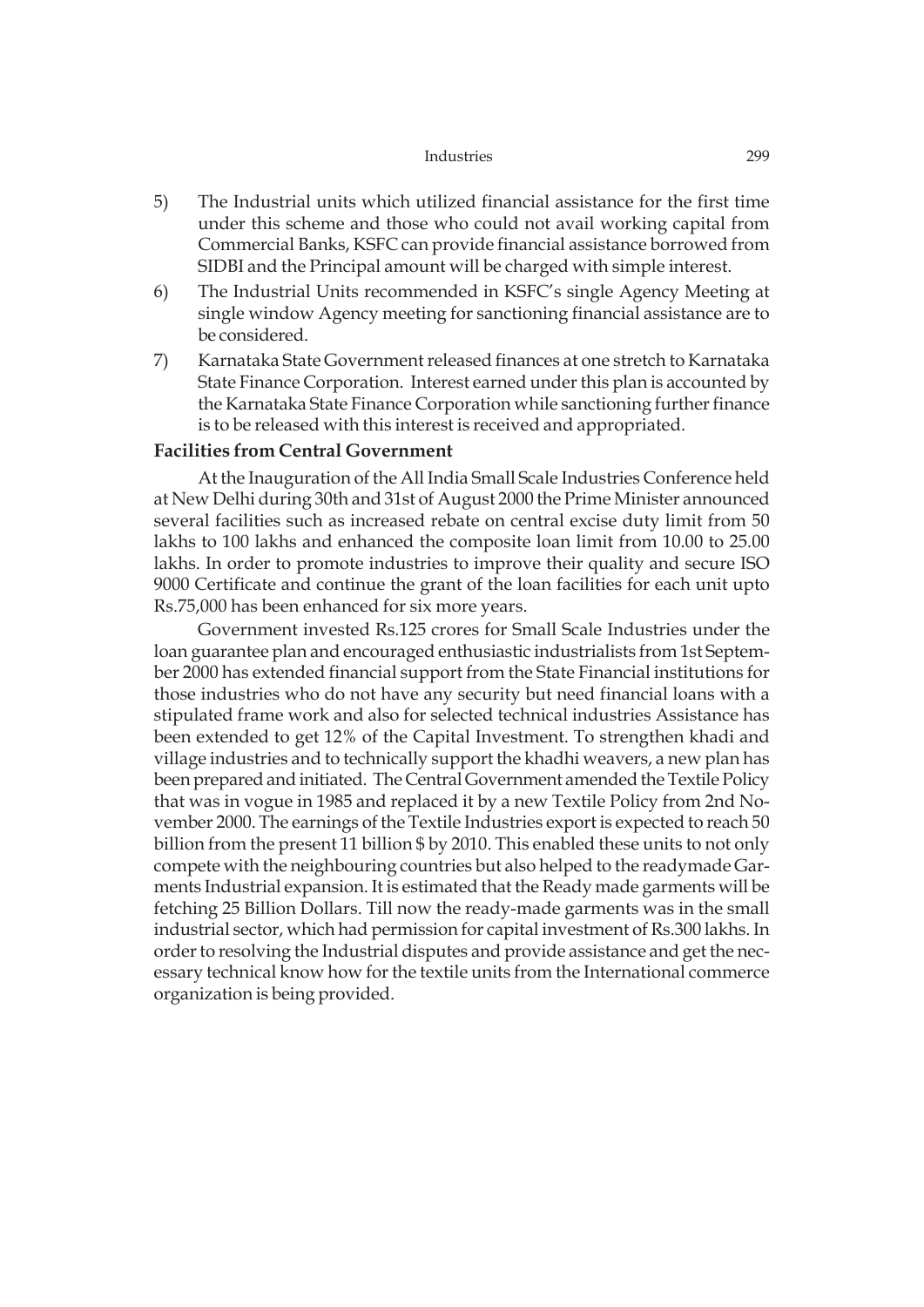#### 300 Mandya District Gazetteer

This policy also provides technical support to textile industry as small as at the international level it has come up with mutual understanding and the agreement. It also resolves the conflicts and disputes that may arise from time to time.

### POWER

Fundamentally Electricity is not only used in domestic front but also in priority sectors. Mandya district has Power Generation unit at Shivanasamudra and Shimsha and hence the history, the distribution system and other details need to he comprehended. The history of Hydel Power Generation in the district can be traced to over hundred years.

Karnataka as is well known, has been a pioneer in the development of Hydro-Electric Power. The first generating, station at Shivasamudram was established as long back as 1902, in order to meet the power supply demands of the Kolar Gold Mining Company. This was the first attempt to tap hydro-electric potential in India. The Cauvery Power Scheme was initiated in 1900 under the guidance of the then Dewan of Mysore Sir K.Sheshadri Iyer.

In 1894, Mr.Edmund Carrington, an Electrical Engineer, applied for concessions to tap the Water-power at the falls. He was connected with Mr.Holmes of Madras, one of the pioneers of Hydro Electricity Generation in India. These gentlemen and colonel Henderson, the then British Resident in Mysore, who took a keen interest in the scheme, recognised that long distance transmission of power might be possible.

The Mysore Government considered it advisable to investigate the practicability of generating power at the Shivasamudram Falls site and obtained, from the Madras Government, the services of the Chief Engineer at Madras, for the purpose. In his report he took a very favourable view of the potentialities of the head at the Falls. In June 1899, the Deputy Chief Engineer of Mysore, after studying the details of the power installations at the Niagara Falls, conceived the idea of working the machinery at the Kolar Gold Mines with electricity generated by the Cauvery Falls, and this scheme received the hearty support of Sir K.Sheshadri Iyer, the then Dewan of Mysore, and Colonel Campbell, the Chief Engineer. Messrs. John Taylor and Sons of London, who had the general control of the mines in the Kolar Gold Fields, also supported the scheme. The Government decided in 1899 to utilise the head near the Falls for the service of industrial undertakings in different parts of the State, including the Kolar Gold Mines.

In embarking upon this great undertaking, the Government were influenced by the consideration that the supply of a cheap motive power of the kind and on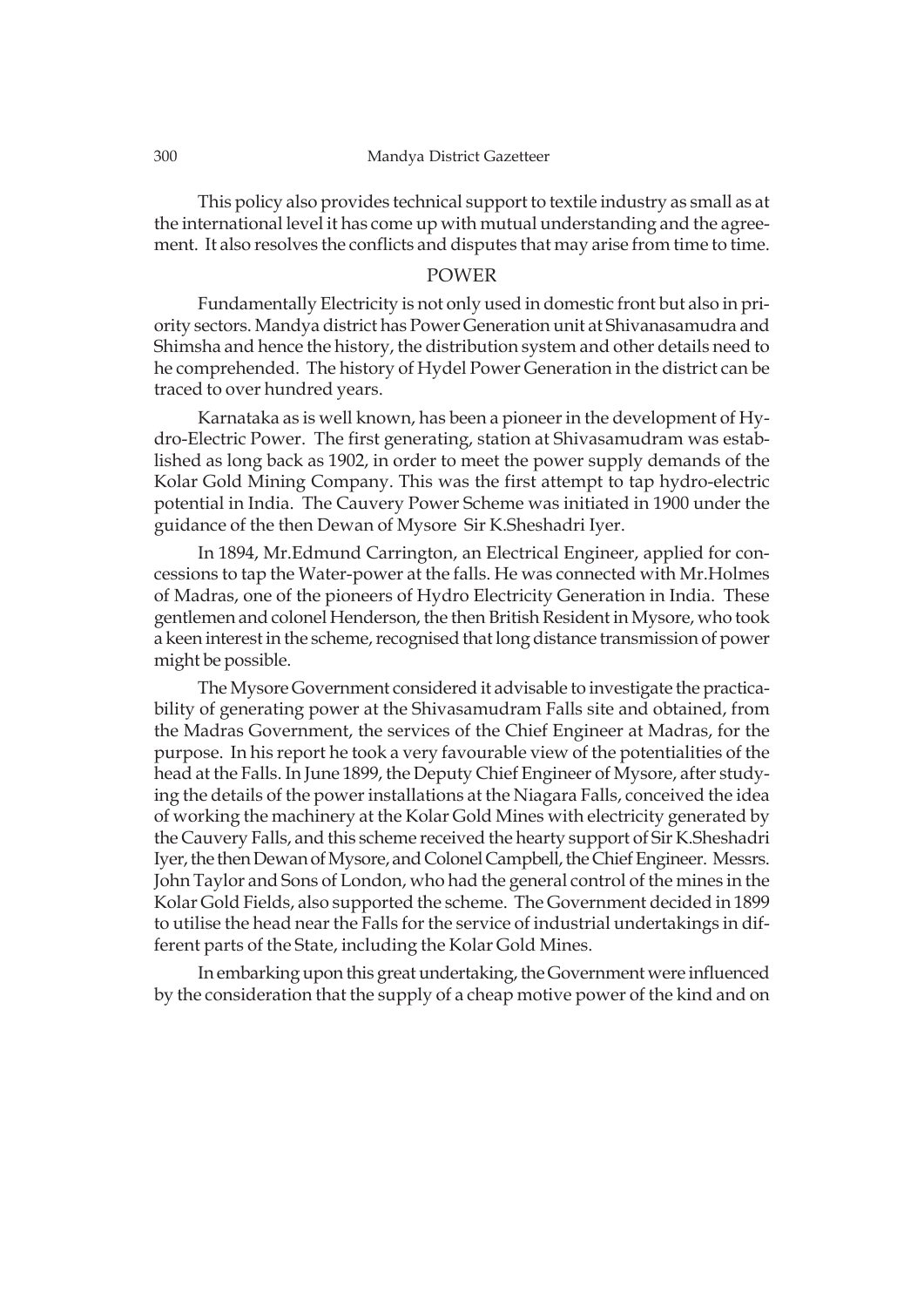the scale proposed, was likely to foster industrial enterprises through out the State and thus indirectly increase the wealth and general prosperity of the country. The Deputy Chief Engineer was deputed to Europe and America to examine the project in consultation with the experts there. The Mysore Government acquired from the Government of Madras the right to utilise the whole of the water-power at the head of the Falls under certain conditions. The sanction of the Government of India for the various details, such as the concession from the Government of Madras, the agreement with Messrs. John Taylor and Sons and the individual miners, a contract with the General Electric Company of Schenectady, United States and Messrs. Escher Wyss & Co., Zurich, for hydraulic plant, the former taking the entire responsibility for installing the plant and working at the spot for a period of one year. The works were completed by 1902, and on the 30th June of that year, the generated power (30,000 volts) was successfully transmitted for the first time to the Kolar Gold Fields.

The power line to Mysore was drawn from the Shivasamudram generating station to a point very near Malavalli and from there, it passed, in close proximity to Bannur and Alahalli, on to the Sri Narasimharaja Power Station at Mysore. The distance is roughly 33 miles. The other two lines to Kolar Gold Fields and Bangalore ran parallel to each other from the generating station up to Kanakapura where they deviated, one to Bangalore running via Harohalli, Vasanthapura and Nayandahalli, and the other to Kolar Gold Fields passing through Kanakapura, Jigani and Chandapura. The Shimsha line was linked to these lines at a place close to the generating station.

The power developed by the first installation was 6,000 H.P., but owing to the increased demand for power at the Gold Fields and in Bangalore and Mysore cities for both power and lighting, the generating station was extended by the second installation in 1903, the third installation in 1907, the fourth installation in 1914-15, the fifth in 1918 and the sixth in 1919. The seventh installation was sanctioned in 1925. The total power generated was raised by the sixth installation to 34,000 H.P. The seventh installation provided for an extra 14,000 H.P., the total power thus generated under the seven installations being 48,000 H.P. The name of Sir K. Sheshadri Iyer will be remembered long as the person who laid the foundations for hydel power development in the State. The advent of Electric Power at the Cauvery Falls site in Mandya district revolutionised industrial activity in Mysore and made it possible to establish a large number of big and small industries in the State. The Shiva Samudram Station which was established in 1902 with an installed capacity of 4,500 kws increased gradually to 42,000 kws by 1938.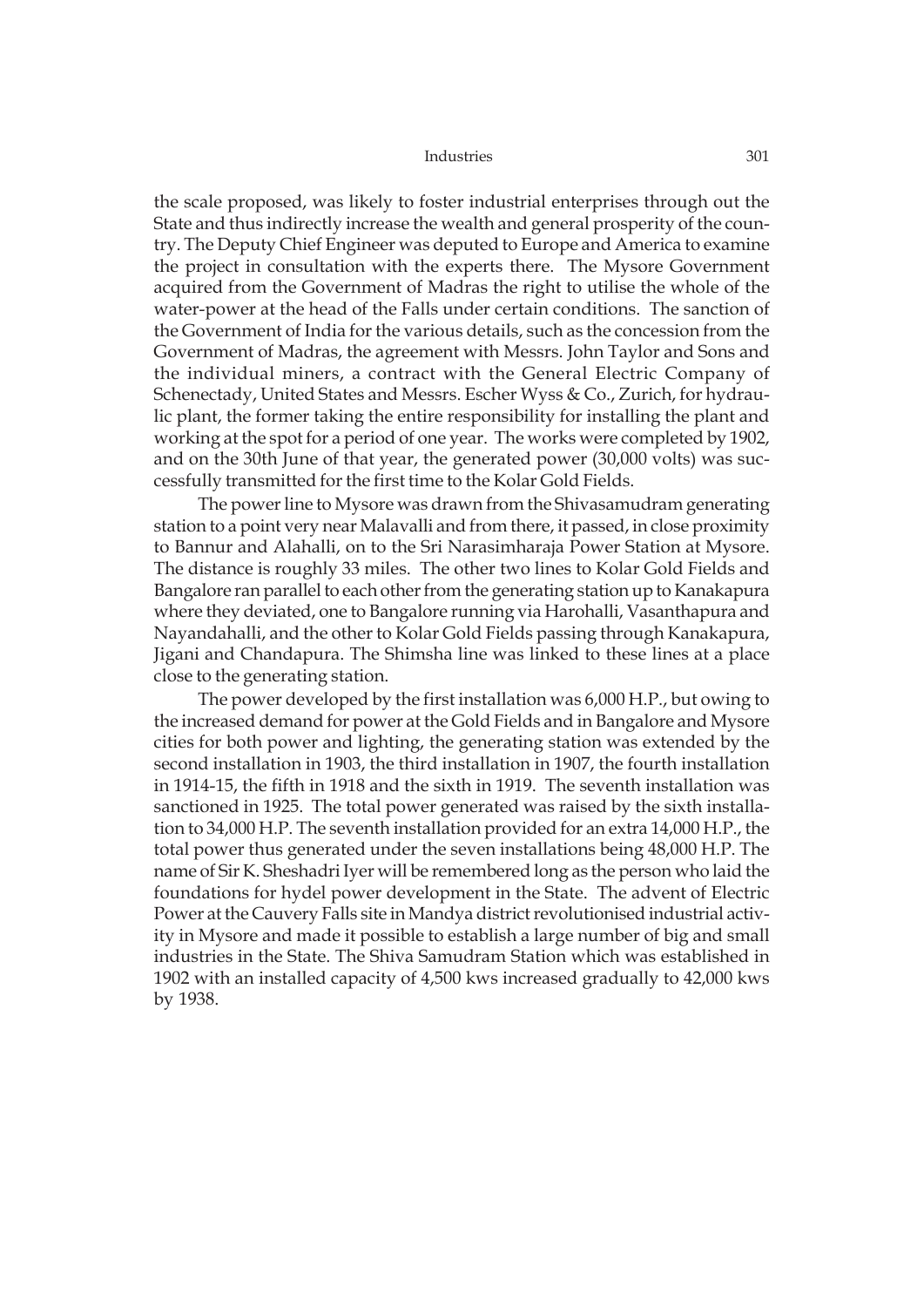As the demand for power increased, the Government of Mysore took up the development of additional sources of power generation. The Shimsha Power Station with an installed capacity of 17,200 kws. Was commissioned in 1940. For the purpose of power distribution the district has been classified into two division the Mandya Division and Pandavapura Division are the distribution units. The combined capacity of these distribution capacity is 167.7 Mega Watts, and possess a distribution through 25 varieties of capacity Network in the district. In the table below the number of units of transformers, location of the Transformers, voltage capacity (Proportion), No. of Transformers and their capacity have been presented for the year 2001-02 in the table 5.1.

| Name of the Sub-            | Voltage Ratio | No. of         | Capacity of each | Total       |
|-----------------------------|---------------|----------------|------------------|-------------|
| Station                     | in KV         | Transformers   | Transformer (in  | capacity in |
|                             |               |                | MVA)             | <b>MVA</b>  |
| Mandya                      | 66/11         | $\overline{2}$ | 12.5             | 25.0        |
| Malavalli                   | 66/11         | $\mathbf{1}$   | 6.3              | 6.3         |
|                             |               | $\mathbf{1}$   | 12.5             | 12.5        |
| Maddur                      | 66/11         | $\overline{2}$ | 8.0              | 16.0        |
| Koppa                       | 66/11         | $\mathbf{1}$   | 8.0              | 8.0         |
| Dundenahalli                | 66/11         | $\mathbf{1}$   | 6.3              | 6.3         |
| Mandya-I and<br><b>IInd</b> | 66/11         | $\mathbf{1}$   | 12.5             | 12.5        |
| stage                       |               |                |                  |             |
| Kirugavalu                  | 66/11         | $\mathbf{1}$   | 6.3              | 6.3         |
| K.M.Doddi<br>(Bharathi      | 66/11         | $\mathbf{1}$   | 6.3              | 6.3         |
| nagar)                      |               |                |                  |             |
| Tubinakere                  | 220/66        | $\overline{2}$ | 100              | 200         |
|                             | 66/11         | $\mathbf{1}$   | 12.5             | 12.5        |
| Pandavapura                 | 66/11         | $\overline{2}$ | 6.3              | 12.6        |
| K.R.Pet                     | 66/11         | $\overline{2}$ | 6.3              | 12.6        |
| Nagamangala                 | 66/11         | $\overline{2}$ | 6.3              | 12.6        |
| Garudana Ukkada             | 66/11         | $\overline{2}$ | 1.0              | 2.0         |
| Srirangapattana             | 66/11         | $\mathbf{1}$   | 8.0              | 8.0         |
| <b>B.G.Nagar</b>            | 66/11         | $\mathbf{1}$   | 6.3              | 6.3         |
| Belgola                     | 110/11        | $\overline{2}$ | 10.0             | 20.0        |
|                             | 110/4.6       | $\overline{4}$ | 3.3              | 13.2        |
| Mandagere (Kikkeri)         | 66/11         | $\mathbf{1}$   | 6.3              | 6.3         |
|                             | 66/11         | $\mathbf{1}$   | 8.0              | 8.0         |
| Total                       |               | 32             |                  | 413.3       |

**Table 5.1**

*Source : Karnataka Power Transmission Corporation Ltd.,*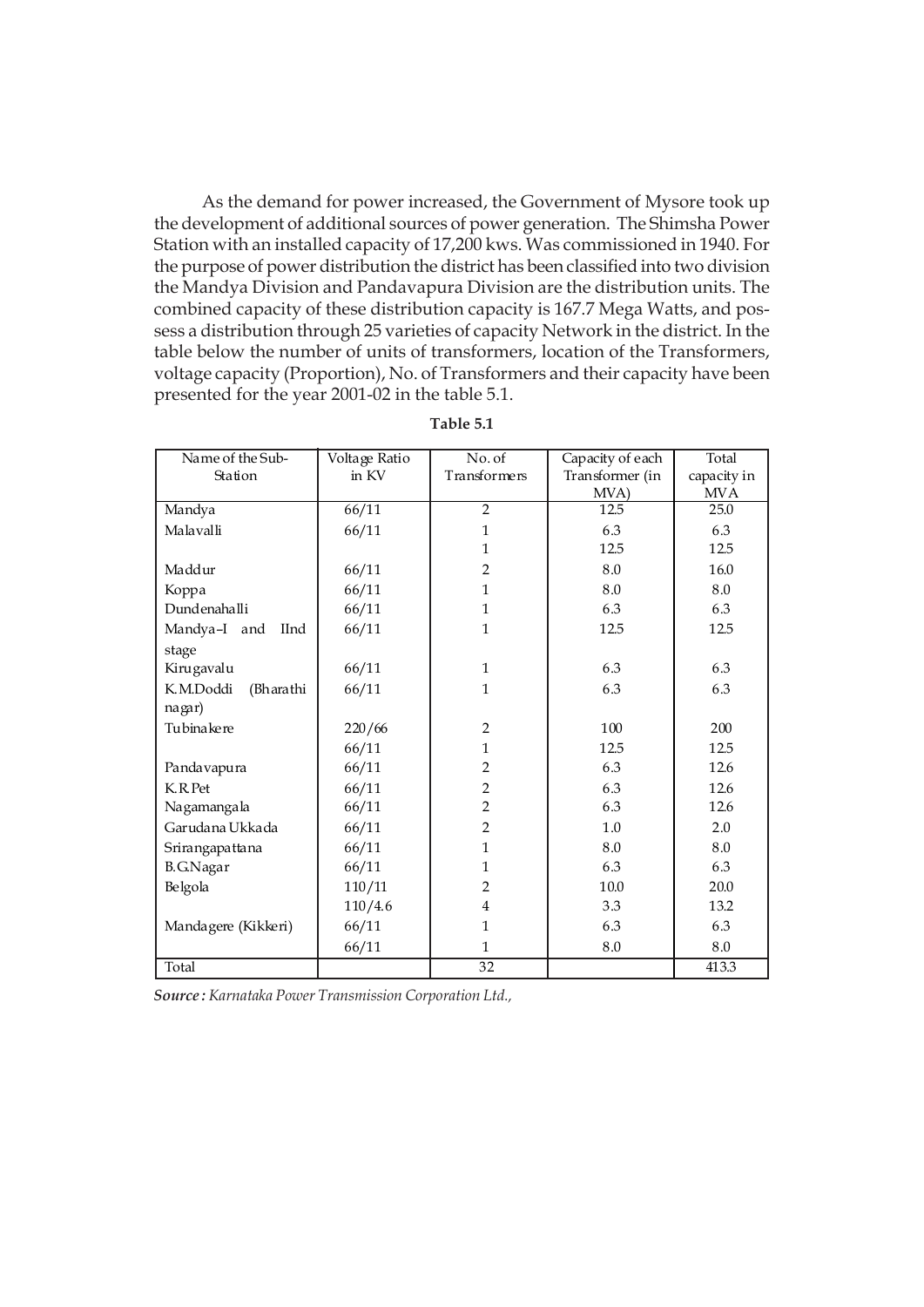### **Table 5.2 gives the Category wise distribution of consumers in the district as on 2000-01 and 2001-02**

|          | $7^{\circ}$ C aldp T            |           |           |
|----------|---------------------------------|-----------|-----------|
| $S1N0$ . |                                 | 2000-2001 | 2001-2002 |
|          | Domestic lighting               | 2,05,806  | 2,23,139  |
| 2        | <b>AF.H</b>                     | 18.470    | 18,946    |
| £.       | Commercial lighting             | 25,041    | 26,663    |
| 4        | Drinking water                  | 2,015     | 2,183     |
| ā        | L.T. Power                      | 9,916     | 10,168    |
| $\delta$ | LP. Sets                        | 39,840    | 41,709    |
| ᠇        | Street lights                   | 29,677    | 29,768    |
| 8        | H.T. Power                      | 63        | 64        |
| 6        | Bhagya Jyothi/Kuteera Jyothi    | 84,511    | 90,759    |
|          | Total (Excluding Street Lights) | 3,85,662  | 4,13,613  |

**Table 5.2**

*Source : Annual administration Report KPTCL*

Details of Talukwise villages, Hamlets and Irrigation Pumpsets electrified in the district during the year 2001-02 are given in the Table 5.3.

| No. of      | No. of      | No. of      | No.of       | Taluk             |
|-------------|-------------|-------------|-------------|-------------------|
|             |             |             |             |                   |
| electrified | Hamlets     | electrified | Inhabitated |                   |
| I.P. Sets   | electrified | villages    | villages    |                   |
| 8535        | 57          | 289         | 296         | $1$ KR pet        |
| 6021        | 73          | 153         | 153         | 2 Maddur          |
| 9119        | 57          | 169         | 172         | 3 Malavalli       |
| 5912        | 74          | 173         | 174         | 4 Mandya          |
| 5813        | 140         | 343         | 343         | 5 Nagamangala     |
| 4352        | 42          | 139         | 140         | 6 Pandavapura     |
| 1957        | 25          | 85          | 87          | 7 Srirangapattana |
| 41709       | 468         | 1351        | 1365        | Total             |

**Table 5.3**

 *Annual Administration Report 2000-01, KPTCL Source :*

As per the 2001 census, there were 1,365 inhabitated villages in the district, till the end of March 2002, 1351 inhabitated villages were electrified. In the same period there were 468 Hamlets were electrified and 41,709 I.P.Sets were also electrified.

# LARGE AND MEDIUM SCALE INDUSTRIES

Large scale modern industrial activity in the district may be said to have begun when the Mysore Sugar Company started its factory in Mandya in 1933. Other places where Large Scale Industrial units are located are Pandavapura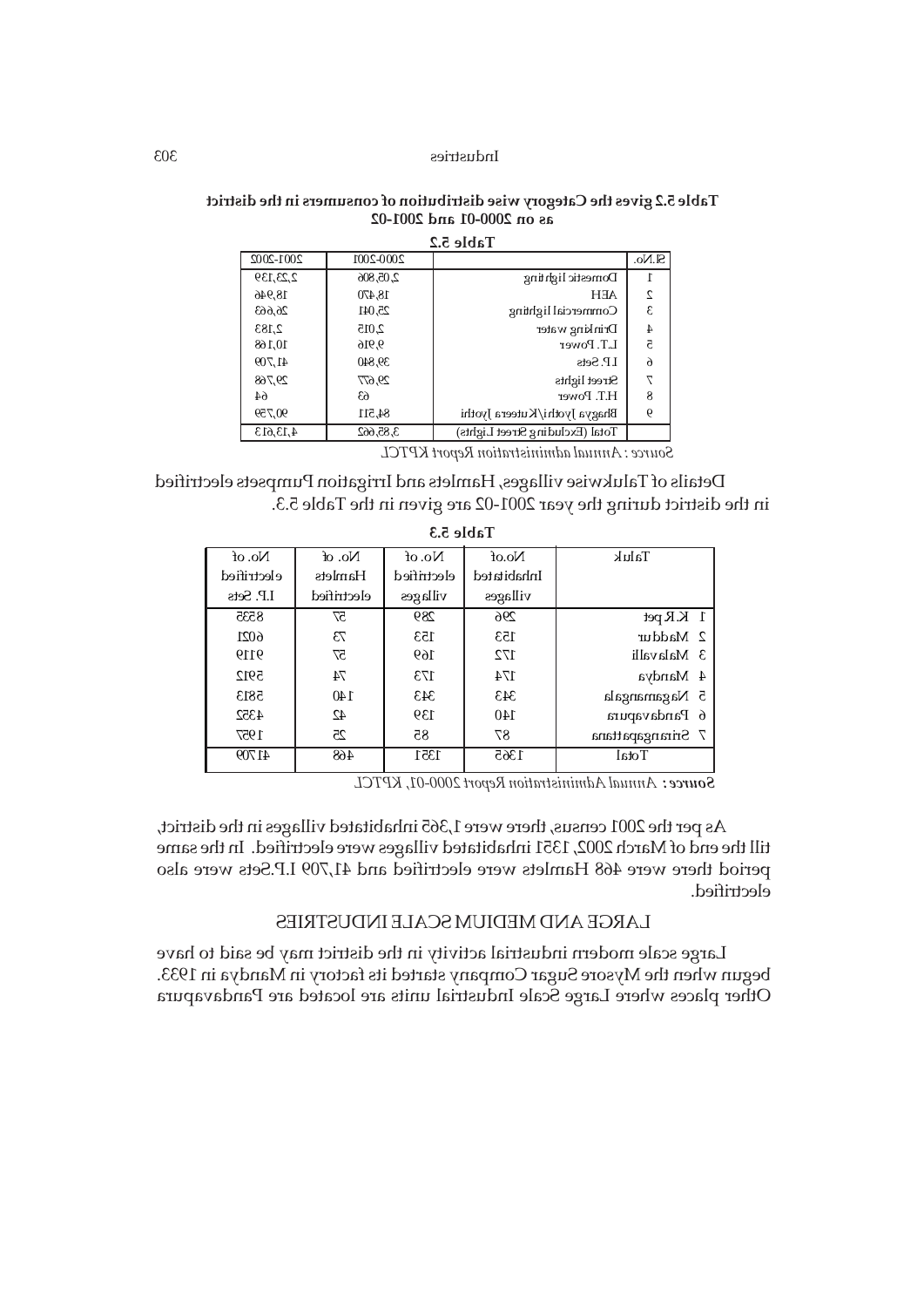and Belagola. It may be said that while the district is the agriculturally prosperous, it is also being well-developed industrially. In this chapter an attempt has been made to deal with existing industries as also the district's industrial potentialities which may be exploited in years to come.

# **Sugar Industry**

The Sugar Industry which has a direct link with agriculture - a link for which there is no exact parallel in the case of other industries - is today one of the foremost major industries in the country and the progress it has made in recent years is significant. The Indian Sugar industry owes its development to a certain extent, to the grant of protection by Government in 1932 and it was about this time that two factories within the confines of the present Mysore State came into existence, one at Mandya and the other at Hospet in Bellary district. Another factory on a Co-operative basis started working at Pandavapura in 1956 and thus, there are now four sugar factories in Mandya district, which have a pride of place in the industrial map of the district.

The problems of size and location of sugar industrial units, of late, assumed great importance in the sphere of industrial organisation. The efficiency of the industry as a whole depends to a very large extent upon the suitable location of plants and upon their "most profitable" size, which is technically called as "optimum size". The main economic factors, among others, influencing the choice of location are a) availability of raw materials, b) presence of skilled labour at an economic price, c) transport facilities and d) proximity to market.

The main raw material needed in the manufacture of sugar is sugarcane. The district of Mandya is one the important sugarcane zones in the State. Before the construction of the Krishnarajasagar dam across the river Cauvery, the area comprising the present Mandya district was mostly an arid region with an average rainfall of about 27inches annually. Side by side with the construction of the dam, an extensive soil survey was conducted round about the area in the year 1930-31 as a preliminary to the irrigation project under the Cauvery valley scheme. With the completion of the Krishnarajasagar reservoir and the formulation of the irrigation plan under the Irwin canal (now renamed as Visvesvaraiah canal) in the year 1931, designed to irrigate approximately 1,20,000 acres of land, ample opportunities were created for large-scale cultivation of crops like sugarcane. The Krishnarajasagar dam is the direct outcome of the efforts of the "Maker of modern Mysore", Dr.M.Visvesvaraiah, who had the foresight and initiative at a time when economic planning and industrialisation were still in their infancy in India. The sugar factory at Mandya is one of the biggest industrial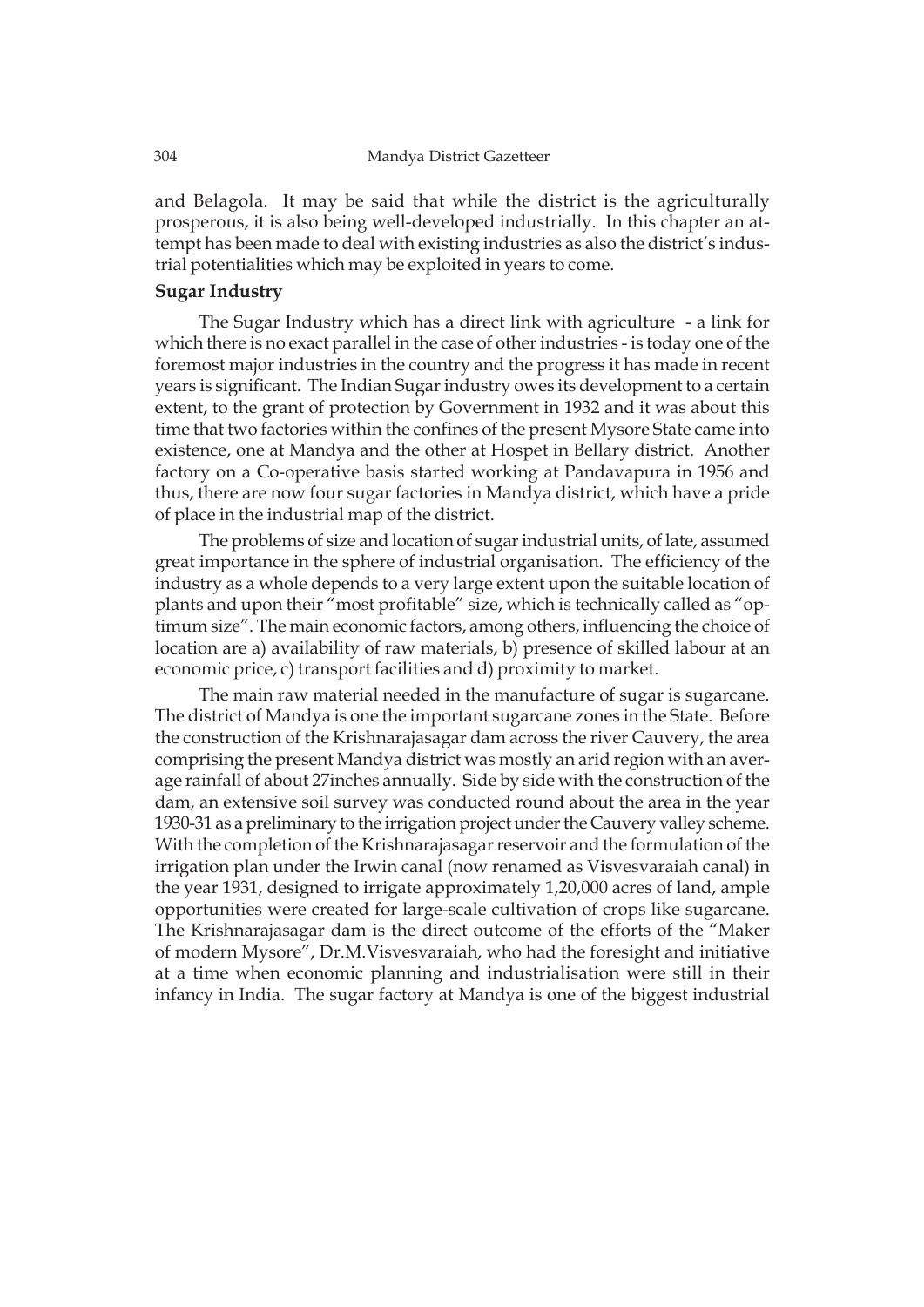units in the State. From the point of view of transport facilities, both Mandya and Pandavapura are on the Mysore-Bangalore Railway line and are also served by good roads. There is no dearth of labour in this area and as the transport facilities are good, the manufactured sugar can reach distant markets easily.

# **The Mysore Sugar Company Ltd.,**

When Mandya district was brought under assured irrigation consequent on the construction of the Visvesvaraiah canal, the Government of Mysore recognised that the prosperity of region would depend in a large measure on the profitable cultivation of a commercial crop like sugarcane and that this would be possible only if manufacture of sugar on modern lines was initiated on a fairly large-scale. The sugar industry being in the nature of a new industrial venture and capital being shy in those days, the then Government of Mysore took the initiative to float a joint stock company, as an earnest of its interest in the welfare of the agriculturists on the one hand and to infuse confidence in the minds of the investing public on the other. Thus, the Mysore Sugar Company came into existence in January 1933 with an authorised capital of Rs.20 lakhs, of which 60 percent was taken by Government. This pattern of company formation with the Government holding a majority of shares was a novel one and may well be said to the fore-runner of the present day public sector companies. If Dr.M.Visvesvaraiah paved the way for the eventual establishment of the sugar industry, the credit for actually bringing the factory into existence should go to Sir Mirza M.Ismail, the then Dewan of Mysore, who was largely instrumental in sponsoring the company by taking advantage of the favourable opportunity presented by the grant of protection to the sugar industry in 1932.

The Mandya Sugar Factory started production early in 1934 with a small plant, having a crushing capacity of 400 tons of sugarcane per day. The quantity of sugar production during the first year was only 5,250 tons. Encouraged by the initial success of the venture, the capacity of the factory was raised to crushing 600 tons of Sugar cane per day in the very next year. The factory was further expanded so as to have a crushing capacity of 1,400 tons of cane per day, in response to the pressure from the agriculturists, who were capable of growing and supplying more and more sugarcane. As a result of further additions to the plant, the factory till recently was capable of crushing as much as 2,000 tons of cane per day. The production of sugar had correspondingly risen to 40,000 tonnes per annum. There are only a hardful of factories in India having comparable output of sugar.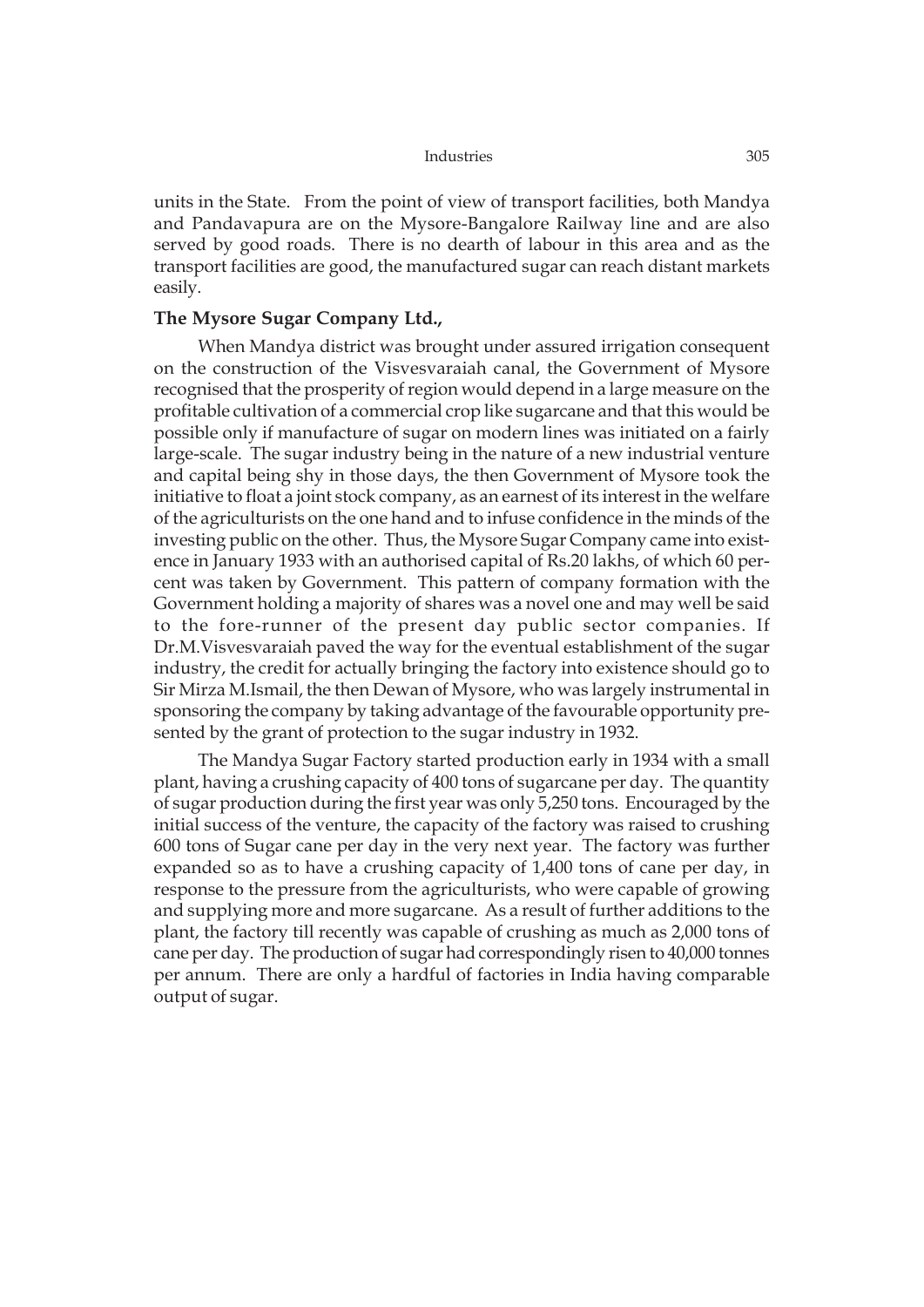#### 306 Mandya District Gazetteer

The factory's requirements of sugarcane amounting to about 4,00,000 tonnes per annum are grown over an area of nearly 10,000 acres within a radius of 10 to 15 miles of the factory. The pressure on the factory for purchase of sugarcane is so great that it is forced to restrict the quantity to be purchased from each grower, so as to give opportunities for as large a number of cultivators as possible. The result is that the factory purchases sugarcane in small quantities from as many as about 12,000 agriculturists. The planting of sugarcane is spread all over the district in such a way as to secure for the factory about four lakh tonnes of ripe sugarcane every season, which generally begins in July and lasts upto the following February or March. The Mandya factory has the longest crushing season of nearly 250 to 300 days in a year, which is almost more than double the all-India average of about 130 days.

The system of growing sugarcane for supply to the factory at Mandya is rather unique and is based on modern democratic principles. The system, which is known as oppige in Kannada, consists of an undertaking on the part of each cultivator to plant and supply sugarcane to the factory as per terms and conditions stipulated in an agreement to be executed by each one of them individually, while the company on its part, agrees to pay them for cane at the statutory minimum price fixed by the Government of India, and, in the meanwhile, to advance their requirements of seed materials and manure, such as, ammonium Sulphate, oil-cake and such other materials needed for the purpose, besides paying them a cash advance of Rs. Eight per tonne of sugarcane, to meet the harvesting and supply expenses. The total value of advances so made to the cultivators comes, on an average, to about Rs. 350 to 400 per acre under normal conditions, which will be fully recovered in their respective sugarcane supply bills with a nominal interest of four per cent. As a measure of controlling the heavy on rush of applications for planting of sugarcane under oppige (contract) system, the company fixes the maximum and the minimum area to be allotted for planting cane by each individual under the sluices of the different distributaries, after eliciting the consensus of opinion of the majority of the cultivators at their annual conference. Besides, the agriculturists are given free expert advice during the course of growing cane under oppige system and even the different stages of agricultural operations from start to finish are supervised by the company field staff, headed by a Cane Superintendent, so as to ensure a good crop. Besides, a laboratory has been maintained at Mandya under the charge of the Government Entomologist for purposes of controlling the pests and diseases of cane and the establishment charges there on are being met by the company. In addition to purchasing sugarcane from the cultivators, the company also maintains its own sugarcane farms,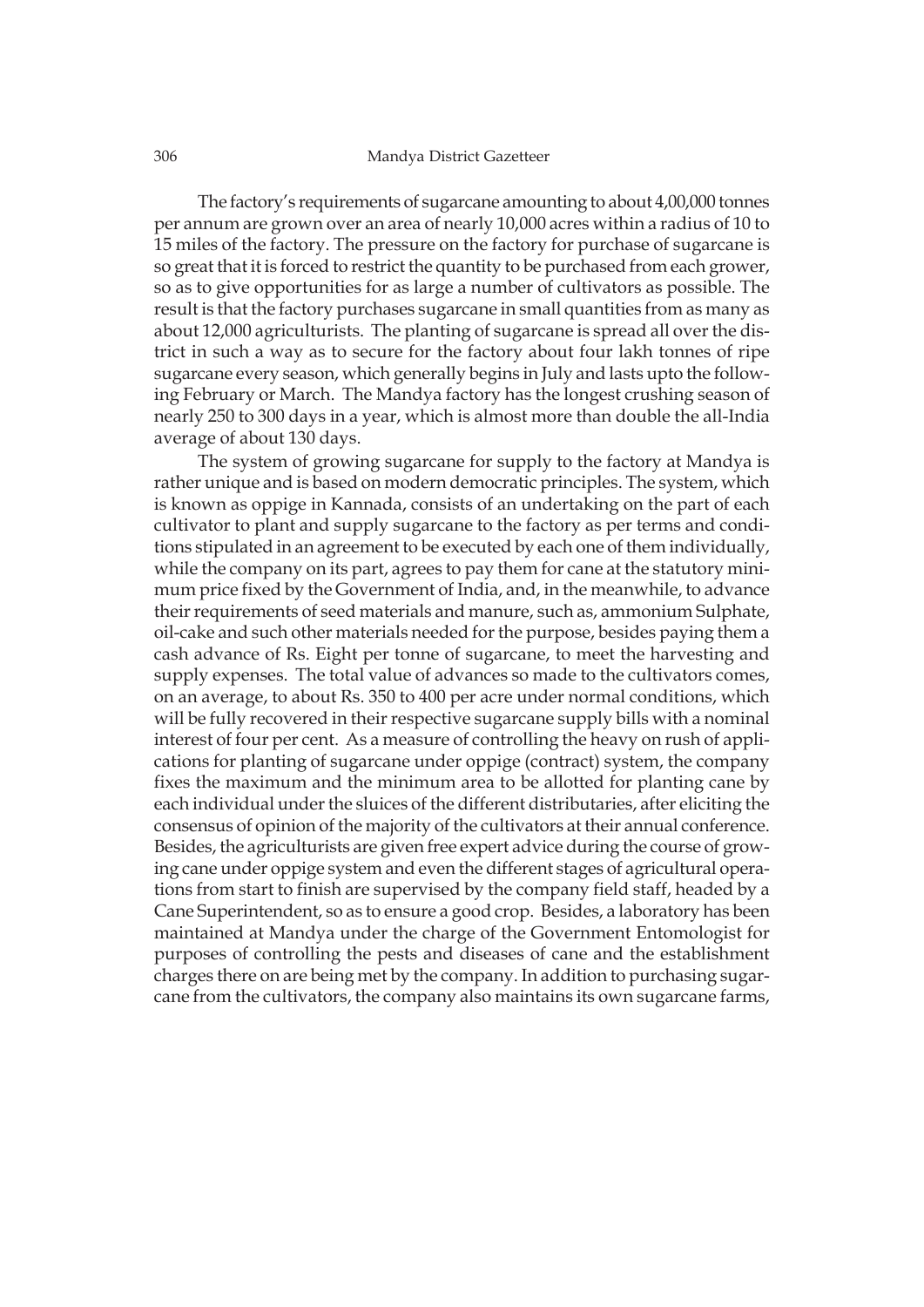numbering 11, comprising an extent of nearly 2,600 acres. These farms also serve as demonstration plots where experiments are conducted in regard to the various aspects of sugarcane cultivation.

| Year (Crushing | Quantity of       | Quantity of           | Average     | No. of           |
|----------------|-------------------|-----------------------|-------------|------------------|
| Season)        | Sugarcane         | <b>Sugar Produced</b> | recovery of | working days     |
|                | crushed (in tons) | (in tons)             | Sucrose     |                  |
| 1933-34        | 51,784            | 5,250                 | 9.89        | $\overline{121}$ |
| 1934-35        | 83,897            | 8,072                 | 9.54        | 203              |
| 1935-36        | 2,23,925          | 23,348                | 10.30       | 271              |
| 1936-37        | 2,21,571          | 21,799                | 9.80        | 255              |
| 1937-38        | 2,61,120          | 26,335                | 9.82        | 251              |
| 1938-39        | 2,31,230          | 23,252                | 10.05       | 204              |
| 1939-40        | 3,05,371          | 30,601                | 10.02       | 268              |
| 1940-41        | 3,12,923          | 27,804                | 8.89        | 263              |
| 1941-42        | 3,32,710          | 27,455                | 8.28        | 284              |
| 1942-43        | 1,63,212          | 15,666                | 9.59        | 232              |
| 1943-44        | 2,04,587          | 20,211                | 9.88        | 255              |
| 1944-45        | 1,80,696          | 17,322                | 9.59        | 232              |
| 1945-46        | 1,61,312          | 17,505                | 10.66       | 182              |
| 1946-47        | 1,57,786          | 16,058                | 10.17       | 191              |
| 1947-48        | 1,92,434          | 17,358                | 9.58        | 238              |
| 1948-49        | 3,18,305          | 27,321                | 8.57        | 341              |
| 1949-50        | 1,75,822          | 16,783                | 9.54        | 186              |
| 1950-51        | 24,719            | 2,015                 | 9.18        | 68               |
| 1951-52        | 3,19,268          | 37,155                | 11.62       | 243              |
| 1952-53        | 2,45,500          | 27,962                | 11.37       | 196              |
| 1953-54        | 12,582            | 1,210                 | 9.62        | 37               |
| 1954-55        | 3,75,548          | 35,312                | 9.49        | 292              |
| 1955-56        | 3,47,523          | 34,798                | 10.14       | 266              |
| 1956-57        | 2,24,228          | 21,631                | 9.71        | 175              |
| 1957-58        | 3,83,814          | 39,520                | 10.40       | 239              |
| 1958-59        | 3,48,814          | 35,906                | 10.24       | 217              |
| 1959-60        | 3,41,804          | 34,806                | 10.37       | 249              |
| 1960-61        | 3,95,963          | 39,049                | 10.52       | 267              |
| 1961-62        | 3,86,350          | 38,764                | 10.62       | 257              |
| 1962-63        | 2,57,363 (metric) | 27,390 (metric)       | 10.52       | 202              |
| 1963-64        | 1,99,860 (metric) | 22,091 (metric)       | 11.03       | 155              |
| 1964-65        | 3,70,375 (metric) | 35,441 (metric)       | 9.60        | 278              |

**Table 5.4**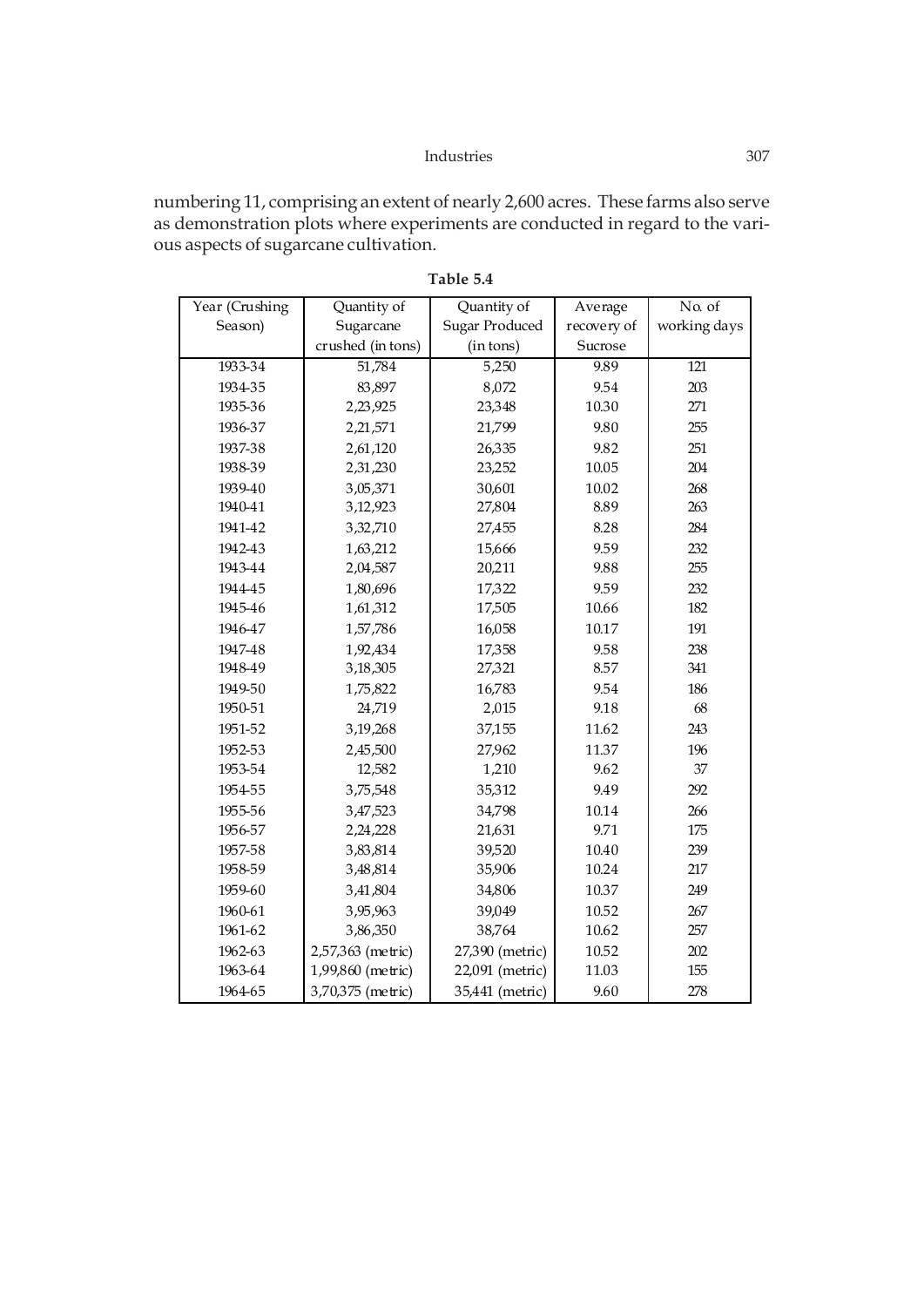For a period of two decades from 1933, the history of the sugar industry in the State was that of the Mysore Sugar Company, Ltd., for there was no other sugar factory in the old Mysore State. During that period, the Mandya factory was meeting the entire requirements of sugar in the State and was also sending out large quantities to the neighbouring States. The table 5.4 gives particulars of the working of the factory from the crushing season of 1933-34 to 1964-65.

# **Lift Irrigation Plan**

The Mysore Sugar Company decided to acquire 800 acres of barren land in the year 1937 vicinity of Irwin canal in Mandya taluk. Accordingly a land survey was conducted to find out the feasibility to undertake the lift irrigation programme of the company. The said land was located between the villages of Malligere and Shambunahalli. The electricity department agreed upon the supply of electricity at the rate of ¾ Annas (about 5 paise) per kilowatts and also the company had to annually remitt Rs.700 over a period of five years. The company agreed for the above conditions of the electricity department.

As per the government order dated 17-7-1937 the company had to follow the conditions in implementing lift irrigation programme.

1) Accordingly the 800 acres of barren land situated between Malligere and Shambunahalli was made available to the company at the rate of Rs. five per acre for the first hundred acres and subsequently utilize remaining 700 acres after a considerable period.

2) The company had dug the new sub canal connecting the main canal at Maddur and later utilise the same for the purpose of lift irrigation. For this each acre had to be invested with Rs.2-8-0 (Two Rupees fifty paise). This was in accordance with the revenue fixed by the then land survey department.

3) The electricity required for the lift irrigation has already observed, was at the rate of about five paise per killowatt for a total 15 H.P. load and also Rs.700 had to be deposited to the electricity department, annually as guarantee deposit over a period of five years.

The sugarcane grown in an approximate area of 12,000 acres was supplied to this company. Even for this there was an agreement between the 12,000 farmers to supply the same before 12 to 16 months to the company. Along with this arrangement the company was growing sugarcane at its 2,600 acres own land. Sugarcane exhibits on were also organised to demonstrate the high growing capacity in the company's forms. All these activities were managed throw a super-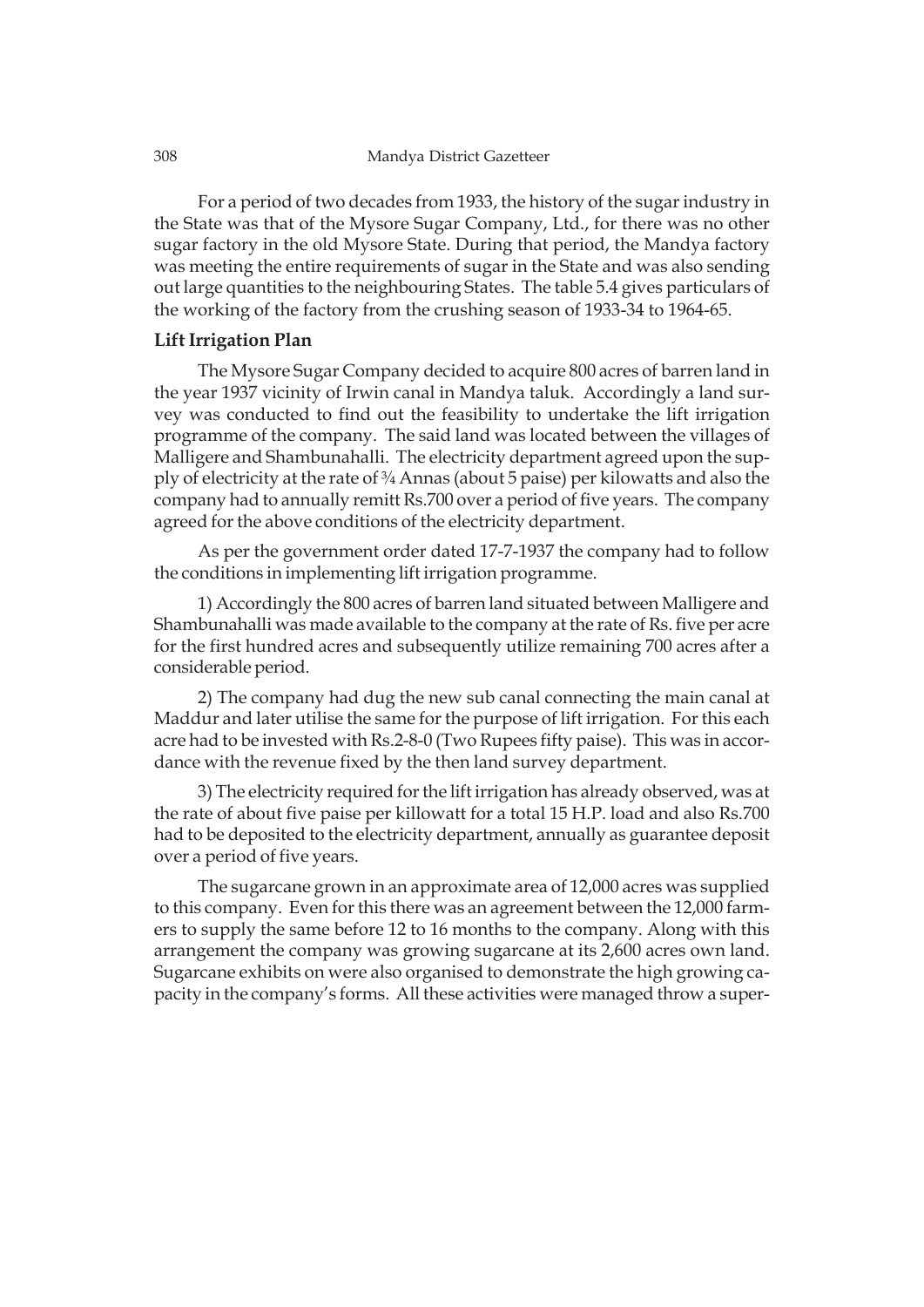visor designated as fields man. Subsequently there was a sudden increase in the sugarcane yield per acre from 14 ton in 1933-34 to 28 ton in 1938-39. In certain areas, the yield of sugarcane interestingly amounted to 50 to 60 tons. The sugarcane prices given to the farmers fluctuated depending on the price of sugar. The The estimated sugar price therefore much depended on the market tendency. Whenever the sugar prices were raised the farmers were rewarded with a bonus price for a sugarcane. This company had more labour strength who were hard working over 250 days per years. In the year 1948-49 the company recorded more than 241 working days. On several occasion both the farmers and company suffered loss either due to delay in cutting of sugarcane due to seasonal changes and also due to the decrease of amount of sweetness in the sugarcane grown. Understanding these productive forms of sugarcane the government of Mysore introduced several programmes.

### **Expansion Scheme**

The company in order to facilitate the supply of increase quantity of sugarcane under took rapid expansion programme in 1964 and 1968. Under this programme the capacity of crushing the sugarcane was increased to 2000 ton per day in 1964 and subsequently 2500 tons in 1968. As a result of this expansion the company decided to replace the dilapidated Machinery and subsequently. A Mill machine with an improved version which had the capacity of crushing 2500 to 3000 tons of sugarcane per day was installed during the year 1971-72. It increased its capital investment to Rs.two hundred lakhs in 1964 from earlier capital investment of Rs.20 lakhs in 1933. Later on during the year 1993-94 the amount of capital investment of the company was at Rs.273 lakhs. The administrative board of the company had earlier under taken an expansion scheme in three stages and it was planned to spend Rs.399 lakhs in the year 1970. In addition to this as per the recommendation of the Technical Advisory committee the investment amount was announced to Rs.535 lakhs in the year 1974. The administrative board approved the excess expenditure already incurred by the company. In 1973 under the Government of India permit, the company increased the sugarcane crushing capacity to 5000 tons in the year 1973. As such the expansion programme of the company was completed by 1975. As a result of the Fore thought and vision of Dr. Lesly C. Coloman, the first president and administrator, this first sugar manufacturing factory was kept running as a consequence of incessant supply of sugarcane grown in the 24 Agricultural Forms of the company. During its long period of existence this company has seen several ups and downs. Even during the shortage of water in Krishnarajasagar, the company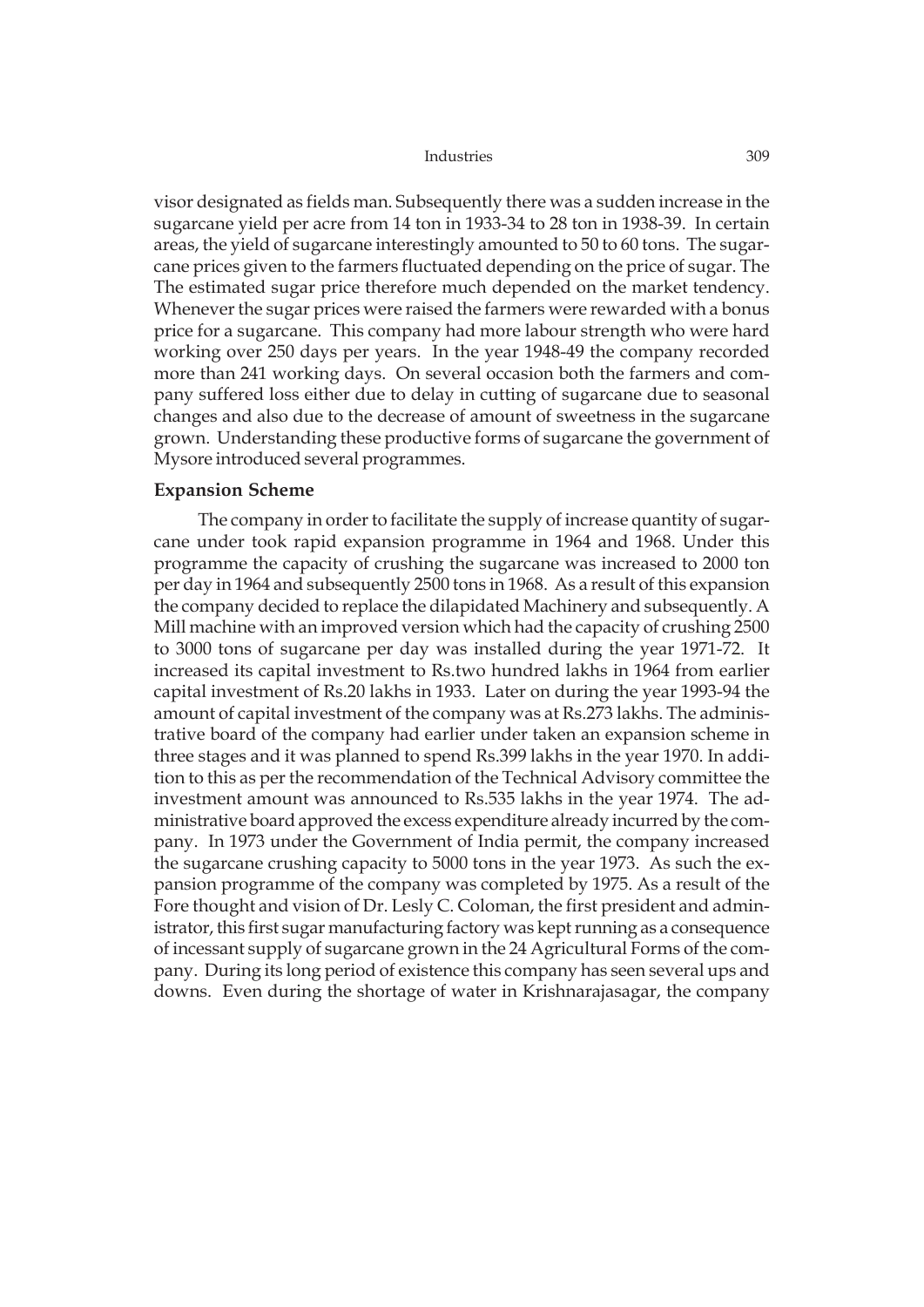maintained its existence by selling the Agricultural Forms. Presently the company depends more on the sugarcane grown and supplied by the farmers.

# **Distillery Units**

As a means of economic disposal of molasses, a distillery was installed in 1935 as an adjunct to the factory, with an initial capacity of 1,500 gallons of 96 percent rectified spirit per day. This was the first modern distillery to be established in India. After conducting initial experiments in the use of alcohol for power purposes, a dehydration unit which was capable of converting the industrial alcohol into absolute alcohol, was established. In this case also, Mysore was the pioneer State to install such a plant. With a view to utilise fully all the alcohol so produced, a Power Alcohol Act, making the selling of a mixture of petrol and alcohol in certain proportions was compulsory and the same was passed by the Mysore Legislature. Later, when the demand for alcohol increased during the Second World War and the import of plant and machinery from abroad was no longer possible, steps were taken to fabricate a plant in one of the workshops at Bangalore.

The Mandya distillery was producing industrial, potable and power alcohol. A major part of the requirements of industrial and potable alcohol of Mysore State are met by this distillery. The use of alcohol for power purposes had been confined only to transport needs, including its use as fuel for agricultural tractors of the Mysore Sugar Company since 1946. It is interesting to note that production of alcohol is the barometer of the progress of chemical industry of any country. The power alcohol scheme was, however, discontinued from the year 1950. Thus Mandya has come to occupy a prominent place in the distillery industry also. The Mandya distillery is modern in design and has an installed capacity of 1,00,000 gallons of alcohol in terms of absolute alcohol per month or 12,00,000 gallons per annum.

# **The products manufactured in the distillery were**

- 1. Absolute alcohol, i.e., alcohol of 99.6 per cent purity used for scientific and industrial purposes and as motor fuel with an admixture of petrol for power purposes.
- 2. Rectified spirit, i.e., alcohol of 96 per cent purity used for pharmaceutical, scientific and industrial purposes.
- 3. Denatured spirit, i.e., rectified spirit mixed with certain prescribed denaturants so as to render it unfit for human consumption. This spirit is used largely for manufacture of polishes and for burning purposes.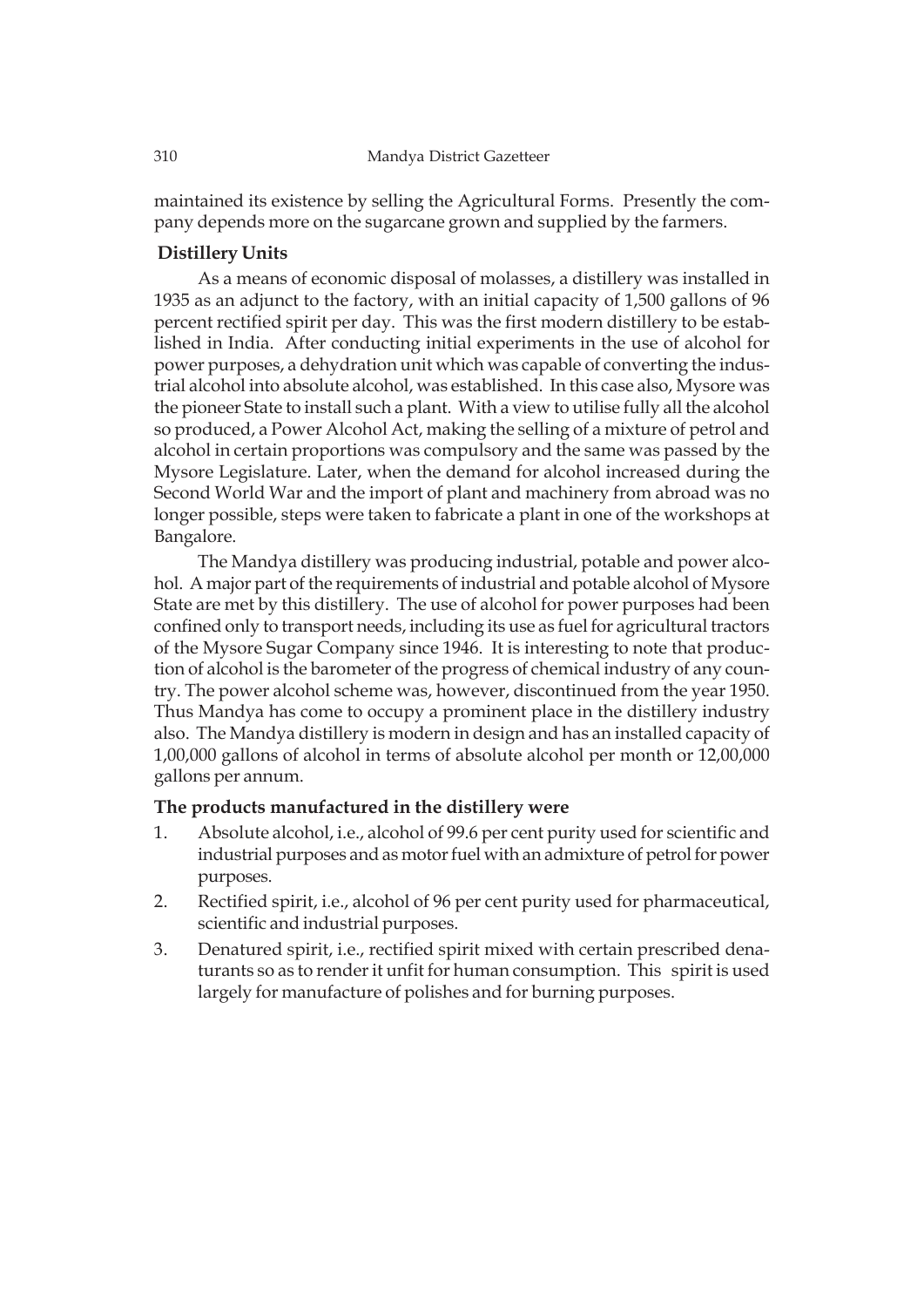- 4. Molasses arrack and
- 5. Special liquors such as brandy, whisky, gin and rum.

There is a great demand for the various kinds of spirits manufactured in the distillery at Mandya both from within and outside the State. Under the Five-Year Plans many developmental schemes and programmes are bound to increase the demands for alcohol for industrial purposes.

Another product manufactured out of sugar, which is becoming very popular, is a honey-like preparation called "golden and putting the product on the markets on an all-India scale. This superior quality of golden syrup is packed in attractive tins and there is good demand for this product from all over India.

Other ancillary industries that could be set up by utilising the by-products of the alcohol industry may also be mentioned here. The sugar in molasses is convertible into alcohol and carbon-dioxide in the ratio of roughly 50:50. The sugar industry being an agricultural industry, uses large quantities of nitrogenous fertilisers in the form of ammonium sulphate for raising cane. Annually, over 3,000 tonnes of ammonium sulphate are purchased by the Mysore Sugar Company alone for issue to the cultivators, who supplied cane to the factory.

The same nitrogen requirements can be met by 1,500 tonnes of urea. By the interaction of carbon-dioxide with liquid ammonia which can be synthesised by utilising nitrogen from the atmosphere and hydrogen from water, urea can be manufactured economically.

The year 1965 was an eventful one for the company, heralding an era of further expansion. There is a proposal to increase the crushing capacity of the factory to 2,500 tonnes sugarcane per day, for which the company has been given an industrial licence. The distillery plant is also being expanded so as to raise its installed capacity from 12 lakh gallons to 24 lakh gallons of alcohol per year. A new line of development that has been undertaken is the manufacture of acetic acid for which also the company has been given an industrial licence. The manufacture of this new product is part of a bigger scheme for the manufacture of cellulose acetate, for which a separate company has been sponsored by the Mysore Sugar Company. Yet another major scheme of expansion, for which also the necessary industrial licence has been issued, relates to the manufacture of caustic soda and chlorine. These schemes of expansion involve a capital outlay of nearly five crores of rupees.

 Power alcohol scheme was, however, discontinued from the year 1950. In the year 1966, with a view to supply Acetic acid to the company, Mysore Acetate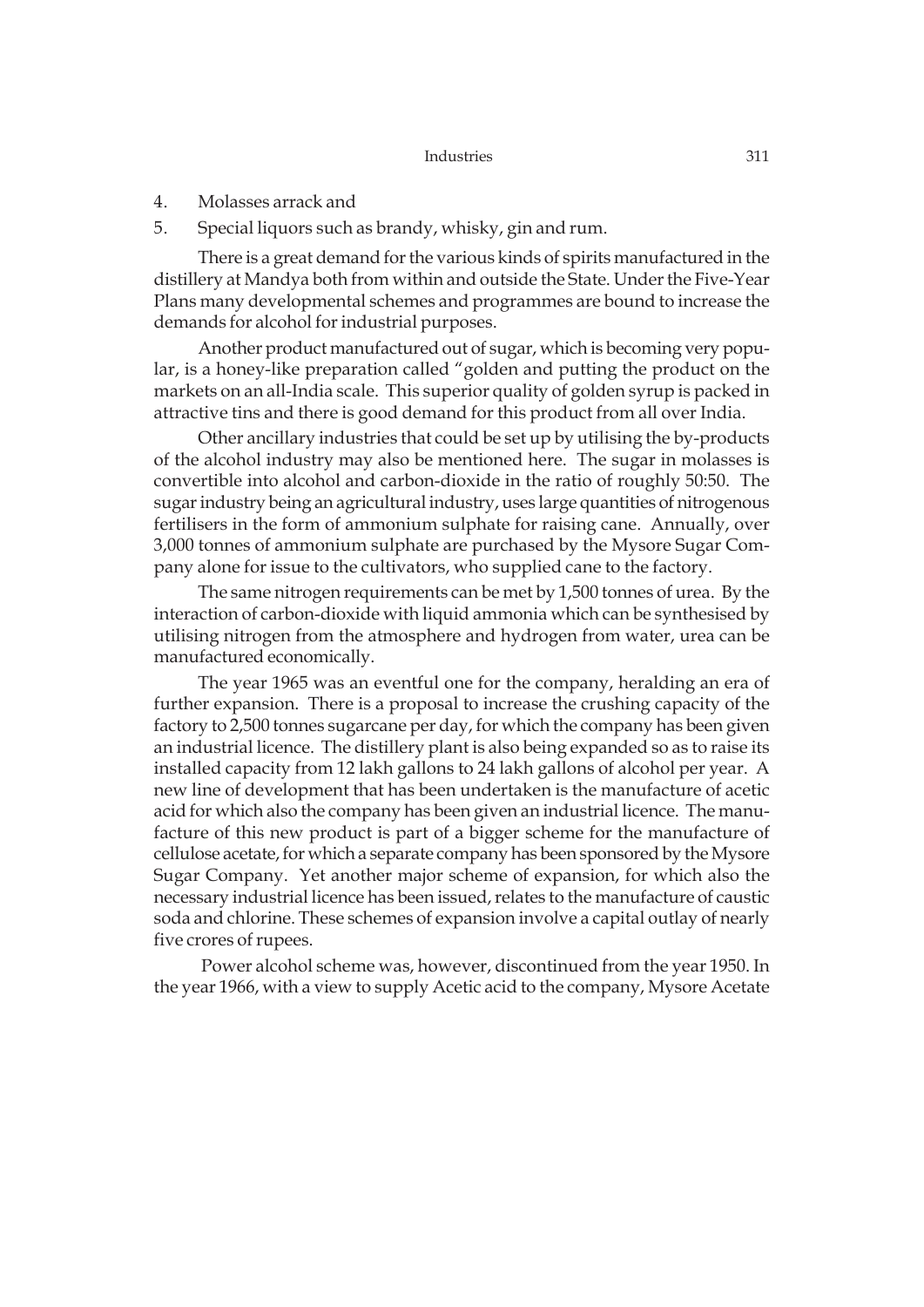and chemical company was established with a daily turn over capacity of 12 tons of acetic acid. This company supplied acetic acid to Mysore Sugar Company at a lower cost than the prevailing market rate. This acid also used in the manufacturing of photo films.

Under the guidance of Mr. Henrich caps an export industrialist, Pepperment and Jelly chocolate manufacturing unit was established in 1950 and the My sweets. In this unit, sugar came to be used extensively as Glucose and Cold Syrup.

# **Bio-Gas Unit**

With an investment capital of Rs. 200 lakhs the bio-gas manufacturing unit was established with the help of using the waste product generated in the distillation of Alcohol. The machinery used in this unit is set to have been free from water pollution. The same product is being used for the boilers, there by saving large amount of fuel and coal also maintenance of pure drinking water in the unit.

# **Social Welfare programmes**

In order to provide well equip Medical specialties the company possess a large hospitals with a separate maternity hospitals with a separate maternity home for the benefit of labourers Medicine are being supplied free of cost primary and higher secondary schools with free educational facilities have also been established for the benefit of children of labourers. The Mysore Sugar Company has also the credit of building officer's houses and also more than 300 labourers quarters with in the vicinity of sugar town in Mandya. At Swarnasandra adjacent to the sugar industry. The company has provided LIG and HIG Houses in collaboration with Housing and urban developed corporation. Besides these programmes, the company as an intension of building apartments consisting of 300 houses in the sugar town for the benefit of the labourers. There is a well organised canteen facilities for all kinds of labourers. In providing all these specialties the company as meticulously taken care in protecting the security meticulously taken care in protecting security and safety measures of labourers under the factories act. For the purpose of the providing cultural entertainment to the labourers the company has created several sports and athletic equipment and also a wide Play-Ground. The company labourers entitled annual Bonus along with the production oriented bonus.

By the end of March 2004, the company had a total capital investment of 6,008 lakh Rupees and this also included 1300 lakh Rupees an official investment and Rs.5500 lakhs as executive investment. The total capital investment was how-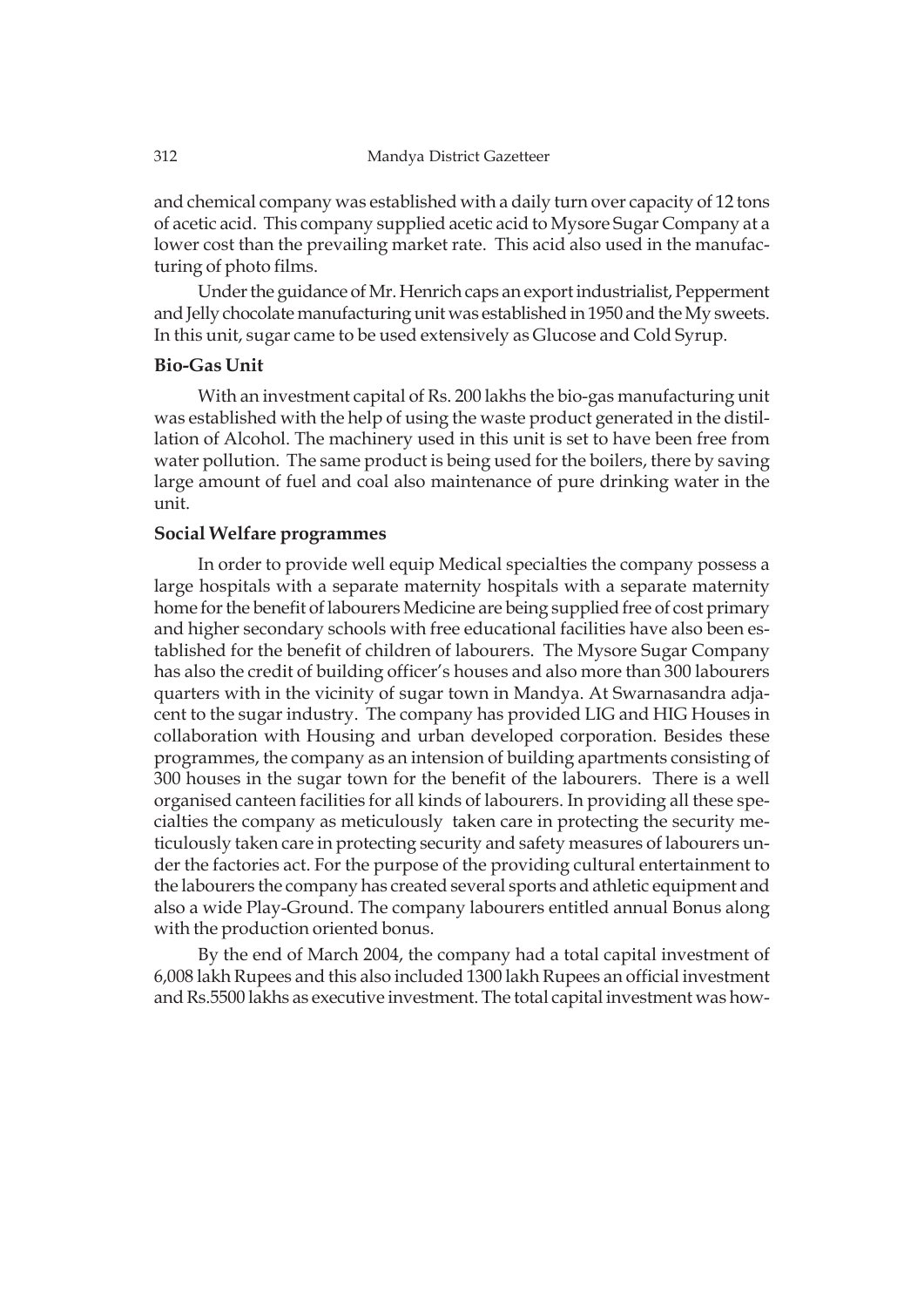ever Rs.1300 lakhs out of which the Karnataka Government as its share capital of 86.24% of the total capital investment. This company has produced 9,01,018 quintal of rice during the year 1999-00 and also provided employment 1,193 labourers. During the same year the company manufacture about 1,40,10, 501 liters of Alcohol. The High quality sugar produce by this company is being marketed freely as per the provisions of Government of India levy act. The state excise department has laid down certain norms for the sale of the Alcohol manufactured by this company. By the end of 2000-01, the company had crushed large quantity of 8,89,750 metric tons of sugar cane and produced 8,37,742 quintal tons of sugar, their by indicating an impressive production increase of 9.24%. During the same year, the company marketed 5,86,08,359 litres of Alcohol out of 5,87,32,489 litres of Alcohol produced. The company had also incurred a loss of Rs.1169.42 lakhs during 1999-00 and in 2000-01. The total loss increased to 1514.35 lakhs. An amount of Rs. 120 lakhs has been spent to export sugar and also incurred an Rs.282 lakhs, towards management of machinery and repairs. As a consequence of the company incurring additional labour investment of Rs.5450 lakhs (Raised as loan). The company had to bare an additional interest amount of Rs.3.02 lakhs. For further information about total sugarcane crust, sugar produced, total crops and sugarcane rate during the years 1990-91 to 2000-01. See the table 5.5 see page 314.

# **Pandavapura Co-operative Sugar Company**

In response to the co-operative movement and development of the agroindustries coupled with the abundant availability of the sugarcane concentrated around Pandavapura, the Co-operative sugar factory was registered on 10<sup>th</sup> January 1955. Subsequently on  $2<sup>nd</sup>$  April 1956, a sugar factory with a production capacity of 800 tonnes of sugarcane per day started functioning. This co-operative industry consisted of an administrative Board headed by a president and 15 Director's. Out of which 12 Directors were elected by members, where as remaining three Director's are nominated by state Government and KSFC. This factory was established with an investment capital of Rs.35,50,360. This capital had been generated from several patrons and also from the savings of this cooperative institution, where as the state government share was Rs.15 lakhs and a lion share of Rs.17,70,644 lakhs from sugarcane growers were invested officially the sugar factory was inaugurated on 24<sup>th</sup> October 1956 and the imported machinery West Germany had been commissioned. The taluks of K.R.Pet (142 villages) Srirangapatna (61 villages), Pandavapura (113villages) had been identified as sugarcane growing reserve areas according to the Government Order No:CI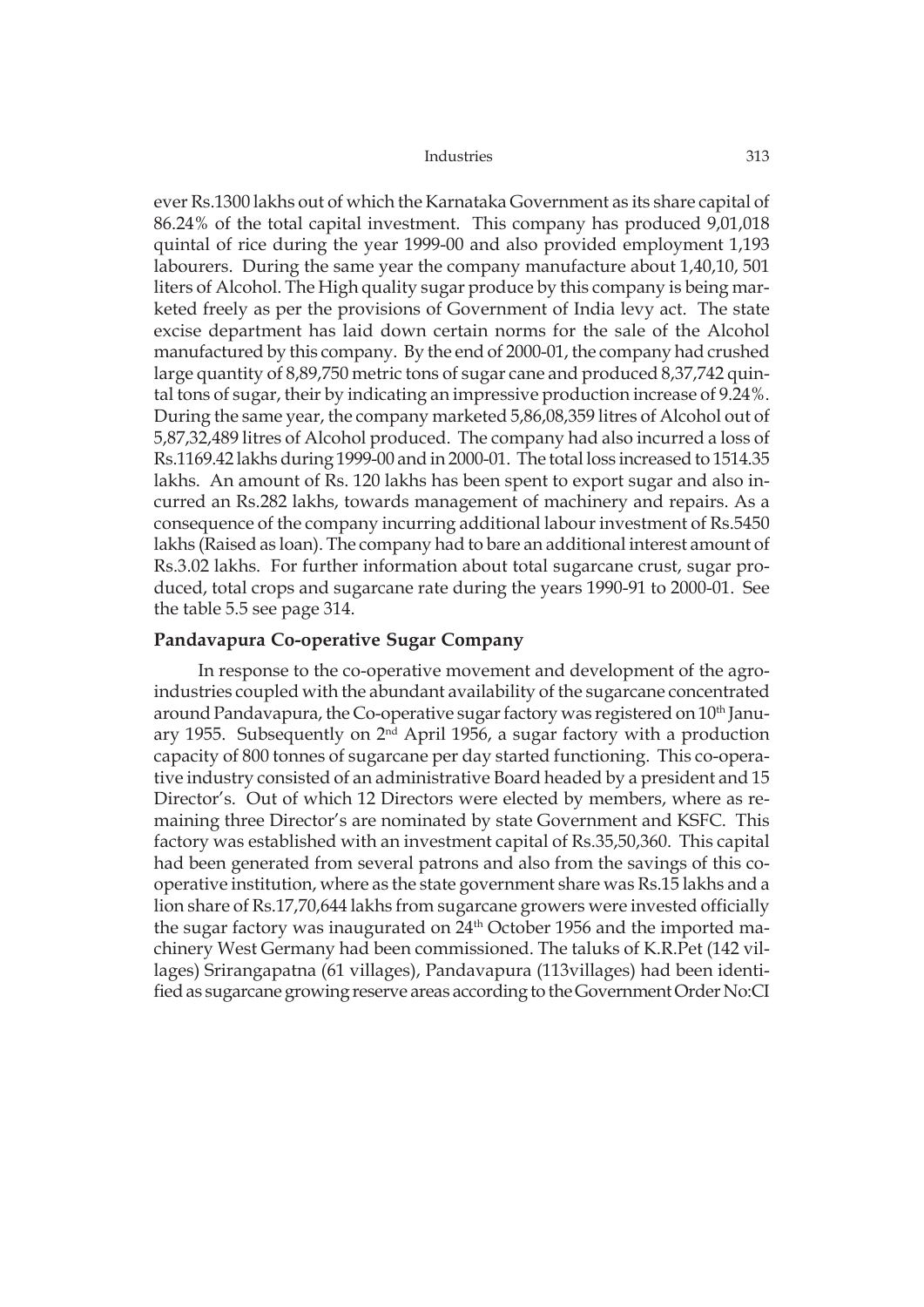| 5.5      | iOCL   |
|----------|--------|
| ω<br>Tab | ă<br>č |

| SI.No.         |                | 1991-92  |          | $\frac{1}{2}$ +6-865 $\frac{1}{2}$ 86-7661 | 09495    | 1995-96      | 1996-97   1997-98 |          | 1998-99      | 0.6661   | 2000-01  |
|----------------|----------------|----------|----------|--------------------------------------------|----------|--------------|-------------------|----------|--------------|----------|----------|
| $\overline{a}$ | Sugarcane      | 6,64,329 | 5,91,229 | 4,72,561                                   | 8,76,147 | 7,79,044     | 643,151           | 3,56,818 | 8,40,639     | 9,58,135 | 8,89,750 |
|                | crushed (In    |          |          |                                            |          |              |                   |          |              |          |          |
|                | Metric tons)   |          |          |                                            |          |              |                   |          |              |          |          |
| Ń٠             | Sugar          | 60,289   | 52,248   | 42,565                                     | 82,635   | 72,422       | 50,330            | 29,403   | 74,316       | 89,417   | 83,774   |
|                | produced (In   |          |          |                                            |          |              |                   |          |              |          |          |
|                | Metric tons)   |          |          |                                            |          |              |                   |          |              |          |          |
| က်             | Yield          | 9.21     | 8.84     | 9.00                                       | 9.40     | 9.30         | 7.83              | 8.25     | 8.84         | 9.29     | 9.41     |
|                | in Percentage  |          |          |                                            |          |              |                   |          |              |          |          |
|                | Rate of        | 420      | 495      | 600                                        | $\infty$ | 710          | 730               | 810      | 865          | 880      | 880      |
|                | Sugarcane      |          |          |                                            |          |              |                   |          |              |          |          |
|                | (pertons)      |          |          |                                            |          |              |                   |          |              |          |          |
|                | including      |          |          |                                            |          |              |                   |          |              |          |          |
|                | subsidy rate   |          |          |                                            |          |              |                   |          |              |          |          |
|                | (in rupees)    |          |          |                                            |          |              |                   |          |              |          |          |
| r.             | Production of  | 83,510   | 77,424   | 75,151                                     | 73,171   | 72, 171      | 53,649            | 49,982   | 76,541       | 98,586   | 1,03,688 |
|                | <b>Alcohol</b> |          |          |                                            |          |              |                   |          |              |          |          |
| Ġ              | Production of  | 1,154.44 | 1,017    | 283                                        | ï        | $\mathbf{I}$ | $\mathbf{I}$      | ï        | $\mathbf{I}$ | ı        | ı        |
|                | Acetic amla    |          |          |                                            |          |              |                   |          |              |          |          |
|                | (In tons)      |          |          |                                            |          |              |                   |          |              |          |          |

Source : Annual report, Mysore Sugar Company Ltd, Mandya *Source : Annual report, Mysore Sugar Company Ltd, Mandya*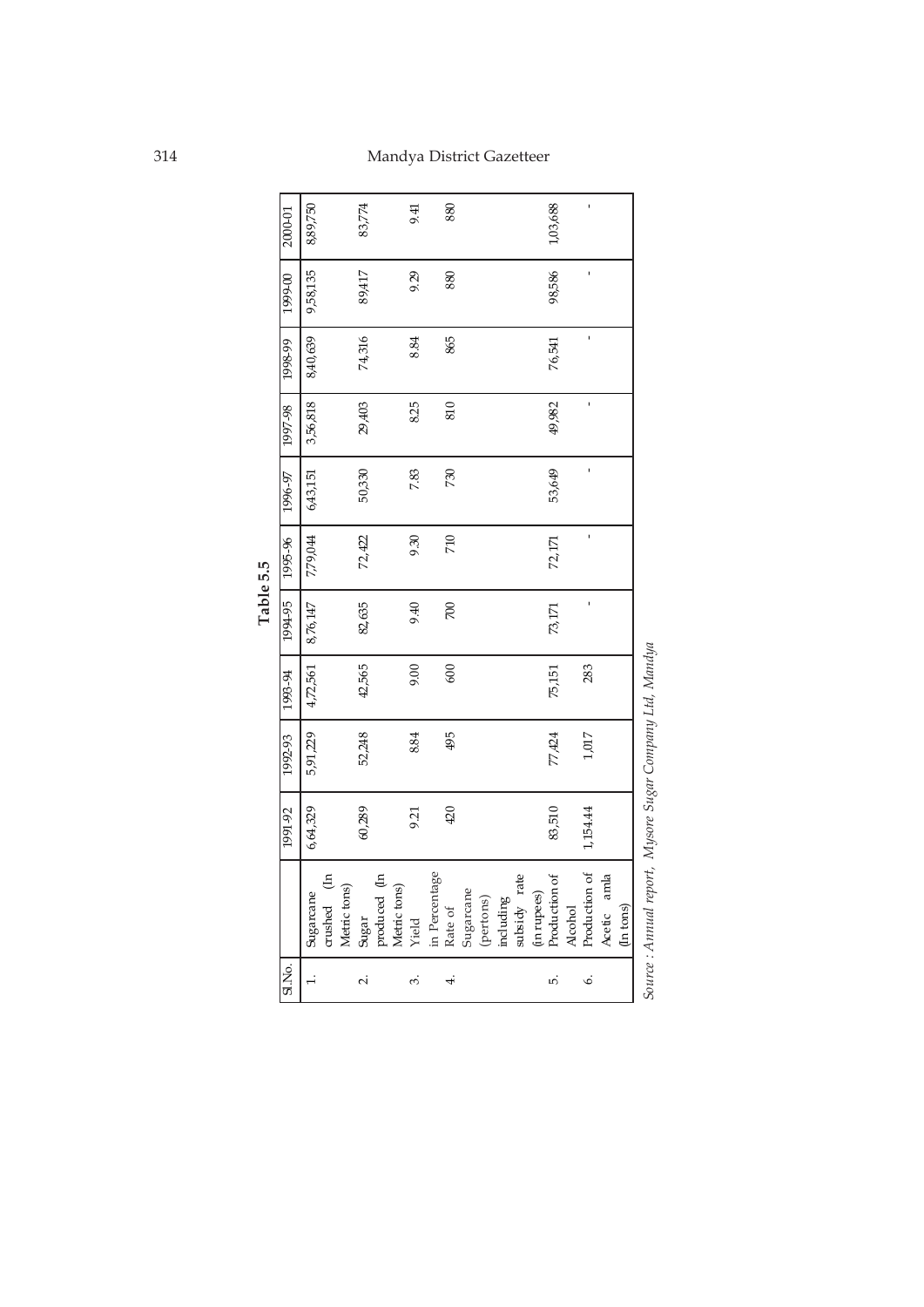255:SGF:97 dated 04/06/1998. This factory during 1998-99 had produced 1,98,486 quintal of sugar by crushing 2,96,737 Metric tonnes of sugarcane between June 1998 to 5<sup>th</sup> April 1999. The percentage of sugar production was 6.69 in the entire state. During the same year out of the 17,311 quintal of sugar in the stock of the factory 55,799 quintal of sugar was released to the open Market and 24,503 quintal of sugar were marketed at the levy rate by the factory. Towards the end of the year the factory had the total stock of 1,30,509 quintal of sugar. The total income of the during same year the Rs.1,009-11 lakhs per quintal and Rs.1,23,232.58 lakhs per quintal of open marketed sugar. During 1999-00, the sugarcane crushing had began from 2<sup>nd</sup> Aug 1999 and till 12<sup>th</sup> October 1999. 75,590 tonnes of sugarcane were crushed in the production of 58,420 quintal of sugar.

Towards the end of March 2000, the factory had provided employment for 796 labourers and had made a capital investment of Rs.6,941.50 lakhs. Out of this 171 were daily wage labourers, 280 were seasonal labourers and 345 were permanent labourers. The factory had produced 2,86,520 quintal of sugar with a production capacity of 3500 Pre-university colleges for the benefit of the children of the labourers. Under the same scheme the HUDCO had built 238 residential houses for labourers and 30 houses for officers. Towards the end of March 2001, the company had a capital investment of Rs.5576 lakhs and provided employment for 451 labourers towards the end of March 2002. Out of which 36 were

| Year        | Sugarcane   | Production of | Yield in                | Sugarcane     | Sugarcane     |
|-------------|-------------|---------------|-------------------------|---------------|---------------|
|             | Crushed (In | sugar (In     | percentage              | crushed       | Rate given to |
|             | Metri       | Quintal)      |                         | during the    | farmers (per  |
|             | tonnes)     |               |                         | year(in days) | Metric ton)   |
| 1990-91     | 2,83,297    | 2,74,870      | 9.70                    | 268           | 404.00        |
| 1991-92     | 2,46,474    | 2, 25, 815    | 9.12                    | 241           | 425.00        |
| 1992-93     | 2,23,459    | 2, 12, 515    | 9.13                    | 218           | 460.00        |
| 1993-94     | 1,69,302    | 1,69,345      | 9.45                    | 168           | 550.00        |
| 1994-95     | 2,74,896    | 2,51,345      | 9.11                    | 252           | 675.00        |
| 1995-96     | 2,90,540    | 2,74,388      | 9.44                    | 290           | 600.00        |
| 1996-97     | 1,58,607    | 1, 31, 297    | 8.28                    | 169           | 715.00        |
| 1997-98     |             |               | Factory Expanded period |               |               |
| 1998-99     | 2,96,737    | 1,98,340      | 6.69                    | 296           | 800.00        |
| 1999-00     | 3,31,337    | 2,86,520      | 8.55                    | 214           | 800.00        |
| 2000-01     | 3,39,850    | 3,02,690      | 8.90                    | 214           | 820.00        |
| $2001 - 02$ | 1,55,721    | 1,37,025      | 8.80                    | 142           | 825.00        |

**Table 5.6**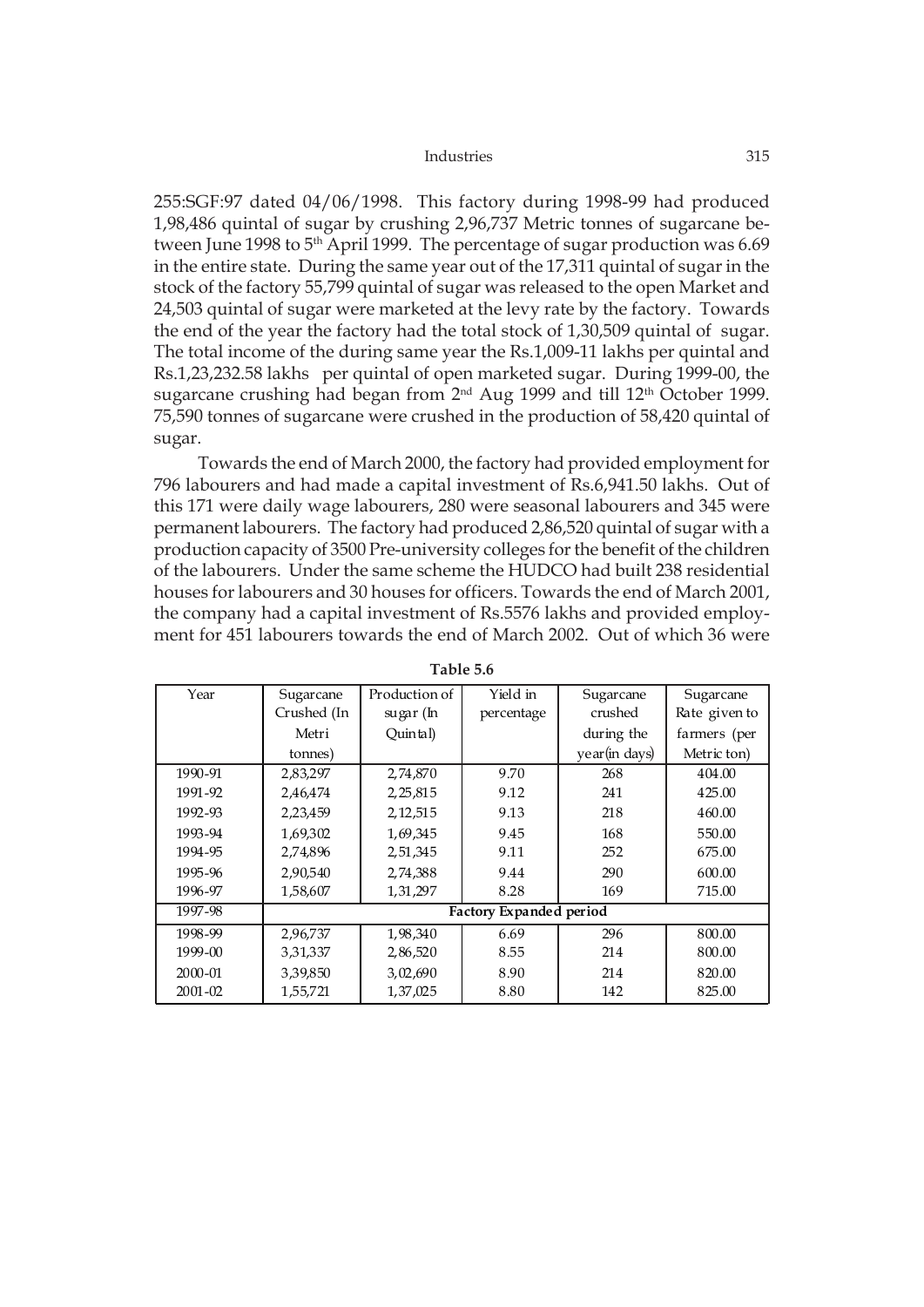daily wage employees, 275 seasonal and 200 permanent labourers were provided employment. The factory has a production capacity of 1,37,025 quintal sugar by crushing 1,55,721 metric tonnes sugarcane and per day crushing capacity of 3500 tonnes of sugarcane. The factory is giving Rs.825 per tonnes sugar came to the growers. **The table 5.6** gives the details of sugarcane crushed, sugar produced and yield for the years 1990-91 to 2001-02.

# **Chamundeswari Sugar's Limited**

Chamundeswari Sugar Factory was established in Bharathi nagar in Maddur Taluk after formal registration in the year 1970. It started functioning in 1974, after its formal installation during the year 1972. The administration of this factory is looked after by the Board of Directors and is functioning as a private zone industry. This factory produces white sugar and till the end of March 2000, it had invested a capital share of Rs.5834 lakhs. This factory had provided employment for 700 labourers during the year 2000-01. This factory had a daily production capacity of 4000 quintal of sugar and sugarcane crushing capacity of 4000 metric tonnes per day. During one year the factory carries crushing of sugar cane for nearly nine to ten months. This sugarcane required is being supplied by the local agriculturists. So the sugar produced is being marketed both under levy as well as is open markets in accordance with the government order. The Distilleries were also established in order to utilise the molasis realised during production of sugar.

As a welfare measure the company as built 167 dwelling houses, which one being distributed to the labourers depending on service seniority. Nearly 130 houses are being taken up on contract basis to further provide housing facilities to its labourers. The company as made several facilities such as education for the children of the sugar cane growers and labourers providing kerosene oil, foodgrains and clothing through the companies co-operative societies at reasonable prices. The Chamundeshwari Education Society has provided education from nursery to 10th std to the children of the labourers. Likewise the company gives loan facilities upto Rs.50,000 for the purposes of house building, medical, education and marriages of the labourers children at the lower interest rates. The Company possesses its own hospitals emergency treatment with ambulance services.

# **I.C.L. Sugar Factory**

Under the private zone, the I.C.L. sugar factory was registered in 1996 to be established at Makavalli in K.R.Pet Taluk. This has been considered as the fourth sugar factory in the district. The sugarcane crushing was started in 1999. The factory had invested a capital of Rs. 11332 lakhs towards the end of March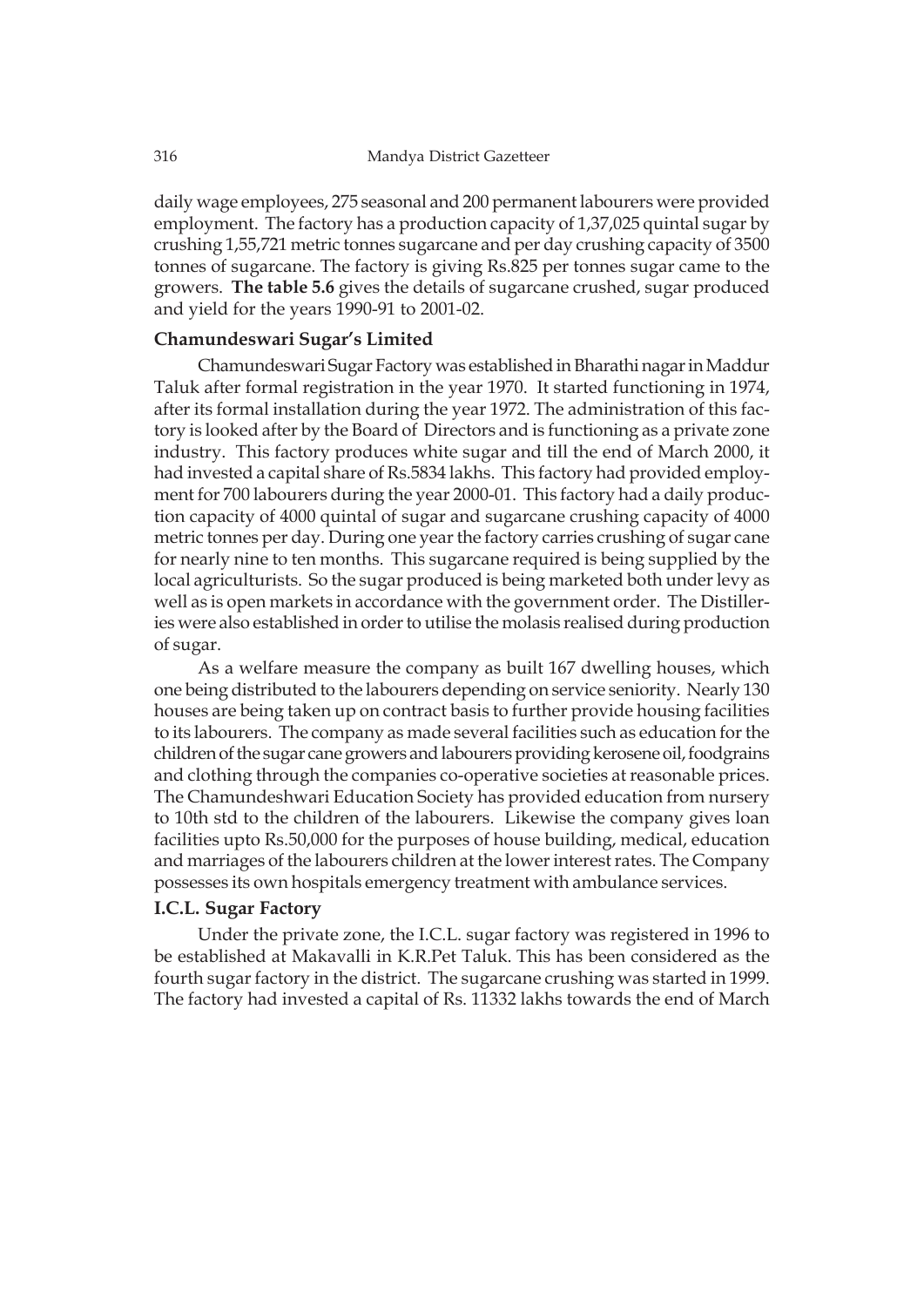2000 and provided employment 168 labourers. The factory had production capacity of 14,592 Metric tonnes of sugar valued at 1.24 crores of Rupees and 9747.45 Metric tonnes of molasis production and sugar cane crushing capacity of 2500 metric tonnes per day. Several welfare measures such as Employees Provided Fund (E.P.F.), Gratuity, Bonus. Transport facilities, canteen, quarters and labourers Relief insurance were provided to the employees working in this factory.

# **Mandya District Co-operative Milk Producers Union Ltd.,**

Being separated from Mysore Milk Union, The Mandya Co-operative Milk Producers Union Ltd., came into existence in 1987 at Gejjalagere in Maddur Taluk. This Milk Union in the beginning functioned under Karnataka Milk Federation and later in 1998 it was transferred to Mandya district Milk Union. This Union had 464 milk Producers Co-operative societies and slowly started both producing as well as Marketing of the collected quantity of milk. Several milk Products were introduced gradually in this unit. This union had milk process capacity of one lakh litre milk per day. Later on by 1993-94 the production capacity was increased to two lakh litres milk per day. The chilling centre at Nagamangala and K.R.Pet were renovated and extended between 1992-93. Along with these additional chilling centres was the establishment at Malavalli in 1998 incurring expenditure of Rs.6.50 lakhs. The coconut Burfy produced by this Milk Union is considered as of very high quality on par with other 13 milk union's producing Nandini products. These units also possess a capacity of one lakh litre milk powder plant per day. The other two similar milk powder plants are located at Dharwad and Bijapur Districts. During the year 2001-02 Mandya Milk Union achieved a record production and Marketing of 416 Metric tonnes of Ghees, 614- 87 tonnes of Butter and 712.95 Metric tonnes of milk powder. It is a matter of pride that these milk products are being marketed at Kerala, New Delhi and Kolkota Milk Dairies. This union has four chilling centres and substantial increased in the milk production capacity. It also has a capacity of storing 40,000 litres of milk sachets in its cold storage units. The unit also possesses five metric tonnes of steam boilers used in the process in the milk. Since, the milk production will automatically reduce during summer season, the milk processing steam boilers two metric tonnes capacity have been installed in the unit.

Though there are 410 sanctioned posts of office staff at present only 317 posts have been filled up. Under the Co-operative Societies Act, the unit supposed to be invested as additional shares out of the 20% of its profit. The Mandya Milk Union has already a share investment capital of Rs.1.18 crores. This union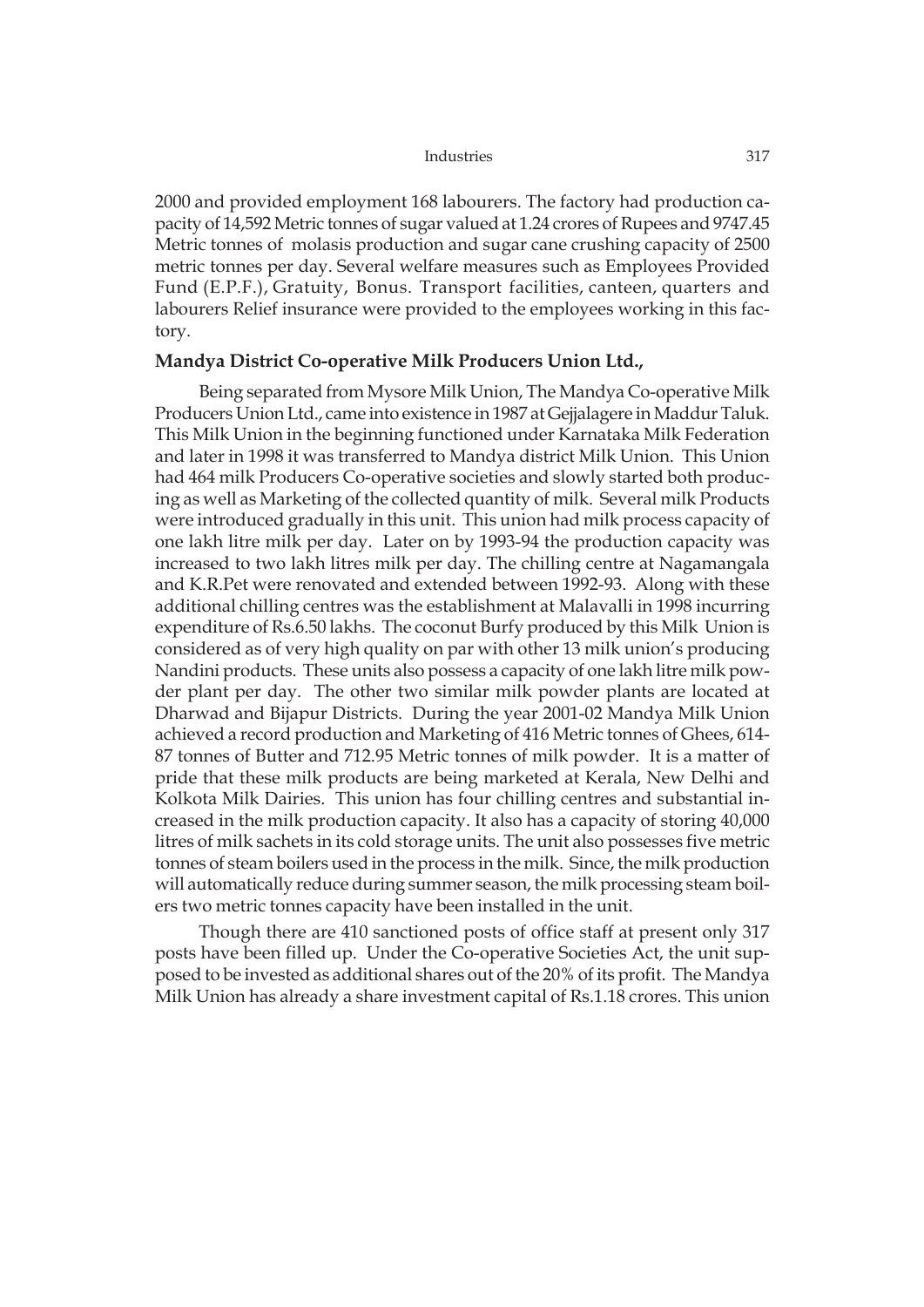towards the end of 2000 March as received 1,58,000 litres of milk from 659 Milk Producers Societies and processed them. Such process milk contains an average of 4.5% of fat and 8.5% of non-fat contents and out of which 3.5% fat content and also 8.5% of non fat content milk (95,000 litres) are called toned milk and being marketed in both Mandya as well as Bangalore District. The remaining milk products such as, Milk powder, Butter and such other milk products are being produced and marketed by this union. The union as invested 1200 lakh as capital and is producing milk and milk products like Milk, Milk powder, Butter, Peda and Burfy. The Milk and Milk products, so produced by union are being marketed in the district of Mandya and Bangalore city and also being sent to Kerala, Tamil Nadu, Maharastra and Goa. Please refer table 5.7 for further marketing details of this union.

|                      | 1999-00 | 2000-01 | 2001-02 |
|----------------------|---------|---------|---------|
| No. of Milk          | 659     | 706     | 719     |
| producer's co-       |         |         |         |
| operative societies. |         |         |         |
| Number of Total      |         | 202,995 | 206,114 |
| members              |         |         |         |
| Milk obtained (In    |         |         | 607.48  |
| lakh Kgs)            |         |         |         |
| Ghee (In tonnes)     | 446     | 381     | 454     |
| Butter (In tonnes)   | 1053    | 805     | 1340    |
| Peda (In tonnes)     |         |         | 14      |
| Curd (In tonnes)     |         |         | 1479    |
| Untoned milk         | 734     | 1195    | 1632    |
| powders (In tonnes)  |         |         |         |

**Table 5.7 Details of Mandya District Co-operative Milk producer's Union (Ltd)**

# **Mandya National Paper Mills, Belagola**

The Mandya National Paper Mill is considered to be pioneers is manufacturing both printing as well as good quality writing paper by using crushed sugar cane waste instead of Bamboo pulp. This unique kind of manufacturing paper was undertaken by M/S.Bedi and company by installing advanced machinery imported from M/S.Parsones and Vhitte more Co. of New York for the first time in the Mysore state. In June 1960, this paper mill came to be established at Belgola in Srirangapattana taluk. Since this paper mill was very close to K.R.S.Dam, it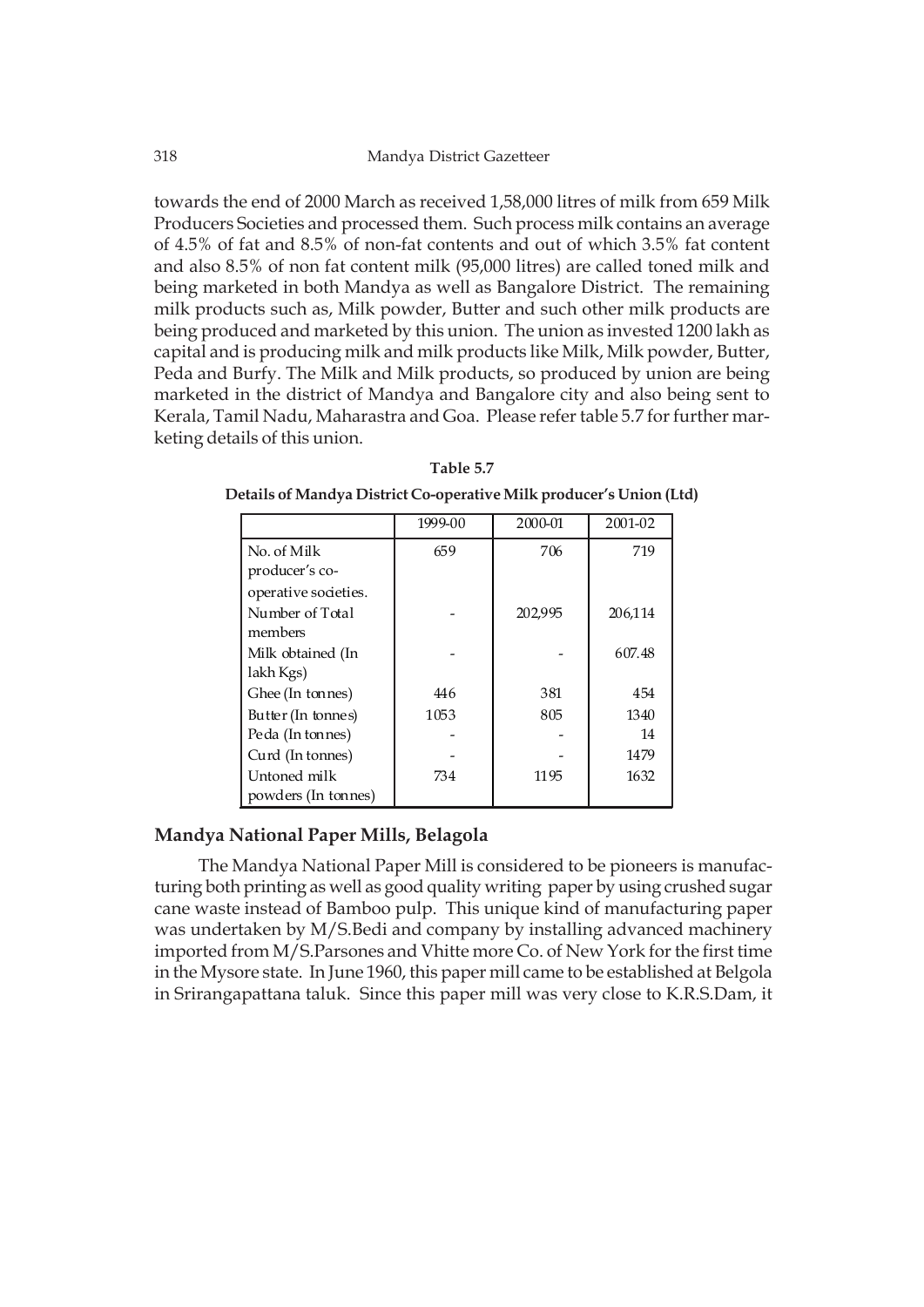enabled it to receive rich quantity of water. More over the crushed sugarcane which was major raw-material was abundantly supplied by the Mysore Sugar Company at Mandya. By June 1961, the Belgola Paper Mills came to be started at a newly designed building. By March 1961 all the necessary machinery for the paper mill were purchased and finally installed by the end of February 1962. The Paper Mill started its production by August 1962. For manufacturing both printing as well as writing paper 60% of sugar cane pulp and 40% of coir pulp were used, but the former was extensively used.

In the beginning this paper mill was manufacturing 35 tonnes of paper per day. Gradually the demand increased and near by sugar factory was able to supply excessive sugarcane pulp, the production was increased from 35 tonnes to 75 tonnes per day. During later period as per the suggestion of a Technical committee appointed by All India Industrial financial corporation, the extensive expansion of this paper mill was undertaken. Accordingly the company increased its production to 100 tonnes per day. Since Belgola had a network of Road connection the produced paper was able to reach major cities like Bangalore, Madikeri, Mysore and Arsikere and also through the Railway link.

In 1974 this paper mill came under the administrative control of the Government of India and the administration was handed over to Kolkatta Hindustan Paper Company. Such a progressive paper mill started declining from the year 1992. As such this sick paper mill was advised to be rejuvenated by the expert technical committee. But even after this since no entrepreneurs came forward to take over the company, the paper mill was closed and government of India sanctioned two crores of Rupees for the Relief of the employees.

# **The Mysore Chemicals and Fertilisers**

With the main idea of manufacturing chemicals by utilising naturally available nitrogen based the Mysore chemicals and Fertilisers Ltd., came into existence in 1937 at Belgola at Srirangapattana taluk of Mandya District. This company had distinguished as a first synthetic plant in the entire country. The company adopted a new technique of manufacturing. Hydrogen by electrolysis method and there by easily produced Ammonia required for the production of chemicals and fertilisers. This method had to be followed as Mysore state was remaining short of coal. Naturally greater quantity of electricity had to be supplied without interruption. However the then Mysore Government in September 1937 came forward to supply electricity at a concessional rate and also the November 1937 the government sanction an additional capital of Rs.25 lakhs for this company. The machinery required for this factory was however imported from M/S. Chemi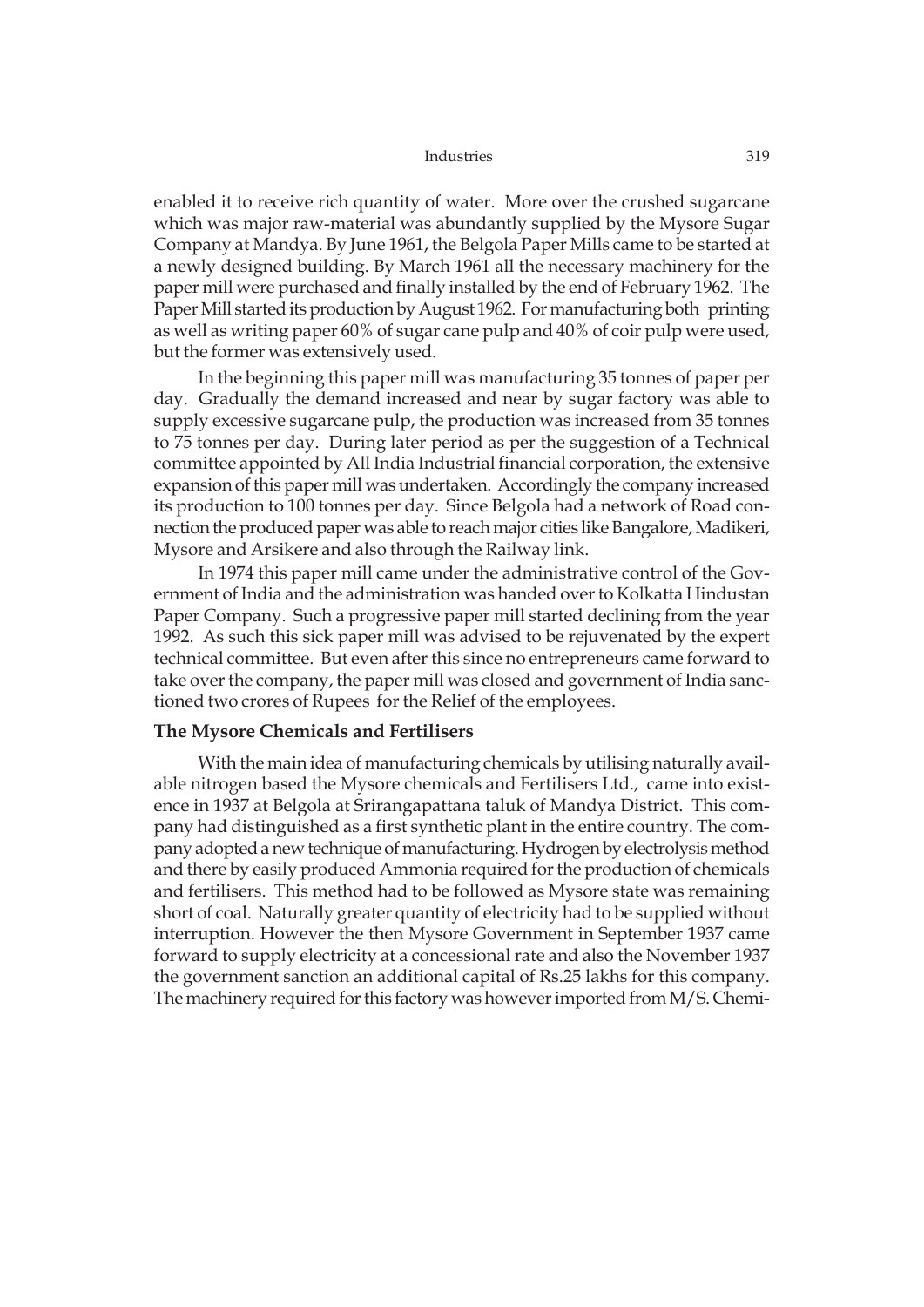cal construction corporation, New York. Machinery such as electrolytic hydrogen plant and D.C. generator, Ammonia Plant, Ammonia Sulphate Plant and acid plant were reported from New York. The Company received necessary electric supply from the Mysore Government at the rate of. The company had the power to increase its production by Five percent and their by enhance, the power charges over and above required in accordance profit earned by the company. The total power sanctioned to this company was 500 H.P and out of which 4700 HP of the electricity was utilised in the production of ammonium. On several occasions rate of the power (1/11 Anna per unit) utilised has been frequently enhanced in accordance with agreement made in 1957. As per the decision of the Mysore State Electricity Board in December 1957 revised the rate at 2.7 paise per unit and approved that they should be continued till the end of the 1958. However the same route was also applicable to all the major industry in the state. The required water supply for the factory was made from the Krishna Raja Sagara Dam. At the same time arrangements had been made to let out the waste water from the factory. It has been said the nearly 3.75 TMC of water was pumped into this factory and the company after the utilise the maximum water the company was repumping the used water through the channel.

The utility of the chemicals and fertilisers with rich nitrogenous contents for the agricultural fields had been very well realised in the state Mysore. This company had the capacity of the company Five tonnes of ammonium and 20 tonnes of ammonium sulphate during its peak production capacity increased as a result of several technical changes. Accordingly this company installed a new sulphuric acid plant with the capacity of producing 50 tonnes of manure per day and later on as a consequence of the complete technical upgradation, this sulphuric acid was producing 150 tonnes per day.

# **Mysore Acetate and Chemicals Company**

The Mysore Acetate and Chemicals Company established as a public company on 24th December 1963, with the objective of the producing all kinds of chemicals and alkalis. Besides, producing chemicals and alkalis, the company undertook other kinds of sub-products gradually - cellulose tri-acetate was produced and supplied to the Hindustan photo films manufacturing company at Ooty, Which was a Government of India undertaking. This company was the receiving nearly three tonnes of cellulose triacetate. Their technical collaborators had approved the technical method of producing cellulose triacetate by following Gevarets' Technology. During the year 1966-67 the total anticipated demand for this chemical would be a quantity of nearly 6,650 tonnes of celluloid triac-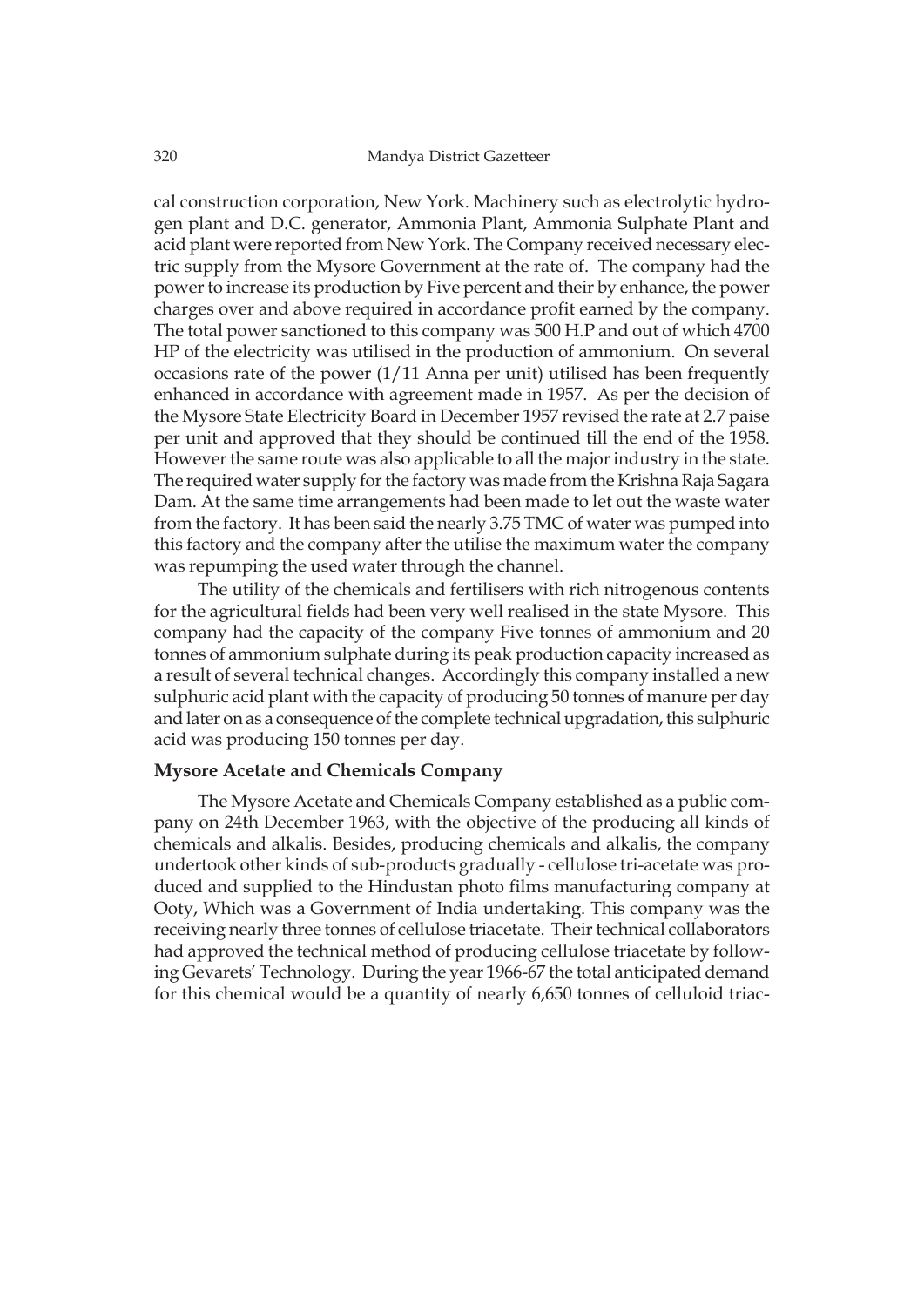etate. The other chemicals manufactured by this company where cellulose triacetate, secondary acetate moulding compounds, plasticisers, Acetic acid, Acetic unhydraid and film, plasticisers and other chemical used in the Ryon industries and also import and export activities. The MYSORE acetate and chemicals had been established 64 acres of land purchased at a cost of Rs. 1,08,475 from the Mysore Sugar Company. The Company has also built residential quarters, store houses and other requirements at a cost of Rs.1,21,200. This company made an agreement with M/S. Von Kohorn - universal corporation, California, U.S.A. and M/S. Acktieabolaget chamatur, stockholm, Sweden, for the supply of plant and machinery for the manufacture of cellulose triaccetate, acetate molding compounds, together with all the auxiliary facilities. The technical know-how of the well-known firm Melsors Gevaert photo production of Belgium has been secured for the manufacture of cellulose triacetate of the quality suitable for use in photographic films such a well flourishing chemicals industries was recently closed the to unknown reasons.

# **Habib Solvents Extracts Ltd.**

The Habib solvent extracts Ltd., came into existence at Srirangapattana is 1979 as a private zone industry. The main purpose of the industry was to produce oil extracted from dry-seeds and used in the manufacturing of soaps. It also manufactures the required poultry feeds. This company had invested an initial capital of Rs.600 lakhs and employed 24 labourers till the end of March 2000. Besides processing purified oil manufacturing the company had the capacity of crushing 50 metric tonnes of oil seeds per day. During the year 1999-00, this mill had produced 25,369 metric tonnes of oil and marketed the produced oil at a cost of Rs.2,734 lakh. Employees working in this company were provided several welfare measures such as provident fund, Gratuity and such other facilities.

## **M.K.Agro-Teck Ltd.**

M.K.Agro-Teck Ltd., came into existence at Srirangapattana with the purpose of producing extraction of oil seeds and later refining same. This Mill started with the initial capital of Rs.699 lakhs and employed more than 42 labourers till the end of March 2000. During the same period the Mill processed the powerful oil extraction unit with the capacity of extracting 250 tonnes of oil seeds per day and produced 100 tonnes of refined oil. Towards the end of the year 1999-00 the mill had extracted 40,802 tonnes of oilseeds (oil cake) and produced 11,998 tonnes of refined oil with a marketing value Rs.6,290 lakhs.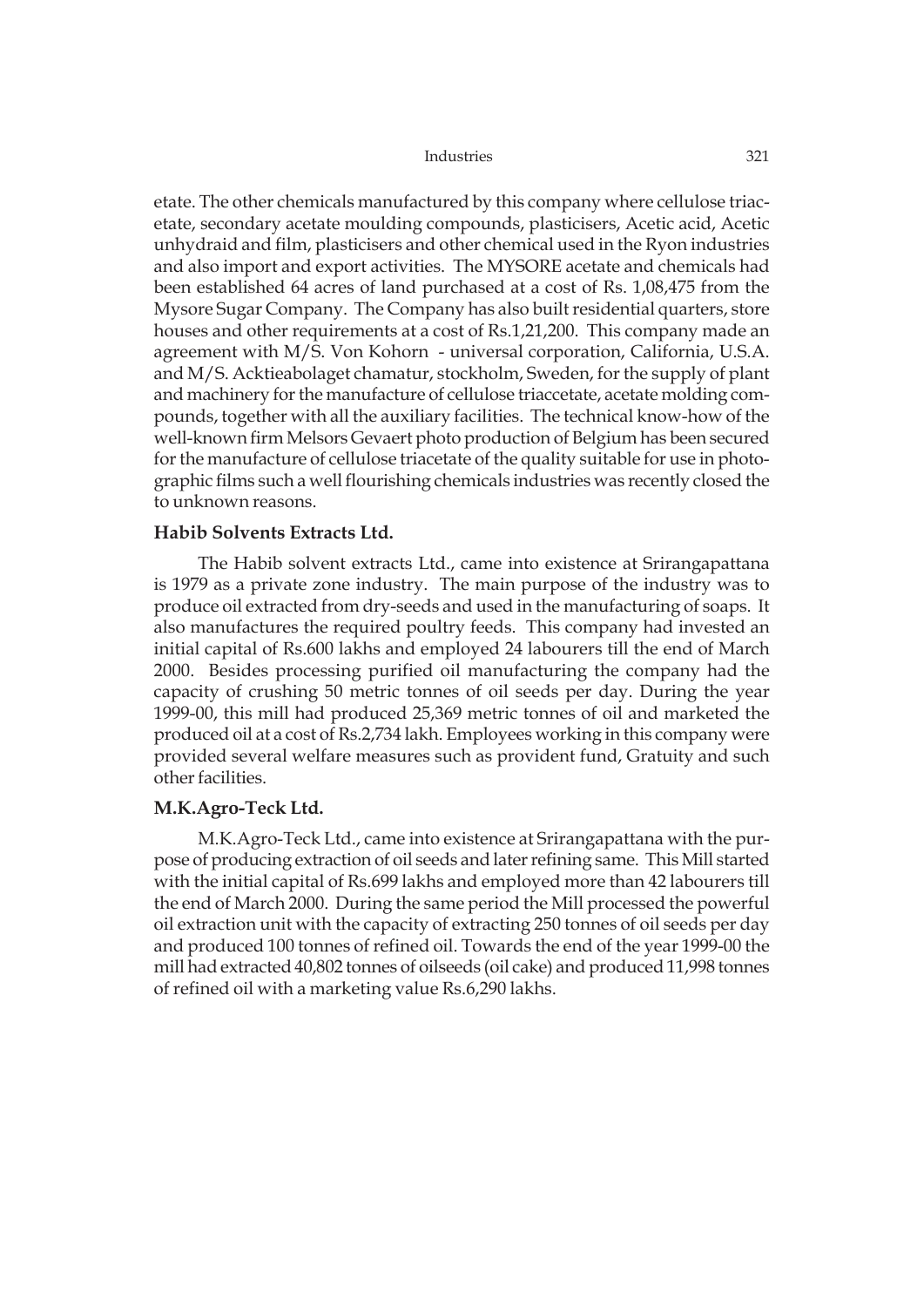### **Kilara Power Private Limited**

Under the then Government of Mysore scheme of utilising the Hydel power generated from Shimsha, the Kilara power Pvt. Ltd., was established at KILARA at Mandya District with the purpose of producing hydro-electricity. This company was started with an initial capital of Rs. 300 lakhs. This private company had the capacity of producing two Megawatt for the first in the District. So produced electric power is supplied to the Karnataka Power Corporation grid located with in the industrial sub-stations at Kilara.

# **B.P.L. Private Limited**

This Company came into existence as a private factory in 1998 at Somanahally in Maddur Taluk. This company has located in a site with in the purview of Karnataka Industrial Area Development Board (KIADB) at Somanahally. A total amount of Rs.7,586 lakhs had been invested as a initial capital toward the end of March 2000 and the company process 284 labourers. Basically this company had the capacity of manufacturing 240 million cell Batteries. The raw materials such as electrolytic Tin plate from M/S.Metsui Co. Ltd., Japan, led from M/S.Pasmico Metals Pvt. Ltd., Victoria, Manganese dioxide from

| Л.               | Name of the Industry and | Administrati | Produced   | Present           | No. of    | Capitals |
|------------------|--------------------------|--------------|------------|-------------------|-----------|----------|
| Jo               | address                  | on system    | Goods      | Condition         | Labourers | (In lakh |
|                  |                          |              |            |                   | working   | Rs)      |
| L.               | Mysore Sugar Company     | Government   | Sugar      | Functioning       | 1389      | 1644.00  |
|                  | Ltd., Mandya             |              |            |                   |           |          |
| $\overline{a}$   | BPL (Pvt.) Ltd.,         | Private      | Dry cell   | $^{\prime}$       | 335       | 8000.00  |
| 3.               | Pandavapura Co-opera     | Co-operative | Sugar      | $^{\prime\prime}$ | 796       | 6941.50  |
|                  | tive Sugar Company,      |              |            |                   |           |          |
|                  | Pandavapura              |              |            |                   |           |          |
| 1.               | Chamundi Sugar's (Ltd),  | Private      | Sugar      | $^{\prime\prime}$ | 700       | 5834.00  |
|                  | Bharathi nagar Maddur    |              |            |                   |           |          |
|                  | Tq.                      |              |            |                   |           |          |
| $\overline{5}$ . | Habe eb Solvent          | Private      | Oil        | $\prime$          | 26        | 245.00   |
|                  | Extraction (Ltd.,)       |              |            |                   |           |          |
|                  | Srirangapattana          |              |            |                   |           |          |
| $\mathfrak{S}$ . | M.K.Agro-Teck            | Private      | Oil        | $^{\prime\prime}$ | 42        | 699.00   |
|                  | Sriranga patta na Tq.    |              |            |                   |           |          |
| 7.               | Mandya District Co-      | Co-operative | Milk       | $^{\prime\prime}$ | 607       | 359.00   |
|                  | operative Milk Producers |              | processing |                   |           |          |
|                  | Union Ltd., Gejjalagere  |              | and Milk   |                   |           |          |
|                  |                          |              | By product |                   |           |          |

**Table 5.8**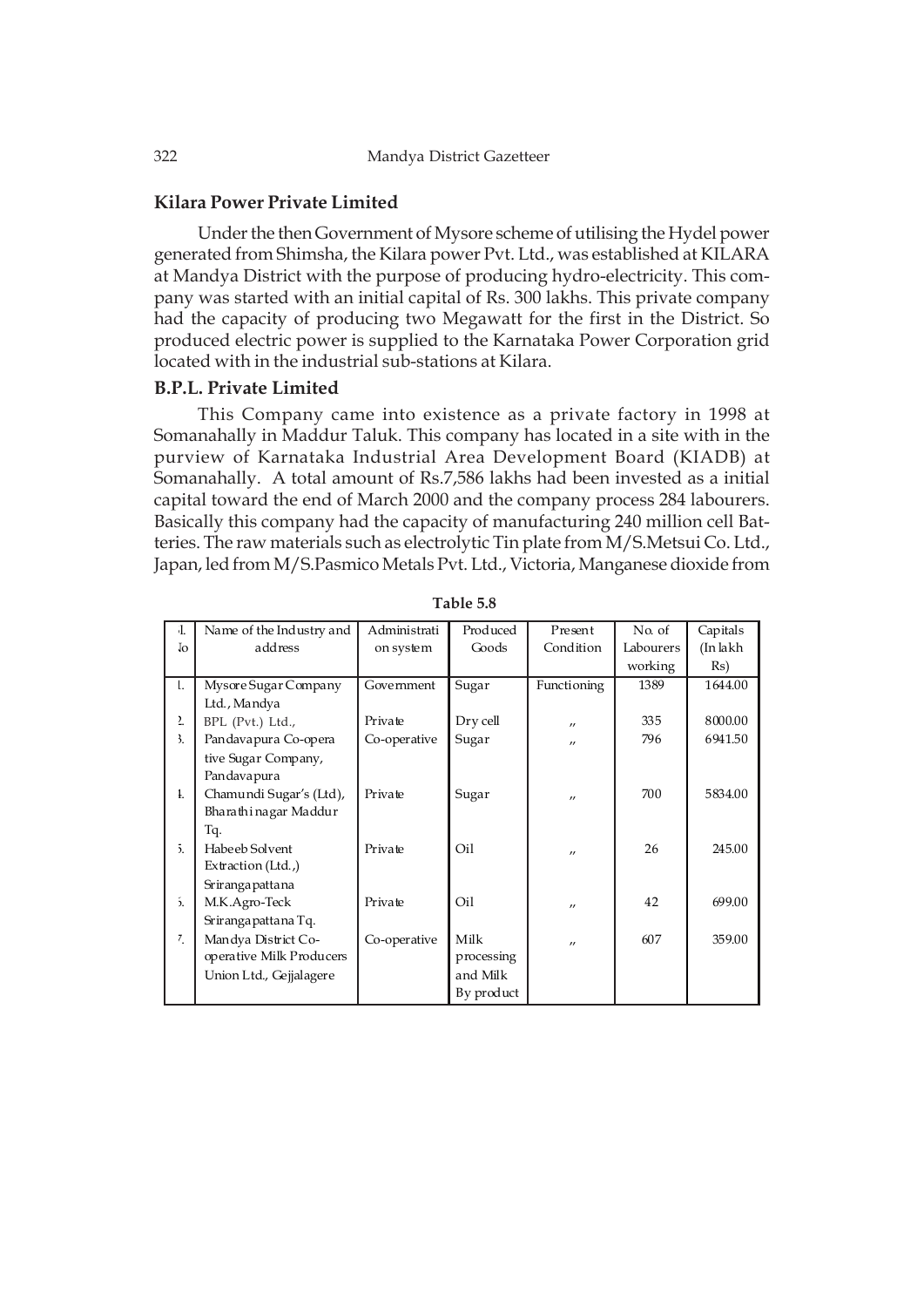| $\overline{\mathbf{3}}$ . | I.C.L.Sugar's Makavalli, | Private    | Sugar          | $^{\prime\prime}$ | 198 | 1133.20 |
|---------------------------|--------------------------|------------|----------------|-------------------|-----|---------|
|                           | K.R.Pet Tq.              |            |                |                   |     |         |
|                           |                          |            |                |                   |     |         |
| $\lambda$                 | Kilara Power Project     | Private    | Hydro          | $^{\prime\prime}$ | 12  | 300.00  |
|                           | Kilara, Mandya Tq.       |            | electricity    |                   |     |         |
| $\Omega$ .                | Karnataka Malladi Bio-   | Private    | Medicine       | 156               | 156 | 1600.00 |
|                           | Teck LTd., Tubinakere    |            |                |                   |     |         |
|                           | Industrial area, Mandya  |            |                |                   |     |         |
|                           | Tq.                      |            |                |                   |     |         |
| 1.                        | Mysore Acetate and       | Government | <b>Bleched</b> | Not               | 627 | 956.00  |
|                           | Chemicals Co. Ltd.,      |            | Lintel         | functioning       |     |         |
|                           | Mandya                   |            | Cotton         |                   |     |         |
| 2.                        | Mandya National Paper    | Government | Paper          | Functioning       |     |         |
|                           | Mills, Belagola          |            |                |                   |     |         |
|                           | Srirangapattana Tq.      |            |                |                   |     |         |
| $\mathcal{S}$             | Gaman Ferchems India     | Private    | Chemicals      | Functioning       |     |         |
|                           | Ltd., Belagola           |            |                |                   |     |         |
|                           | Srirangapattana Tq.      |            |                |                   |     |         |
| $\overline{4}$            | Mysore Dyer's Pvt. Ltd., | Private    |                | Functioning       |     |         |
|                           | Mogarahalli              |            |                |                   |     |         |
|                           | Srirangapattana Tq.      |            |                |                   |     |         |
| 5                         | D.S. Granite             | Private    | Granite        | Functioning       | 31  | 220.00  |
|                           | Somana halli Industrial  |            | Cutting        |                   |     |         |
|                           | area, Maddur Tq.         |            | and            |                   |     |         |
|                           |                          |            | polishing      |                   |     |         |

East Born Chemicals Industries Pvt. Ltd., Singapore, Ammonium chloride separates paper Electrolyte. Manganese dioxide from M/S. Qusin Shoji Co. Ltd., Japan and Corban Rods from M/S.IMCC Chennai, India were being imported by the Company.

The Details of the Large and Medium scale industry established in Mandya District till the end of March 2001 have been given in the table 5.8.

# **Small Scale Industries**

The progress of Small Scale Industries as in 1967 in Mandya District have been analysed here under as: The district had only 54 registered Small Scale Industries. Later on due to the encouragement given further expansion looks place. By the end of March 2000 in the district there were 5866 registered Small Scale Industries. They had provided employment for 28,211 labourers. The initial investment capital in them was Rs.8,128.48 lakhs. Progress of Small Scale Industries from 1987-88 to 2001-2002 has been recorded in the Table 5.9.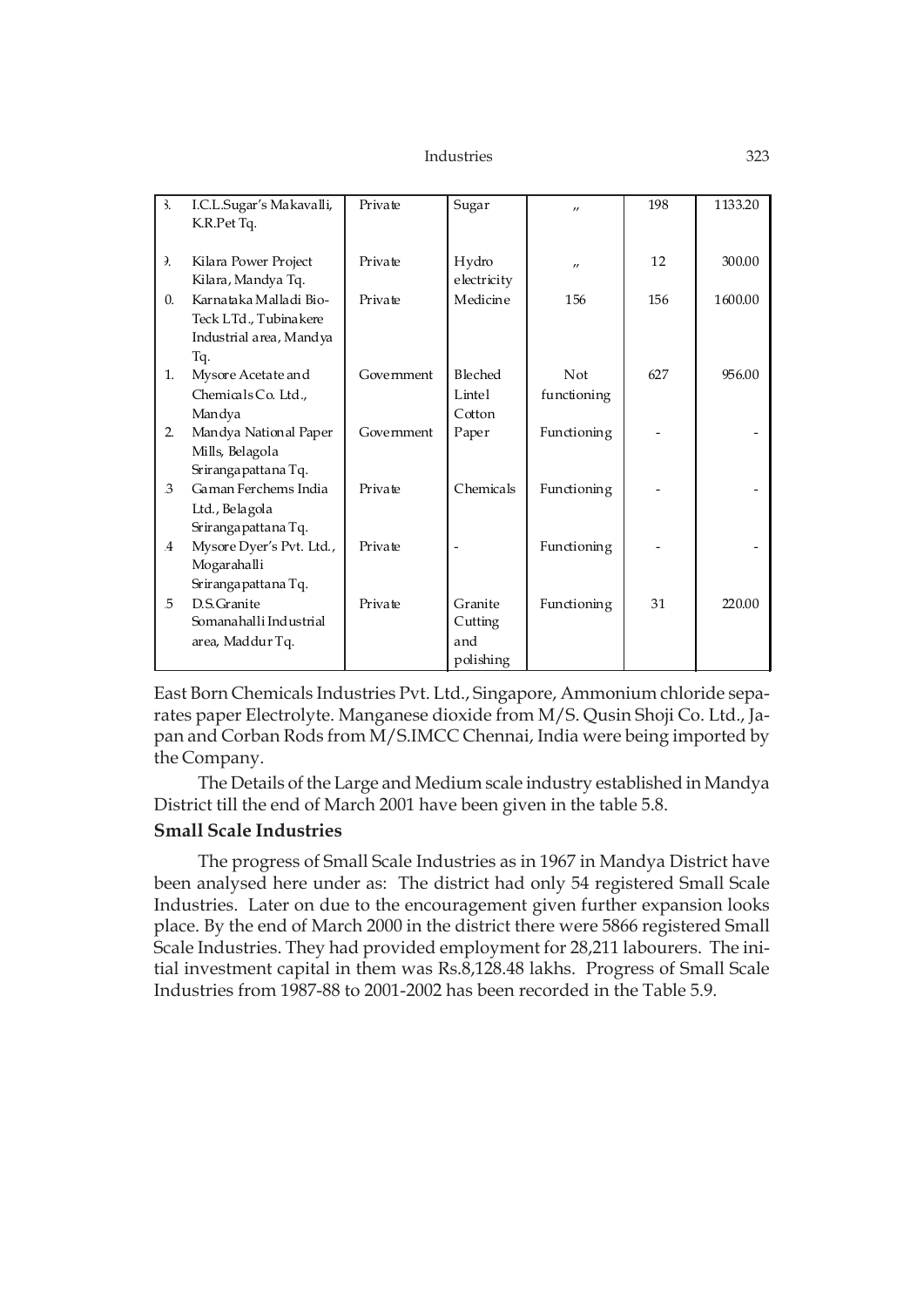|           | Total          |                  | No. of    | Fixed        | Small Scale | Year        |
|-----------|----------------|------------------|-----------|--------------|-------------|-------------|
| No. of    | Fixed Capital  | Small            | Labourers | Capital (Rs. | Industrial  |             |
| Labourers | (Rs. In Lakhs) | Industrial Units |           | In Lakhs)    | Units (Nos) |             |
| 11861     | 1264.90        | 1999             | 913       | 158.20       | 200         | 1987-88     |
| 12885     | 1425.29        | 2208             | 1024      | 160.39       | 209         | 1988-89     |
| 14008     | 1770.87        | 2422             | 1123      | 345.58       | 214         | 1989-90     |
| 15173     | 1952.39        | 2670             | 1165      | 181.52       | 248         | 1990-91     |
| 16154     | 2275,39        | 2851             | 981       | 323.00       | 181         | 1991-92     |
| 17156     | 2549.61        | 3052             | 1002      | 274.22       | 201         | 1992-93     |
| 18346     | 2823.70        | 3340             | 1190      | 274.09       | 288         | 1993-94     |
| 19448     | 3363.40        | 3590             | 1102      | 539.70       | 250         | 1994-95     |
| 20257     | 2636.95        | 3767             | 809       | 273.55       | 177         | 1995-96     |
| 21363     | 4001.77        | 4085             | 1106      | 264.82       | 318         | 1996-97     |
| 24472     | 5071.52        | 4982             | 3109      | 1069.75      | 897         | 1997-98     |
| 26220     | 6433.77        | 5442             | 1748      | 1362.25      | 460         | 1998-99     |
| 28211     | 8128.48        | 5866             | 1991      | 1694.71      | 424         | 1999-2000   |
| 30162     | 9727.55        | 6304             | 1951      | 1599.07      | 438         | $2000 - 01$ |
| 31864     | 10784.69       | 6774             | 1702      | 1057.14      | 470         | $2001 - 02$ |

**Table 5.9**

Total number of small scale units and their investments and number of workers have3 been detailed in the following Table 5.10

|         |                |         |                        | $140$ JIVIN 1   |              |                     |                 |
|---------|----------------|---------|------------------------|-----------------|--------------|---------------------|-----------------|
|         | No. of Workers |         | Capital (Rs. In Lakhs) |                 | No. of Units | Small Scale         | Sl              |
| 2001-02 | 1999-2000      | 2001-02 | 1999-2000              | 2001-02         | 1999-2000    | Industrial Units    | No.             |
| 281     | 6625           | 294.25  | 2077.03                | 48              | 1244         | and<br>Food         | $\Gamma$        |
|         |                |         |                        |                 |              | Beverages           |                 |
| 239     | 2174           | 70.97   | 582.53                 | 84              | 523          | and<br>Textile      | $\overline{c}$  |
|         |                |         |                        |                 |              | Readymade           |                 |
|         |                |         |                        |                 |              | Garments            |                 |
| 06      | 2442           | 54.18   | 533.24                 | 21              | 499          | Wood                | 3               |
|         |                |         |                        |                 |              | Furnitures          |                 |
|         |                |         |                        |                 |              | and<br>(domestic    |                 |
|         |                |         |                        |                 |              | Furnitures)         |                 |
| 43      | 1334           | 38.09   | 321.80                 | 15              | 273          | Printing<br>and     | $4\overline{ }$ |
|         |                |         |                        |                 |              | Stationery          |                 |
| $20\,$  | 411            | 13.80   | 73.48                  | 04              | 81           | Leather<br>and      | ਟ               |
|         |                |         |                        |                 |              | Leather             |                 |
|         |                |         |                        |                 |              | Industry            |                 |
| 30      | 576            | 53.07   | 172.17                 | $\overline{0}0$ | 106          | Rubber<br>and       | $\theta$        |
|         |                |         |                        |                 |              | Plastic             |                 |
| 86      | 1356           | 9.22    | 342.19                 | 31              | 267          | Chemical            | $\triangledown$ |
|         |                |         |                        |                 |              | Products            |                 |
| 37      | 726            | 32.97   | 302.44                 | $02\,$          | 116          | <b>Glass</b><br>and | 8               |
|         |                |         |                        |                 |              | Ceramic             |                 |
|         |                |         |                        |                 |              | Materials           |                 |

# **Table 5.10**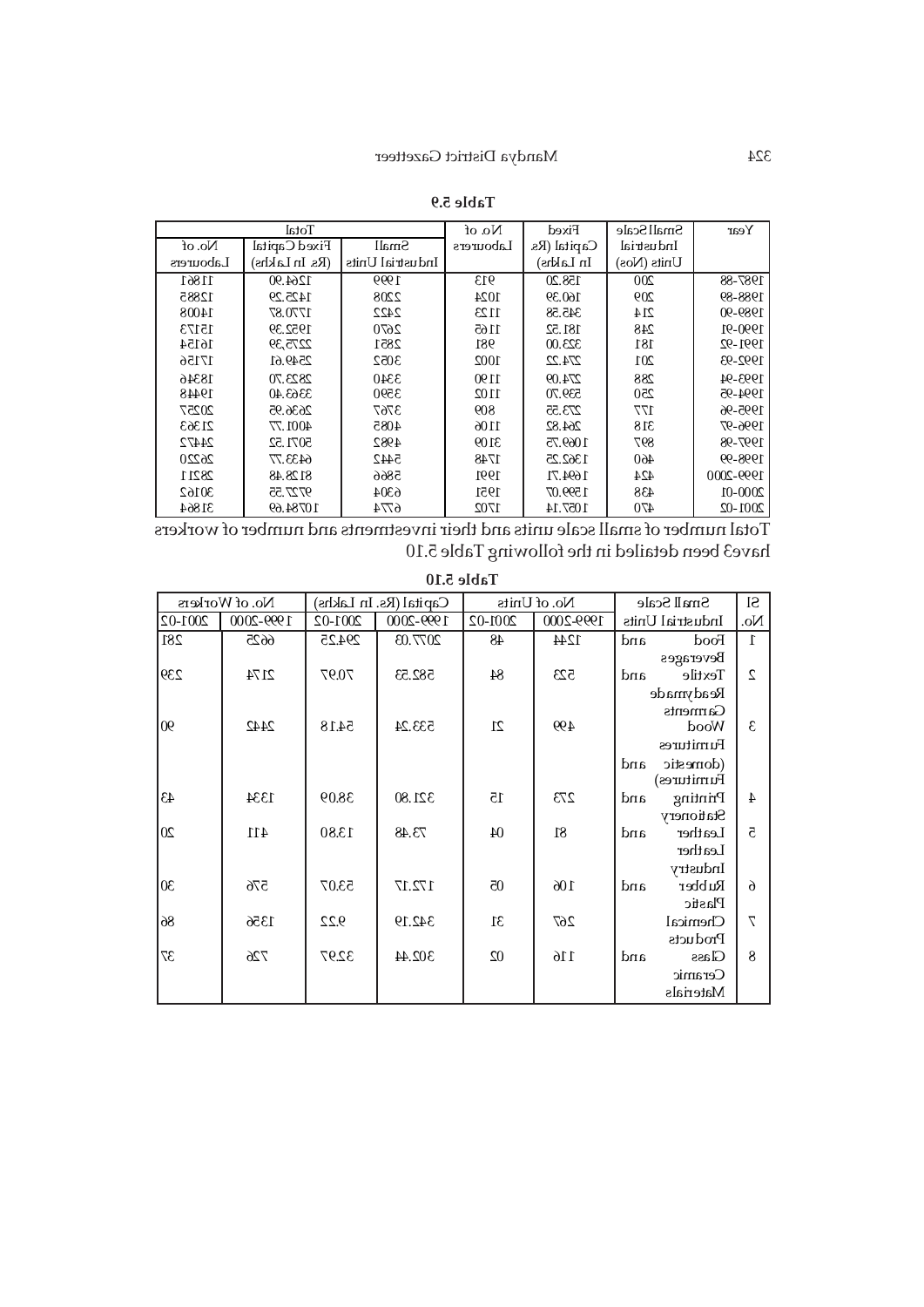| 9  | Metal Products     | 343  | $\Omega$ | 379.71  | 6.00    | 1827  | 12   |
|----|--------------------|------|----------|---------|---------|-------|------|
| 10 | (Goods)<br>General | 233  | 24       | 490.31  | 33.80   | 1072  | 84   |
|    | Engineering        |      |          |         |         |       |      |
| 11 | Electrical and     | 190  | 04       | 212.62  | 10.54   | 938   | 19   |
|    | Electronics        |      |          |         |         |       |      |
| 12 | Automobiles        | 22   | $\Omega$ | 20.56   | 4.20    | 97    | 09   |
| 13 | Transport          | 17   |          | 18.60   | 6.60    | 77    |      |
|    | Instruments and    |      |          |         |         |       |      |
|    | Spare Parts        |      |          |         |         |       |      |
| 14 | Ferrous<br>and     | 20   | $\Omega$ | 19.60   | 41.43   | 105   | 04   |
|    | Ferrous<br>Non     |      |          |         |         |       |      |
|    | Products           |      |          |         |         |       |      |
| 15 | and<br>Repairs     | 479  | 42       | 501.84  | 152.50  | 2099  | 102  |
|    | Servicing          |      |          |         |         |       |      |
| 16 | Other Services     | 835  | 133      | 1065.95 | 235.54  | 3370  | 331  |
| 17 | Other Different    | 618  | 50       | 1014.42 |         | 2980  | 305  |
|    | Industries         |      |          |         |         |       |      |
|    | Total              | 5866 | 470      | 8128.48 | 1057.14 | 28209 | 1692 |

The talukwise registered small scle industries towards the end of March 2002 have been detailed in the table 5.11

**Table 5.11**

| Sl.No. | Taluk         | Small Industrial | Capital        | No. of  |
|--------|---------------|------------------|----------------|---------|
|        |               | Units (Nos.)     | (Rs. in Lakhs) | Workers |
| 1.     | Mandya        | 142              | 414072         | 585     |
| 2.     | Malavalli     | 53               | 91.75          | 185     |
| 3.     | Maddur        | 105              | 285.89         | 367     |
| 4.     | Krishnarajpet | 37               | 23.90          | 80      |
| 5.     | Nagamangala   | 38               | 117.49         | 142     |
| 6.     | Srirangapatna | 55               | 19.40          | 152     |
| 7.     | Pandavapura   | 40               | 104.99         | 177     |

The small scale industries engaged in the manufacturing of food and soft drinks, textiles and Ready made garments, furnitures and domestic equipments, plastic articles, chemical components, glass and porcelain items, metal utensils, machineries, repair and other services and other products. It is estimated that there are about 10% small industries and micro enterprises are unregistered but are continuing to function.

# **Food and Beverage Industries**

Agro-based (food and beverage) industries manufacturing comprises of Floor mills, Animal/Meat and poultry food items, edible oils, Ice cream manufactur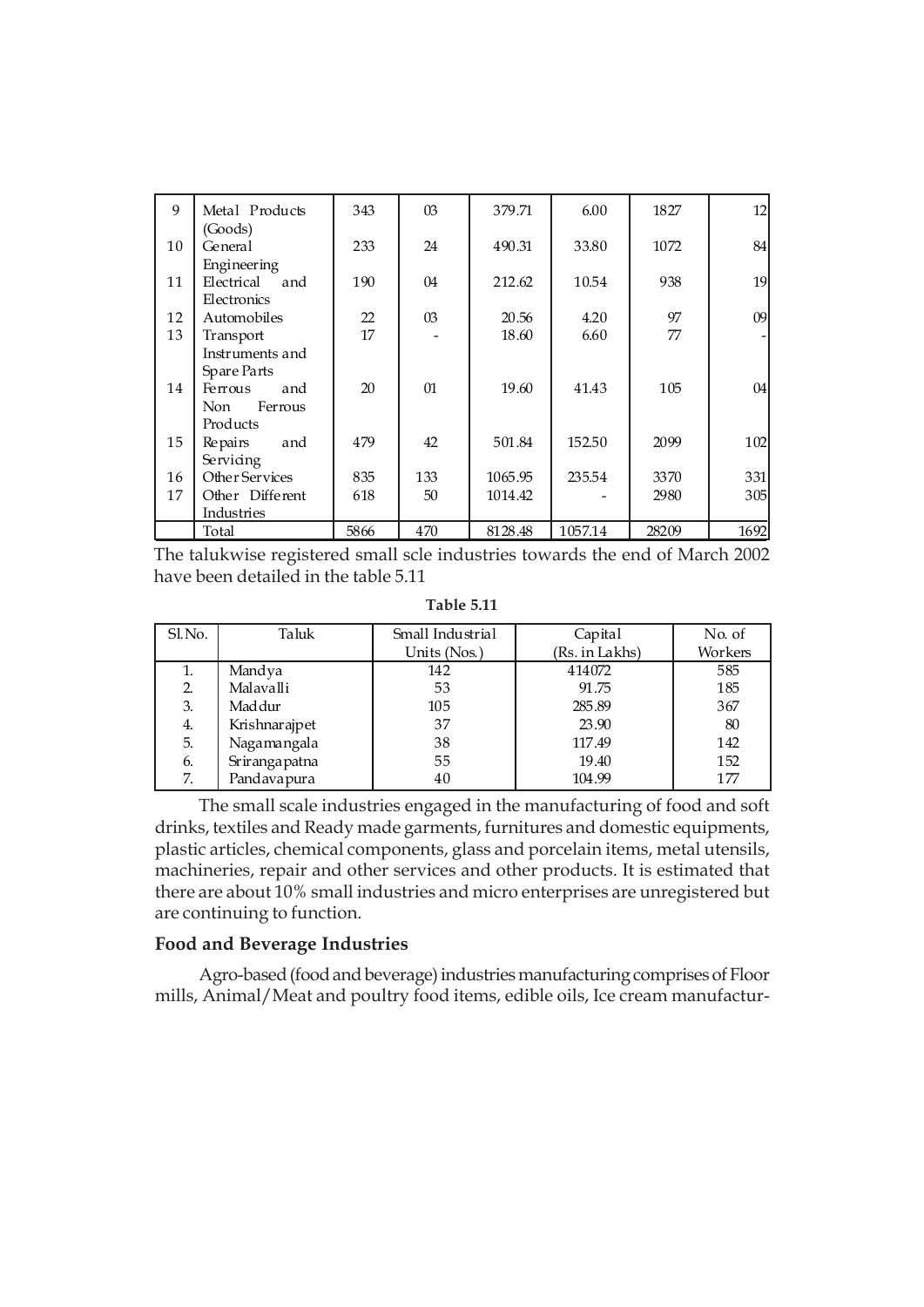ing, Bakery products Paha mandakki and beat rice avalakki preparations, Beedi rolling; Sericulture reeling from cocoons, yarn making, sugarcane juice, Jaggery manufacturing and Rice floor mill etc. About 1,244 registered agriculture related industries were functioning by the end of March 2000. A capital investment of Rs.2077.03 lakhs had been made provided employment to 6,675 labourers. Out of them in Mandya taluk alone 550 Food and Beverages units were operational and had capital investment of Rs.973.82 lakhs and had provided employment for 2,919 workers. Mandya Taluk had occupied first place. The talukwise figures were Malavalli (170), Maddur (147), Pandavapura (125), Srirangapattana (105) and Krishnarajpet (102) taluks. Nagamangala with 45 units occupied the last place.

# **Glass and Ceramics**

Towards the end of March 2000 the district consisted of 113 Glass and Ceramic small and micro enterprises were functioning. It had capital investment Rs.302.44 lakhs had been made. These units had provided employment for 726 workers. These industries included lime (Kiln) manufacturing, Table mould Bricks, Mangalore tiles, Stone cutting and polishing, Mosaic tiles, Cement pipes, Asbestos powder, Chalk stick, articles made out of stones and others. These units were mainly concentrated in Mandya taluk (25) units and occupies first position. The remaining positions were obtained by Malavalli (20), Krishnarajpet (19), Nagamangala (9), Srirangapattana (13) taluks respectively. Maddur occupied the lowest position with 10 units and Pandavapura with ten units.

# **Leather and RexineIndustry**

Under the preview of this industry besides manufacturing leather footwear, playing equipment, fancy item and also includes the tanning of skins. Towards end of the March 2000 the district consisted of 81 leather and Rexine industrial units. The total investment capital of Rs. 73.84 lakhs have been invested in this industrial unit and as provided employment of 411. The Mandya taluk occupies the first place in the district with 23 units. And subsequently K.R.Pet (16), Malavalli (13), Srirangapattana (10), Maddur (09) and Pandavapura (08) industrial units respectively. Nagamangala taluk only with two unit occupies the last place.

# **Textile and Hosiery Industries**

Under the small and tiny industries the manufacturing of textile as well as hosiery industry and the production of towels and napkins are also covered. By the end of March 2000, the district had 523 textile and Hosiery manufacturing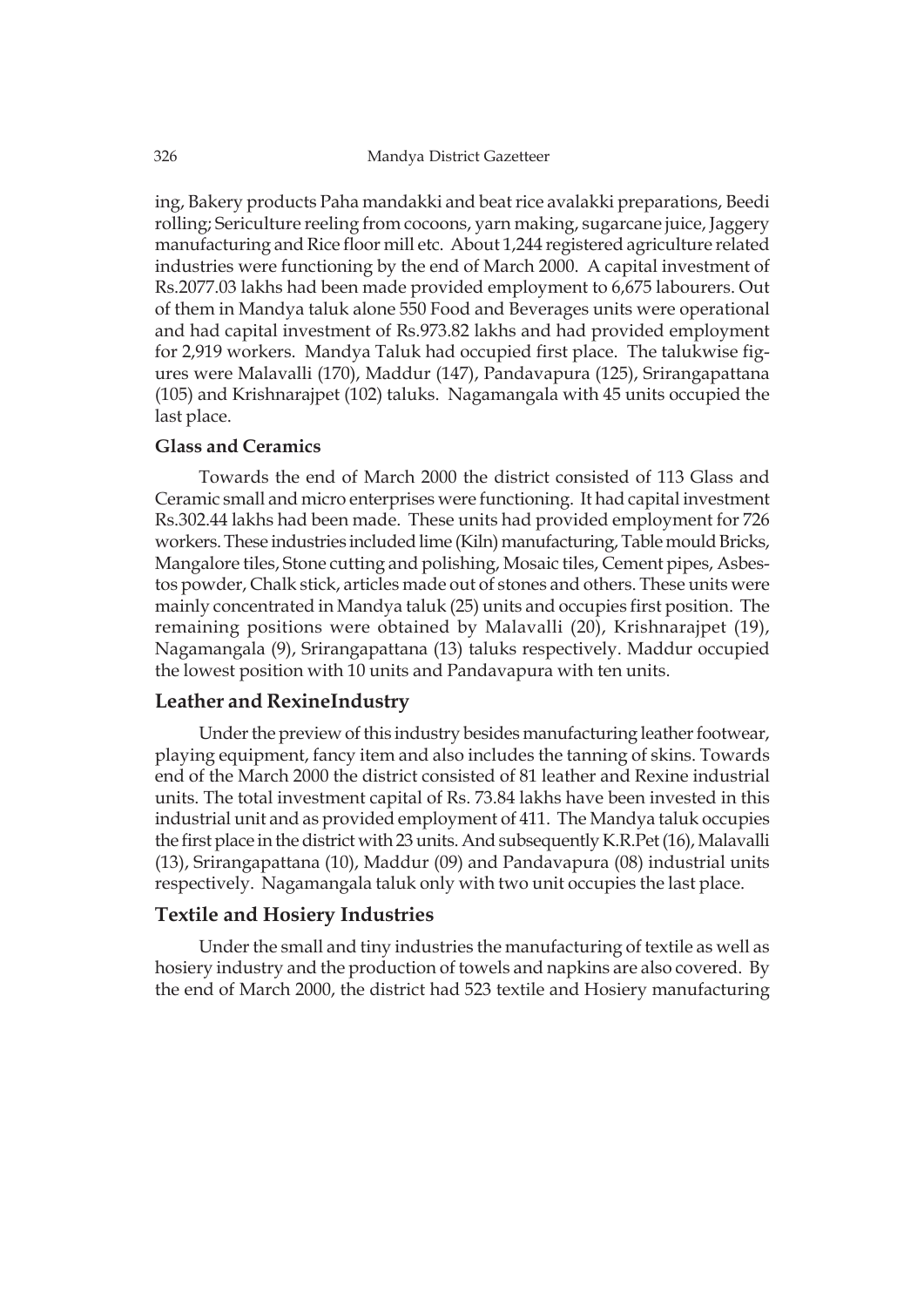units. A total investment capital of Rs. 582.53 lakhs had been made and these units provided employment for 2,174 labourers. Pandavapura taluk which had 103 units occupies the first in the district. The number of units in the district respectively was Malavalli (99), Mandya (94), Srirangapattana (67), Krishanarajpet (66) and Maddur (59). Nagamangala taluk with only 35 units occupies the last place.

# **Wood and Domestic Furniture Industries**

The district consisted of the wood and domestic furniture industries with a total capital investment of Rs. 533.24 lakhs and had provided employment for 2442 labourers. These industrial units mainly engaged in the manufacturing of timber cutting, furnitures, windows, bullock carts, plying equipment, photo frames, wooden inlay works and such other articraft. Mandya taluk with 172 units occupies the first place. Other taluks respectively consisted Pandavapura (74), Maddur (72), Srirangapattana (62), Malavalli (56) and Nagamangala with 34 units occupies the last place in the district.

# **Printing and Stationery Industries**

Under the scope of this industry items such as printing press, computer stationary, paper tape, gum, cardboard, wax coated paper, paper cover and paper bags are being manufactured. Towards the end of March 2000, 273 such units were registered and was functioning in the district. A total investment capital of Rs.321.80 lakhs have been made in these units and provided employment for 1334 labourers. Mandya taluks with 97 unit had provided employment for 484 labourers occupies the first place 484 labourers occupies the first place in the district. The positions of other taluks respectively were Maddur (45), Malavalli (36), Pandavapura (26), K.R.Pet (23), Nagamangala (23) & Srirangapattana (23).

# **Rubber and Plastic Manufacturing**

The manufacturing of Rubber and plastic items such as ploythine, plastic items, nylon bags, tyre-retreading, P.V.C.pipes, Hawi chappalas, Ball pens and ball pen refil, plastic garments plastic bottles, Fibre glass and etc. Towards the end of March 2000, the district had 106 registered rubber and plastic manufacturing units with an initial capital of Rs. 172.17 lakhs and provided employment for 573 labourers. These units had been distributed talukwise were Mandya taluk 54 units occupied the first place and remaining places respectively were Malavalli (16), Maddur (16), Nagamangala (10), Srirangapattana (06) and K.R.Pet (03), Pandavapura taluk with only one unit occupied the last place.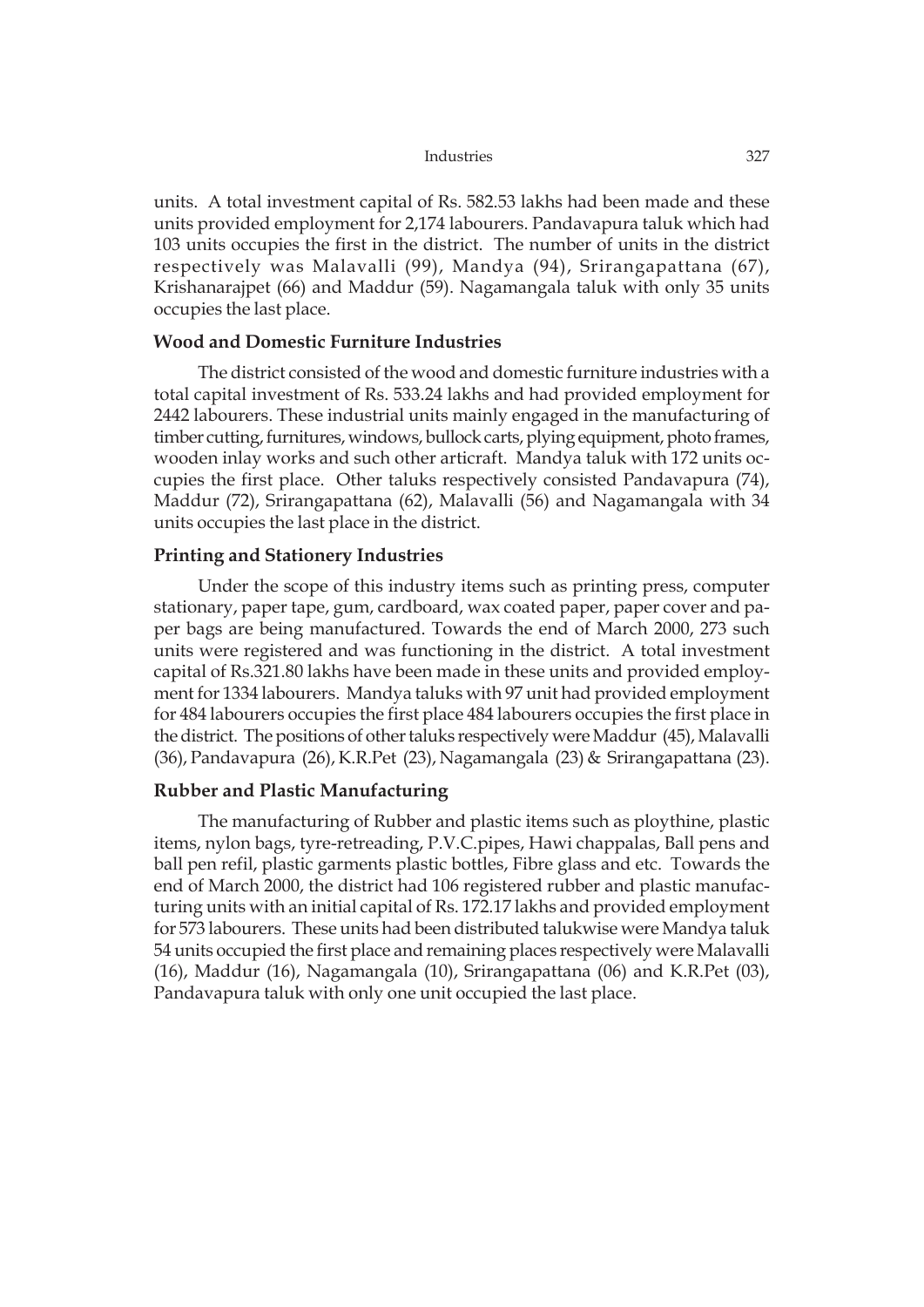# **Manufacturing of Chemicals and Chemical Components**

Under this manufacturing industrial products like paints and varnish, cement distemper, agarbhathi, printing ink, liquid soap and phenyl, laundry soap, detergent cake and powder, writing ink, match stick, perfumed powder, Bleaching powder and several others. The total number of register chemical manufacturing industrial units towards the end of March 2000 was 267. The total investment capital of Rs.342.19 lakhs were made and provided employment opportunities for 1356 labourers. Mandya taluk with 106 such industrial units occupied the place and had provided employment for 510 labourers. The talukwise distribution of these units respectively were, Srirangapattana (70), Maddur (23), Malavalli (21), Nagamangala (17) and Pandavapura (16). Krishnarajpet taluk with 14 units had provided employment for 72 labourers at the last place.

### **General Engineering**

Several manufacturing industrial products such as spare parts for oil mills, rice mills, agricultural equipments, rolling shutters, fabrications, steel furniture, oil engines, automobile spares, welding and turning, hardware for builders, bolts and nuts, aluminum vessels and copper and brass vessels and such other product come under the purview of this industries and is also called General Engineering industries. The district had 33 such registered general engineering units with an investment capital of Rs.490.31 lakhs towards the end of March 2000. Totally 1072 labourers had been provided employment in such units. Mandya taluk with 81 units occupied the first place. The taluk wise distribution of these units respectively were Maddur (30), Nagamangala (29), Krishnarajpet (26), Pandavapura (24), Malavalli (23), and Srirangapattana (20).

# **Repair and Services**

Under this heading several services like auto repair and services, photo studio, watch repair, laundry and Dry cleaning, cycle, shop, X-ray, clinics, STD and ISD Booths, Radio and Television repair, Job Typing, Computer graphics, Data processing, Auto x-ray, Battery charging, Tape record repairs and others. Under this sector Rs.501.84 lakhs capital investment had been made by 2000 March and small and tiny industrial units numbering 479 were functioning according to the registered figures of District industrial centre. About 2,099 labourers had been employed under this sector. The District consisted of Mandya (193), K.R.Pet (69), Malavalli (66), Maddur (52), Nagamangala (46), Srirangapattana (40) and Pandavapura (13) taluks. The figure given in the brackets indicate the numbers of such industries.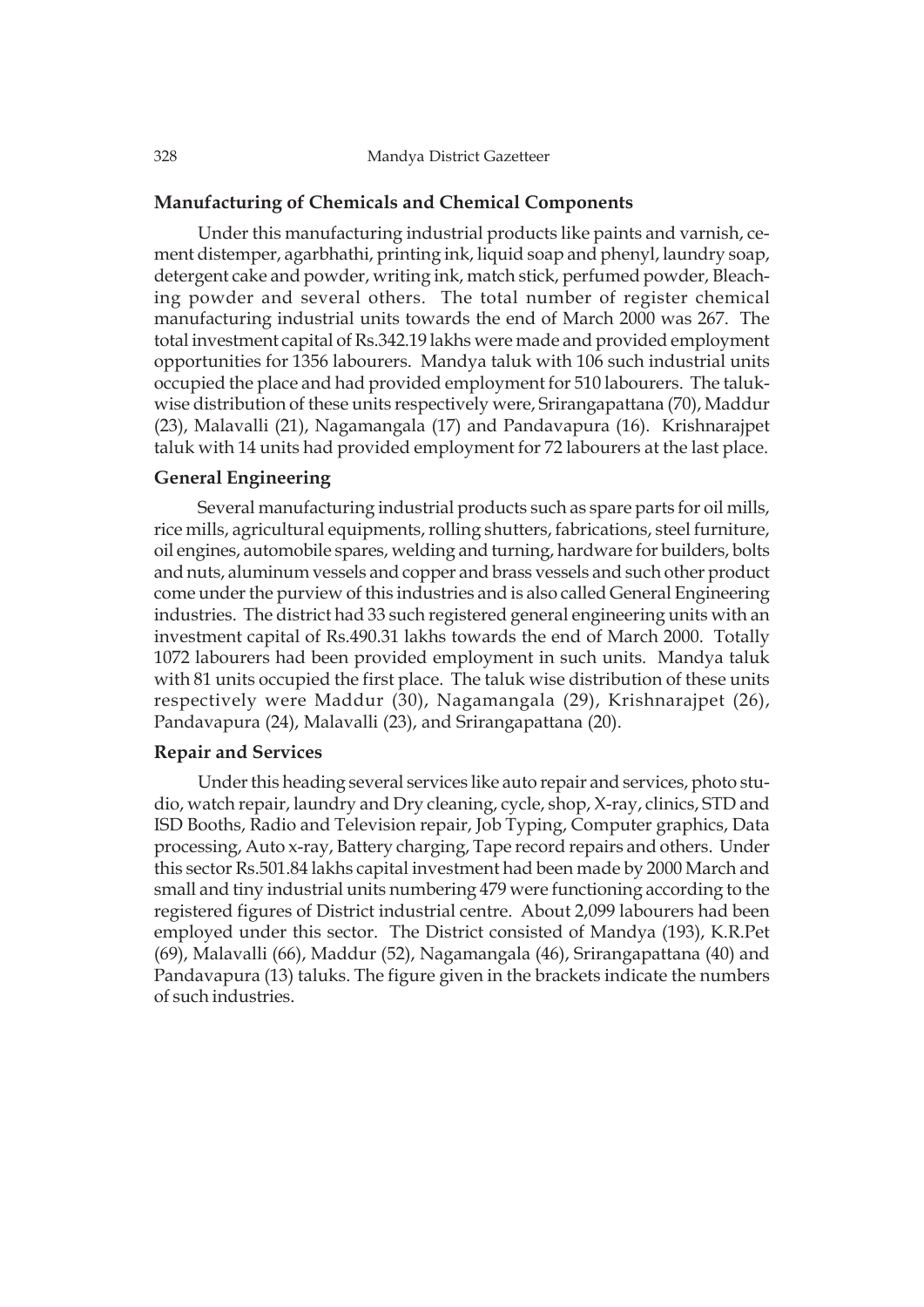| Industries | 329 |
|------------|-----|
|            |     |

# **Other Productive Works**

Under this heading several industrial units like handlooms, powerlooms, brass and other metallurgical products, silk yarn manufacturing, manufacturing of cane stand, manufacturing of coffee powder, printing of cloths and dying, screen printing knitting of woolen sweters, Jute making, decorative and ornamental materials, coir products, modern earthen utensils and brass sculptures. The total amount of Rs.2080.37 lakhs capital investment had been made in about 1,453 such small and tiny industrial registered units in the district industrial centre by the end of March 2000. The Mandya taluk, which had 823 units provided employment for 3,709 labourers and thus occupied the first place in the district. The other positions were held by the taluks respectively are Maddur (307), Malavalli (197), Nagamangala (181), K.R.Pet (157), and Srirangapattana (137). The Pandavapura taluk with (131) units occupied the last position in the district.

Talukwise registered number of Small Scale Units and industries as well as the investments made and number of workers has been given in the Table 5.12 see page 330.

# **Jaggery Manufacturing**

Jaggery manufacturing was familiar to the people of the district during the later part of 18th century itself. The system of producing Jaggery by using sugarcane was rather and unscientifically done. Due to this method only 50-60 percent of crushing sugarcane juice was possible. Such collected sugar cane juice were stored in big earthen jars or huge copper pans and later on mixed it with lime water and slowly boiled hot solutions used to be poured into jaggery moulds. The same jaggery solution were also formed into big rounded balls by hand after cooling its sufficiently. After a lapse of time, several reforms were introduced such as instead of wooden or stone mills (Gana). Later on iron mills came to be replaced for crushing sugarcane by using electricity, perhaps revolutionised the production of sugar cane juice. Towards the end of March 2000, the district consisted of 1728 sugarcane mills and out of which the Mandya taluk alone consisting 1,217 mills and occupied in the first place. The respective positions of the taluk Maddur (302), Srirangapattana (81), Pandavapura (64), Malavalli (40), K.R.Pet (16) and Nagamangala (08). During the same period the district comprised of crystallised sugar cane manufacturing units respectively at Mandya (02), Srirangapattana (02), K.R.Pet (02).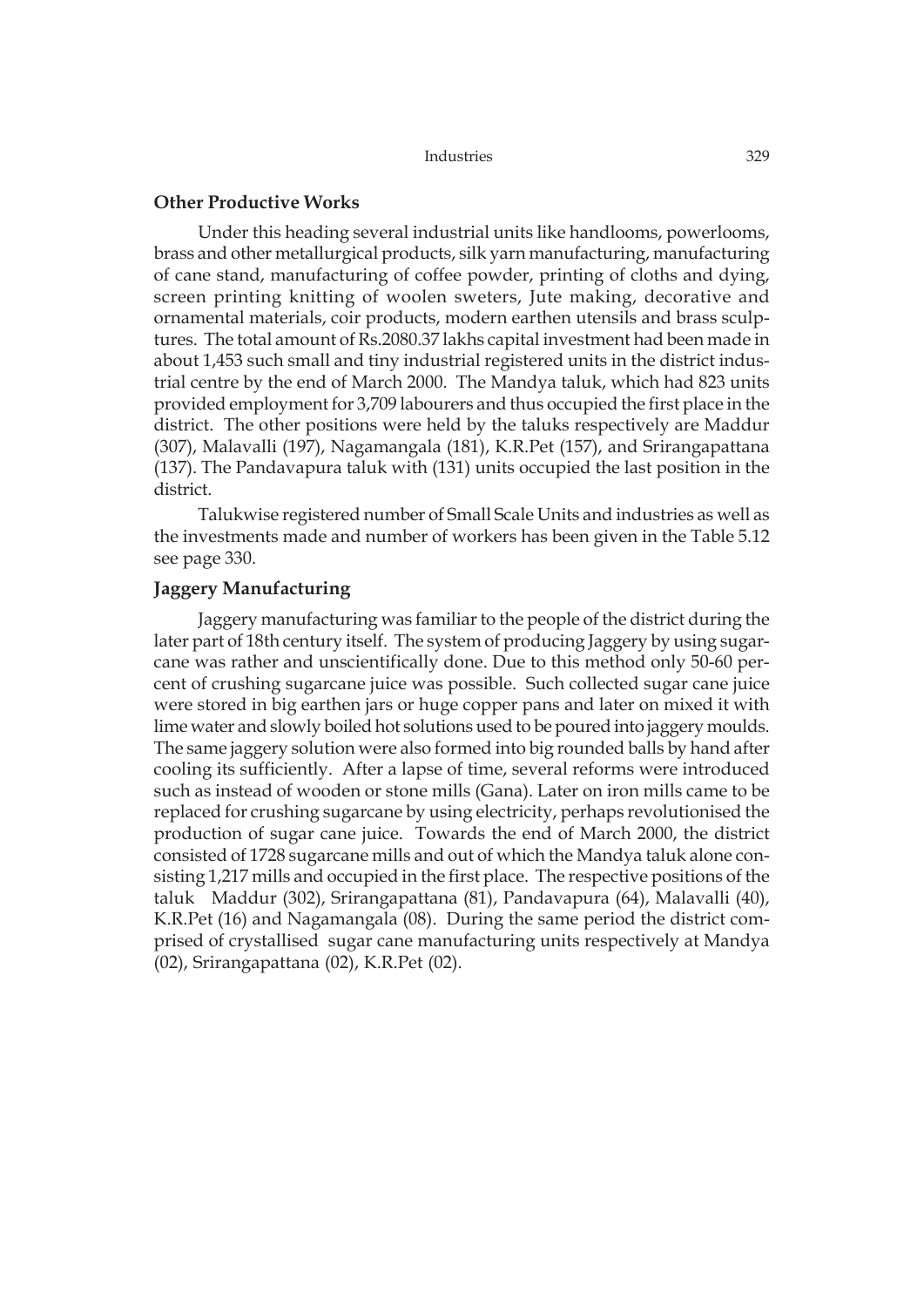# 330 Mandya District Gazetteer

ī

٦

٦

T ┱

| $\Delta$<br>d d<br>a<br>B<br>a<br>B<br>a<br>a<br>a<br>a<br>ß | Beverages<br>$Food$ and<br>973.82<br>2254<br>156.62<br>315.80<br>145.30<br>44.26<br>2919<br>808<br>105<br>550<br>102<br>467<br>230<br>170<br>147<br>921<br>45 | Garments<br>Textile<br>made<br>Ready<br>and<br>$138.11\,$<br>80.08<br>59<br>78.08<br>237<br>67<br>58.02<br>280<br>91.13<br>236<br>ន<br>2.59<br>124<br>419<br>451<br>$\mathscr{E}$<br>S,<br>Ŕ | (Domestic<br>& Others)<br>Furntiures<br>Wooden<br>216.28<br>83.28<br>35.96<br>24.42<br>62<br>5830<br>35.80<br>265<br>119<br>839<br>375<br>$157\,$<br>172<br>56<br>72<br>29<br>34 | <b>Stationery</b><br>Printing<br>Artides<br>141.14<br>Y<br>36<br>23.35<br>177<br><del>ន</del><br>មិ អូ<br>ស្គ<br>ន<br>ខាង<br>ខា<br>ಣ<br>22.70<br>ಣ<br>24.28<br>$103\,$<br>485<br>56 | Leather<br>industry<br>10.29<br>12.88<br>27.34<br>9.05<br>52<br>5.22<br>1.22<br>123<br>48<br>10<br>13<br>$\overline{0}$<br>$\frac{6}{2}$<br>72<br>10<br>23<br>64<br>$\overline{0}$ | Small Scale Industries Report<br>Taluk<br>Nagamangala Taluk<br>and Plastic<br>Krishnar ajpet Talul<br>Production<br>Malavalli Taluk<br>Rubber<br>Mandya Taluk<br>Maddur Talul<br>108.09<br><b>Srir</b> an gapa ttana<br>$\begin{array}{c} 16 \\ 29 \\ 89 \end{array}$<br>១ ខ្ល<br>១ ខ្ល<br>7.38<br>$7.80\,$<br>85<br>87<br>88<br>300<br>ğΓ<br>$\mathfrak{D}$<br>$\frac{8}{2}$<br>$\infty$ | Materials<br>Chemical<br>$\frac{207}{510}$<br>ភ<br>មិង<br>ស<br>70<br>57.35<br>386<br>$177$<br>$19.72$<br>ದ<br>26.27<br>$\frac{9.66}{72}$<br>106<br>122<br>$\overline{4}$ | Ceramics<br>$_{\rm{class}}$<br>$\mathop{\rm ind}\nolimits$<br>119.39<br>30.34<br>66.93<br>11.28<br>14.57<br>$\frac{11.63}{97}$<br>102<br>113<br>126<br>13<br>$\overline{10}$<br>19<br>$\overline{19}$<br>25<br>$\overline{20}$<br>91 | Enginering<br>Services<br>General<br>Others<br>$660.77$<br>53.88<br>99.28<br>70.74<br>49.85<br>75<br>95.17<br>1755<br>416<br>440<br>379<br>316<br>344<br>88<br>$\frac{8}{2}$<br>83<br>81 | industries<br>1070.36<br>Other<br>222.45<br>552.97<br>153.47<br>211.35<br>$141.37\,$<br>1016<br>3709<br>1114<br>196<br>157<br>823<br>307<br>636<br>137<br>181 | 1265.92<br>3573.90<br>690.68<br>568<br>741.26<br>565.37<br>43280<br>Total<br>11185<br>210<br>$\frac{1}{28}$<br>3589<br>3544<br>1970<br>776<br>$\overline{\Sigma}$<br>510<br>44 |
|--------------------------------------------------------------|---------------------------------------------------------------------------------------------------------------------------------------------------------------|----------------------------------------------------------------------------------------------------------------------------------------------------------------------------------------------|----------------------------------------------------------------------------------------------------------------------------------------------------------------------------------|-------------------------------------------------------------------------------------------------------------------------------------------------------------------------------------|------------------------------------------------------------------------------------------------------------------------------------------------------------------------------------|-------------------------------------------------------------------------------------------------------------------------------------------------------------------------------------------------------------------------------------------------------------------------------------------------------------------------------------------------------------------------------------------|--------------------------------------------------------------------------------------------------------------------------------------------------------------------------|--------------------------------------------------------------------------------------------------------------------------------------------------------------------------------------------------------------------------------------|------------------------------------------------------------------------------------------------------------------------------------------------------------------------------------------|---------------------------------------------------------------------------------------------------------------------------------------------------------------|--------------------------------------------------------------------------------------------------------------------------------------------------------------------------------|
|                                                              | 552                                                                                                                                                           |                                                                                                                                                                                              | 305                                                                                                                                                                              | 115                                                                                                                                                                                 |                                                                                                                                                                                    |                                                                                                                                                                                                                                                                                                                                                                                           |                                                                                                                                                                          | 111                                                                                                                                                                                                                                  | 384                                                                                                                                                                                      | 637                                                                                                                                                           | 2850                                                                                                                                                                           |
|                                                              |                                                                                                                                                               |                                                                                                                                                                                              |                                                                                                                                                                                  |                                                                                                                                                                                     |                                                                                                                                                                                    | Pandavapura Taluk                                                                                                                                                                                                                                                                                                                                                                         |                                                                                                                                                                          |                                                                                                                                                                                                                                      |                                                                                                                                                                                          |                                                                                                                                                               |                                                                                                                                                                                |
| o a a                                                        | 218,69<br>728<br>125                                                                                                                                          | $114.53$<br>$427$<br>103                                                                                                                                                                     | 74<br>79.20<br>382                                                                                                                                                               | 8<br>88<br>139                                                                                                                                                                      | 7.27<br>42<br>$\overline{08}$                                                                                                                                                      | $\frac{0.87}{06}$<br>$\Xi$                                                                                                                                                                                                                                                                                                                                                                | 16 41<br>14 50<br>14 50                                                                                                                                                  | 55.30<br>86<br>$\overline{10}$                                                                                                                                                                                                       | $\frac{111.33}{377}$<br>76                                                                                                                                                               | 131<br>230.24<br>586                                                                                                                                          | 865.56<br>2863<br>520                                                                                                                                                          |
|                                                              | $a$ : No. of units, $b$ :capital Rs. in lakhs. $c$ : No. of workers. Source : District industrial centre, Mandya                                              |                                                                                                                                                                                              |                                                                                                                                                                                  |                                                                                                                                                                                     |                                                                                                                                                                                    |                                                                                                                                                                                                                                                                                                                                                                                           |                                                                                                                                                                          |                                                                                                                                                                                                                                      |                                                                                                                                                                                          |                                                                                                                                                               |                                                                                                                                                                                |

Table 5.12 **Table 5.12**

r

 $\mathbf{r}$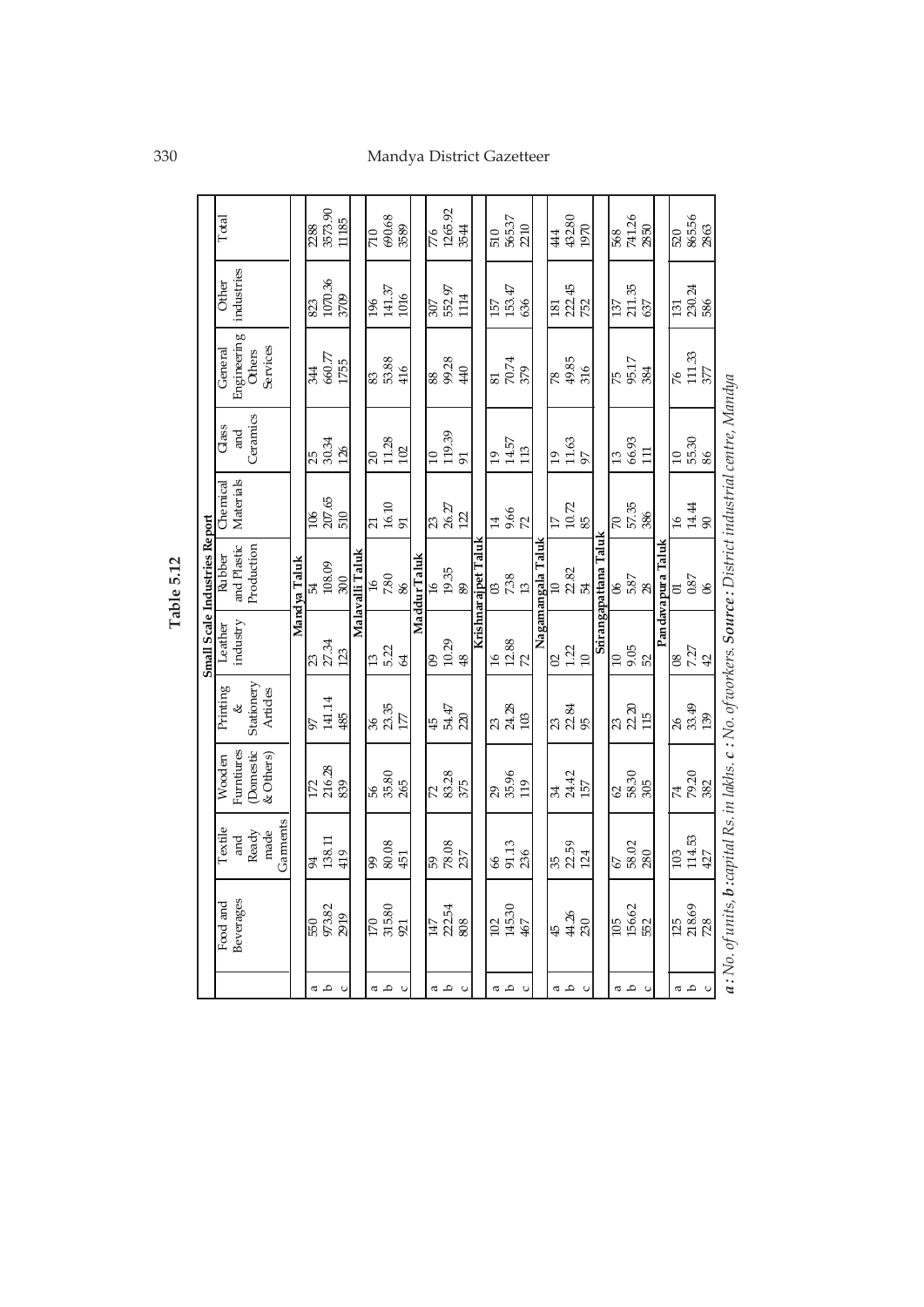# **Rice Mills**

 By the end of March 2000, in the Mandya District there were 664 Huller, 274 Sheller and 235 modern rice mills. The table 5.13 gives the details of talukwise distribution rice mills. By the end of March 2000. This clearly shows that the district comprised of 664 Hullers, 274 Shellers and 235 Modern rice mills.

|   | Taluk         |        | Rice Mills (No.s) |        |
|---|---------------|--------|-------------------|--------|
|   |               | Huller | Shuller           | Modern |
|   |               |        |                   | Mills  |
| 1 | Mandya        | 150    | 94                | 94     |
| 2 | Maddur        | 70     | 48                | 48     |
| 3 | Malavalli     | 75     | 35                | 27     |
| 4 | Pandavapura   | 85     | 28                | 02     |
| 5 | Srirangapatna | 37     | 26                | 26     |
| 6 | Krishnarajpet | 156    | 36                | 32     |
| 7 | Nagamangala   | 91     | 07                | 06     |
|   | Total         | 664    | 274               | 235    |

**Table 5.13 Talukwise Rice Mills During the Year 1999-2000**

# **Khadi and Village Industries**

It is to the pride of the Khadi and Village industries for having provided self dependent jobs for uneducated and unemployed youths as well as women of the rural areas over the several decades after independence. This has further eliminated the migration of rural youth and women to cities by way of protecting the traditional hereditary occupations of ancient times. Mahatma Gandhiji revived the traditional occupations by heralding a National revolution in Khadi and Village Industries. During the freedom movement more impetus was given for wearing Khadi and thereby revolutionizing the use of swadeshi products. Gandhiji insisted for producing cotton yarn by using wooden charaka. This movement not only helped the improvespinning yarn the development of the village industries can be traced. During the same period several organisations like All India Weavers Association, Charaka Association, Serva Seva Association and such other organisaiton came to be united and this finally resulted in the establishment of All India Khadi and Village Industries Board. Even in modernising the khadi and village industries several technical as well as modern researches were evolved. Instead of the traditional handlooms technically refined handlooms were replaced which resulted in large scale production. As production increased steps are being taken for the expansion of khadi and village industries product in large scale. Under the khadi industries both sericulture and woolen products have also been included.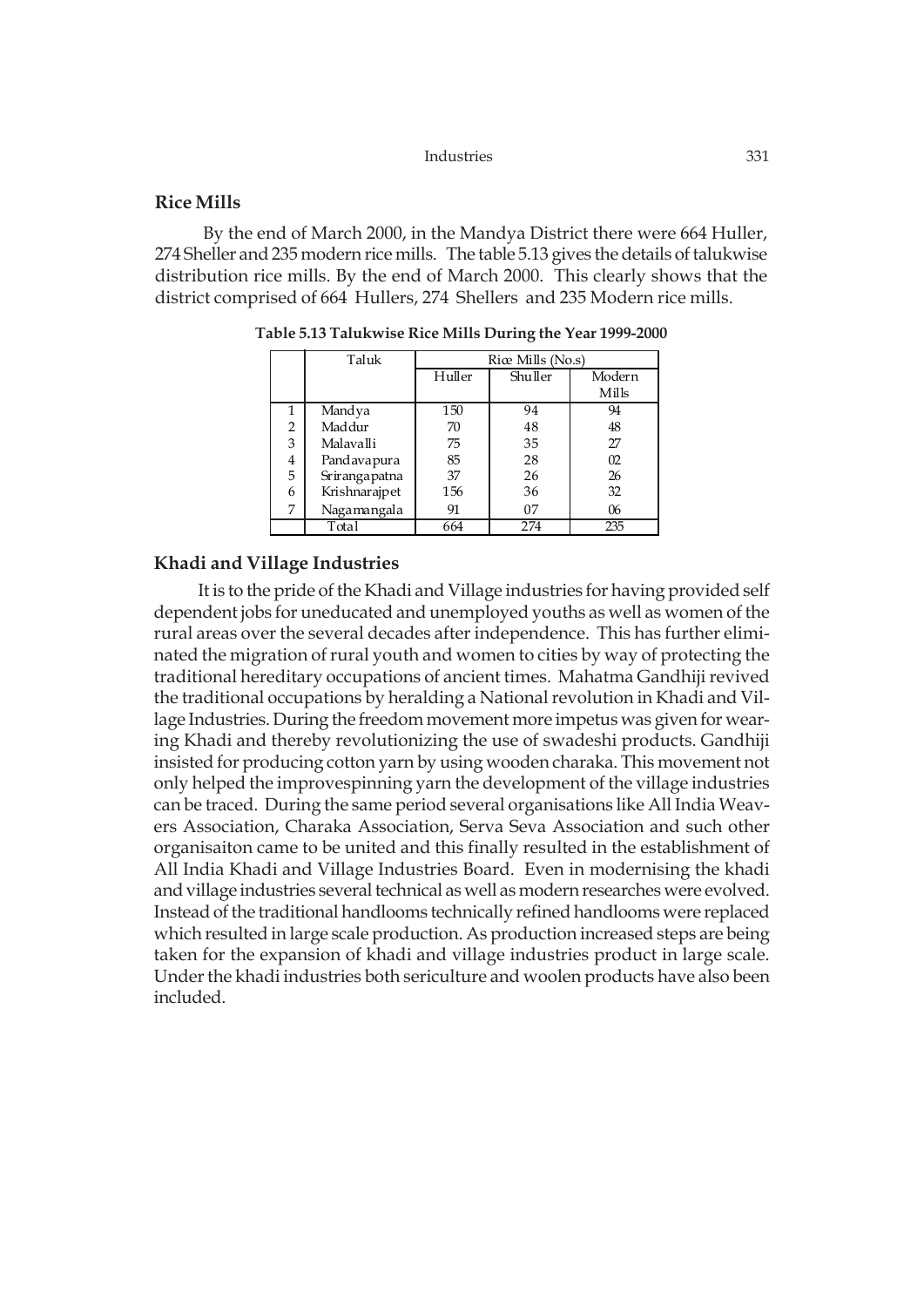In 1956 Khadi Village Industry Act was passed to promote the industry. In April 1957 Khadi Board, ie., All India Board was entrusted with more executive powers and this led to the formation of National Khadi Commission. Its functions include collection and distribution of raw materials, distribution of readymade goods training and supervision of enterprises and offering technical consultancy. Through experts, supply of improvised materials conducting technical research and offering support to gramodyog and expanding loan facilities also in big cities to set up and build Khadi Bhavans so as to enable marketing of the goods in a big way. The Government of India with a view to encourage the activities concerning the Khadi and village industries spread over different parts of the district undertook several measures to improve the marketing of the finished products. As early as 1957 the Mysore District Khadi and Village Industries Board came into existence. Even earlier to this, there were Khadhi centre at Badanavalu and Aimangala being run by the government. Along with this the Khadi Gramodyoga Bhandar at Bangalore were brought under the preview of the Central Khadi Board. The All India Khadi Commission and Karnataka State Khadi and Gramodyoga Board adopted and under its control several activities of Khadi such as cotton khadi, woolen khadi, silk khadi, muslin khadi and poly textile were included. Several traditional cottage industries both mineral based, forest based agriculture based as well as food oriented production, polymer and chemical based units, Engineering and non-traditional power based industries, textile (except khadi) several services units were divided totally numbering 160 industrial activities under broad purview.

During year 1990-00 the total Khadi and Village Industrial Units in the district were 977. Among them only 325 unit were functioning. Towards the end of March 2000 the district had achieved the record marketing the finished products at a cost of Rs.277.90 lakhs, with a production capacity of products worth Rs. 210 lakhs. A total labourers of 1738 were actually working during March 2002. The **table 5.14** in page 310 gives the details of number of working units, value of finished products, marketing value of products and total number of labourers working during March 2002. The **table 5.15** gives the taluk wise and class wise distribution of khadi and village units in the district by the end of March 2002.

Towards the end of March 2000, the Khadi and Village Industries Board had invested Rs.7.00 lakhs in 75 co-operative institution, 95 registered association (4310 lakh investment) and this scheme totally helped 1009 individual beneficiaries with an overall investment of Rs.728 lakhs. The Board has also ad-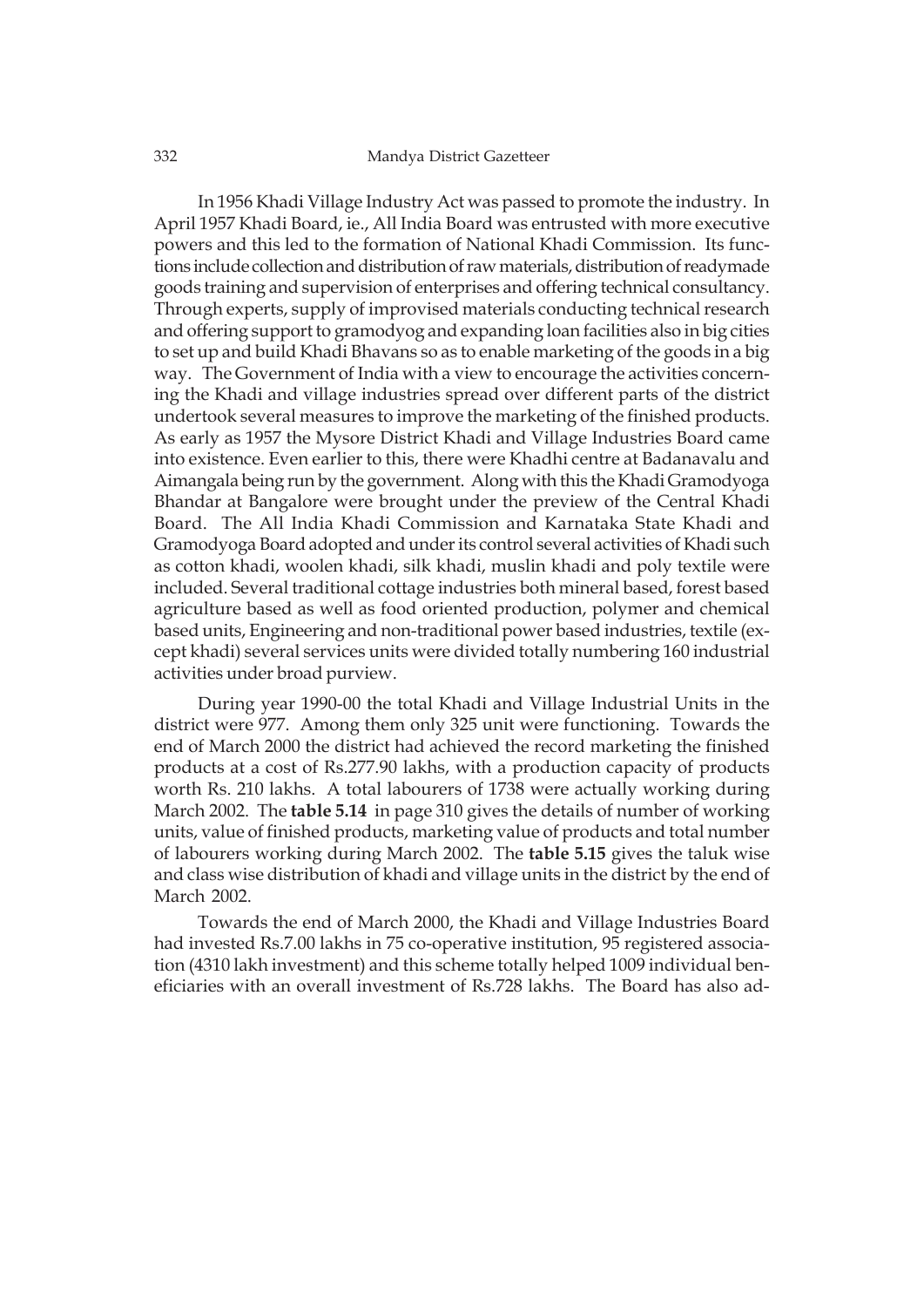|                | Industries       | No. of         | Price of     | Sale of      |      | No. of Workers |                |
|----------------|------------------|----------------|--------------|--------------|------|----------------|----------------|
|                |                  | Units          | Manufacture  | Manufacture  | Part | Fulltime       | Total          |
|                |                  |                | d Goods (Rs. | d Goods (Rs. | time |                |                |
|                |                  |                | in lakhs)    | in Lakhs)    |      |                |                |
| $\mathbf{1}$   | Woolen Khadi     | 1              | 3.50         | 2.30         | 6    | 6              | 12             |
| $\overline{2}$ | Silk Khadi       | $\overline{2}$ | 33.00        | 16.00        | 25   | 35             | 60             |
| 3              | Lime (Klin)      | 3              | 4.00         | 5.00         | 5    | 3              | 8              |
| $\overline{4}$ | Pottery          | 49             | 15.00        | 14.00        | 125  | 110            | 235            |
| 5              | Garment          | 8              | 1.75         | 2.15         | 8    | 8              | 16             |
|                | manufacturing    |                |              |              |      |                |                |
| 6              | Matchbox and     | 80             | 20.00        | 24.00        | 200  | 150            | 350            |
|                | Agarbathi        |                |              |              |      |                |                |
| 7              | Edible oils      | 1              | 2.00         | 2.50         | 1    | 1              | $\mathfrak{D}$ |
| 8              | Rural Technology | 65             | 11.50        | 14.00        | 100  | 150            | 250            |
| 9              | Cane and         | 37             | 3.75         | 4.75         | 25   | 40             | 65             |
|                | Bamboo           |                |              |              |      |                |                |
| $\Omega$       | Grains           | 35             | 25.00        | 30.00        | 150  | 35             | 185            |
| $\mathbf{1}$   | Leather industry | 10             | 3.50         | 4.00         | 15   | 50             | 65             |
| $\overline{2}$ | Han dmade pa per | 3              | 3.00         | 4.50         | 20   | 10             | 30             |
| 3              | Service industry | 33             |              |              | 80   | 33             | 113            |
| $\overline{4}$ | Others           | 70             | 40.00        | 60.00        | 500  | 140            | 640            |
|                | Total            | 397            | 166.00       | 183.20       | 1260 | 771            | 2031           |

**Table 5.14**

*Source : District Khadi Village Industries Mandali, Mandya*

**Table 5.15**

| Sl             | Taluk           |     |                | Categorywise Khadi and Gramodhyog Units |        |       |
|----------------|-----------------|-----|----------------|-----------------------------------------|--------|-------|
| No.            |                 | SC  | SТ             | Minority                                | Others | Total |
|                | Krishnarajpet   | 10  |                | 20                                      | 91     | 126   |
| $\mathfrak{D}$ | Nagamangala     | 10  | 5              | 10                                      | 86     | 111   |
| 3              | Pandavapura     | 5   | $\overline{2}$ | 5                                       | 51     | 63    |
| 4              | Mandya          | 55  | 5              | 40                                      | 150    | 250   |
| 5              | Maddur          | 20  | 5              | 25                                      | 106    | 156   |
| 6              | Malavalli       | 40  | 10             | 10                                      | 71     | 131   |
| 7              | Srirangapattana | 20  | 5              | 10                                      | 117    | 151   |
|                | Total           | 160 | 37             | 120                                     | 672    | 988   |

vanced loans amounting Rs.1045 lakhs for the needy beneficiaries. Among the 75 Co-operative Khadi Associations, Sree Vinayaka Silk Industries Association Nidaghatta, Vijay Khadi and Village industries Association, Somanahalli and Visheswaraiah khadi and village industries association are primarily functioning in the district.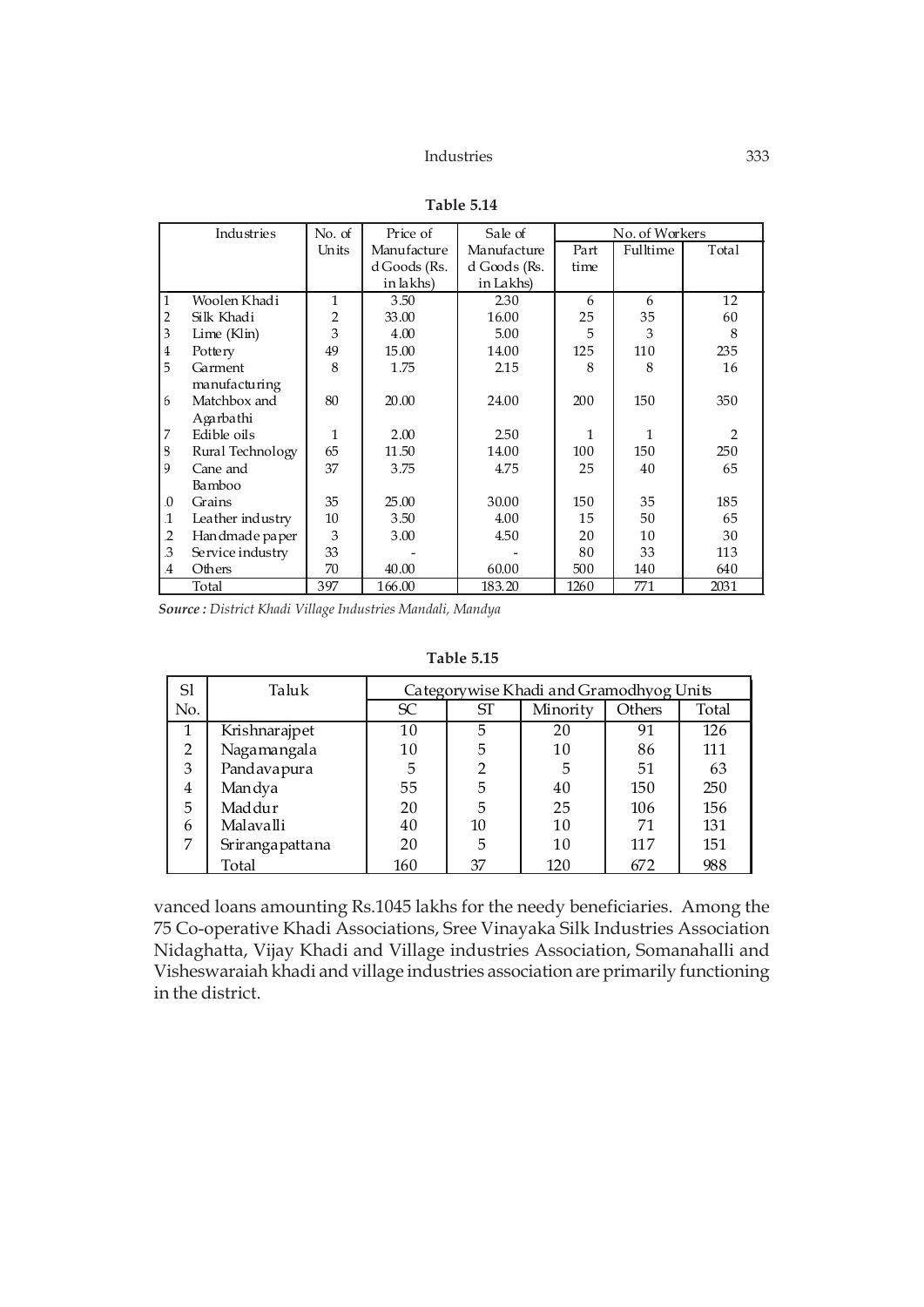# **Sree Vinayaka Silk Industries Association, Nidaghatta**

In the year 1992, Sree Vinayaka Silk Industries Association was started with the main purpose of producing silk khadi and silk thread at Nidaghatta in Maddur taluk. The total capital investment in this association was Rs.29.55 lakhs. This association collected an amount of Rs.8.79 lakhs from donors, Rs.9.10 lakhs from khadi and village industries board and Rs.11.66 lakhs as loan from various sources. This unit has marketed silk threat worth Rs. 8.23 lakhs and Rs.23.5 lakhs worth khadi silk and totally produced khadi silk worth Rs.24.58 lakhs and silk thread worth Rs.28.21 lakhs during the year 1999-00.

# **Vijaya Khadi Village Industries Sangha, Somanahalli**

It was established in 1984 at Somanahalli in Maddur taluk with an aim to manufacture silk sarees and plain cloths. Its total capital investment was Rs.four lakhs. It also availed loan of Rs.7,82,500/- from Khadi and Village Industries Board. During 1999-2000 it has produced goods worth Rs.Six lakhs and has marketed goods worth Rs. three lakhs.

# **Sri Visweshraiah Khadi and Village Industries Society, H.Kodihally**

In 1983 Sri Visweshvariah Khadi Village Industries Society set up its units at H.Kodihally in Mandya taluk, with the purpose of creating job opportunities to unemployed youth in rural areas. In the beginning it started manufacturing File rappers, File boards, Rag pulps. It was supplying Rag pulps to the National paper mills. Owing to the closure of National paper mill, the society stopped manufacturing rag pulps. It raised funds from its members and collected Rs.2.5 lakhs and utilized it as the initial capital for setting up the units. During 1999- 2000 the society produced goods worth Rs.3.80 lakhs and marketed goods worth Rs. 5.85 lakhs. There is a great demand for the manufactured products of this unit from the State, Central and quasi government offices.

# **Bee-keeping (Apiculture)**

Bee-keeping is an industry that makes rural unemployed youths and petty landowners in rural areas to find their means for earnings. Under this Honey keeping training programme, the state department of Industries and Commerce provides 15 days training for the interested individuals selected one from each taluk and also provides three months field man course facilities to those interested persons. Besides this special Bee Keeping technical training programme is given for a period of 9 months at C.B.R.T.I. Pune for 25 selected individuals each one from each district. During the course of the training special educational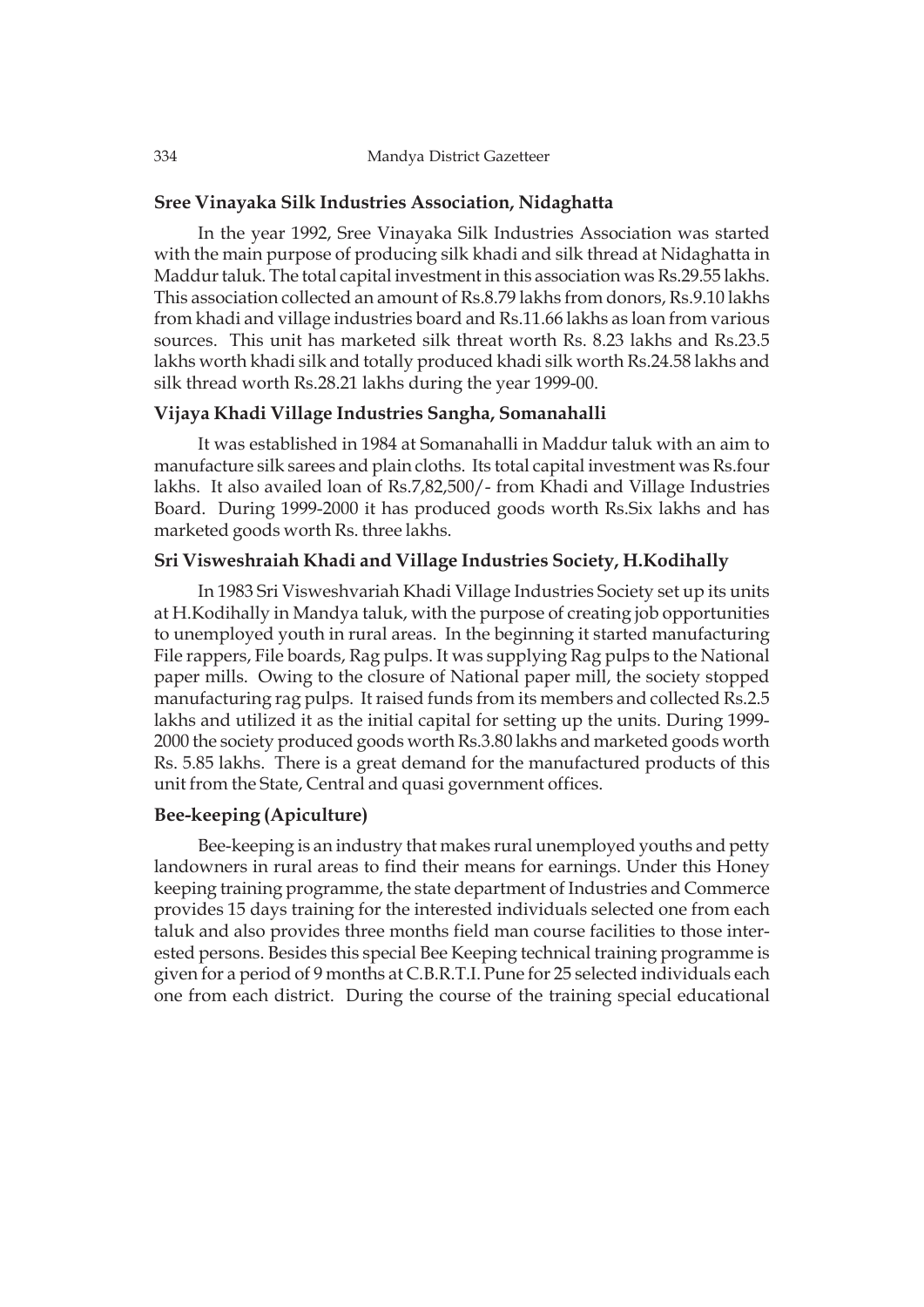tours with a view to create awareness and encouragement to the Bee-keeping activities. This institute is also engaged in providing special application of machinery for extracting honey, Bee-Keeping and arranging popular lectures about the Bees are some of the activities under taken. This naturally encouraged various Bee-keeping co-operative societies to work with great vigour. Out of the 419 agriculturists engaged in Bee keeping spread over 162 villages. In 1997-98 there were 237 Bee-keeping families. They possessed 965 Bee hive boxes and produced, 850 kgs of honey and 10 kgs of honey wax (Jenu Mena). During the same period the total number of 222 persons engaged in Apiculture had under gone training in the district. Further 16 Bee-Keeping families were living in the Government founded Maduvana.

### **Handloom and Powerloom**

In order to establish control over marketing of textile the district possessed handloom industry as a major domestic industry from the ancient times and also had it own designing as well as dying methods. Even though these handlooms are forced to face competition from larger mills, have still survived mainly on account of Government support and interested consumers during the recent years. The places such as Melukote in Pandavapura taluk. Talagavadi in Malavalli taluk, Kodiyal in Srirangapattana taluk and Hosaholalu in Krishnarajpet taluk have gained popularity for manufacturing cotton textile like Dhoti, Sarees and shirting material of very high quality. Kikkeri in Krishnarajpet taluk is known for silk manufacturing. Towards the end of third five year plan the district comprised of 5500 handlooms engaged in the production of cotton, woolen and silk textiles. Out of which more than 4400 handloom were under the control of private co-operative societies. During the same period the Reserve Bank of India provided special funding through loans to these societies as working capital, besides giving technical advice to the members. According to a survey done by the Industries and Commerce Department recently the district comprised of 3,329 handlooms. Out of which 284 were engaged in silk weaving, 2,511 were engaged in cotton textile and 570 were engaged in manufacturing woolen blankets. It is to be noted that at present 1,186 handlooms are actively functioning where as the rest have become defunct. The annual production was 1.15 lakhs metre of silk cloths, 4.10 lakh metres of cotton textiles and 3.17 laklh metres of woolen blankets. In order to rejuvenated the handloom industry. The Government of India in 1952 established All India Handloom Board to provide necessary financial assistance. The introduction of powerloom through the financial assistance provided by the board to the co-operative societies naturally encourage speedy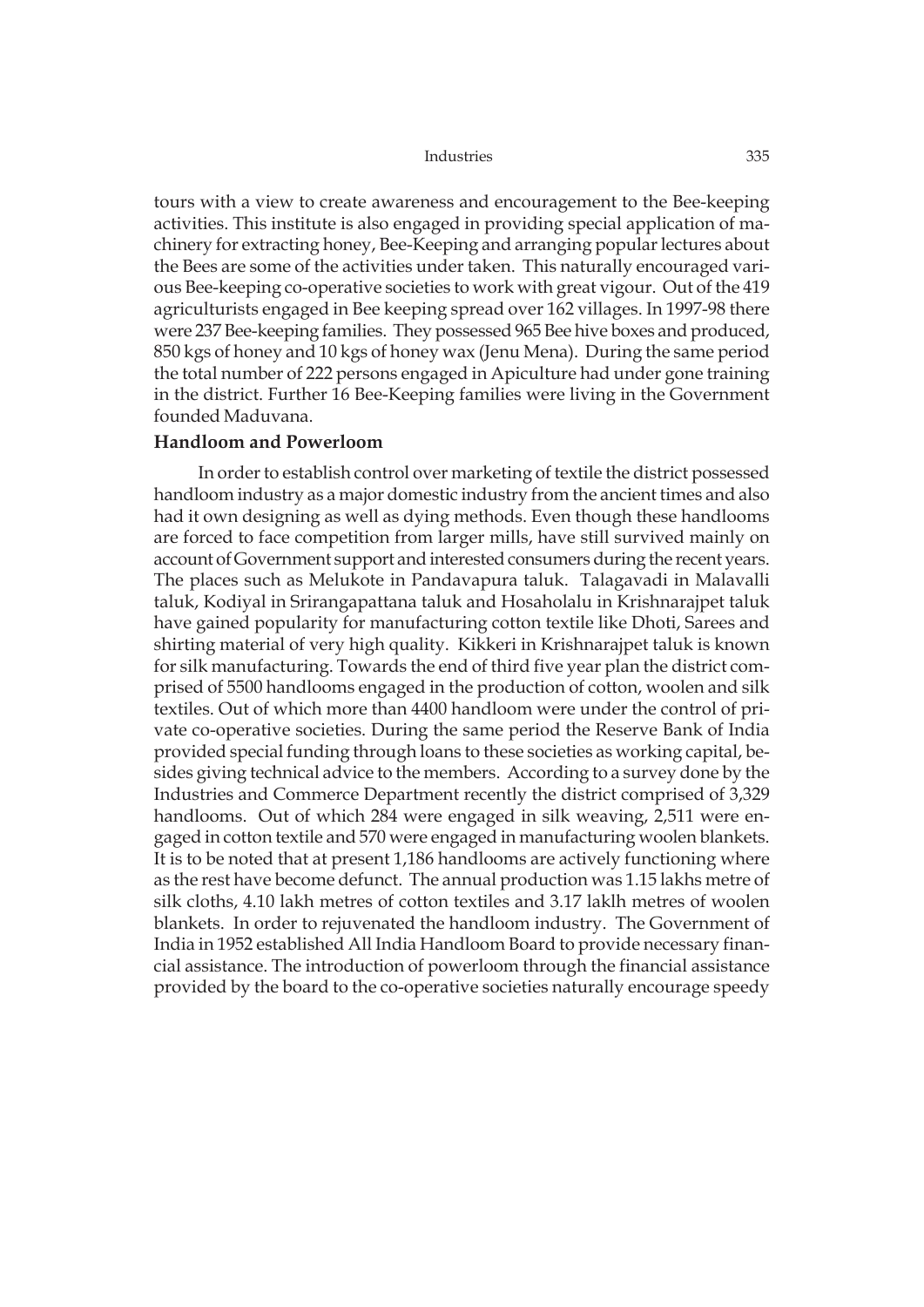production. Gradually several handloom industries were converted into powerlooms, But still the economic assistance extended by All India Handloom Board are still in practice. Towards the end of March 2000 nearly 25 Weavers Co-operative Societies got registered in the district and out of which nine societies were actively functioning and the remaining 16 hand become defunct. There were 310 weaving families which depended on powerlooms and 17 families were still depended on handlooms as per the census undertaken in the district during the year 1995-96. AN estimated 475 specialised labourers had been provided employment in 238 handlooms in the district. This comprised of 286 male, 133 female and 56 child labourers. Out of the 32 powerlooms only 30 power looms

| $\mathbf{S}$ . | Weavers Co-operative Societies        |       | Registration Number | Production     | No. of         |
|----------------|---------------------------------------|-------|---------------------|----------------|----------------|
| N <sub>0</sub> | Address                               |       | and Date            | and Sale       | <b>Members</b> |
|                |                                       |       |                     | Goods          |                |
| $\mathbf{1}$   | Sri Nanjundeshwara Powerloom          | 24735 | 14-10-1999          |                |                |
|                | Weavers Society (Ltd.,) Tubinakere,   |       |                     | <b>NA</b>      | NA             |
|                | Mandya Taluk                          |       |                     |                |                |
| $\overline{2}$ | Sale Handloom Weavers                 | 22682 | 13-08-1997          | Cotton Cloth   | 125            |
|                | Cooperative Units, Gundapura,         |       |                     |                |                |
|                | Malavalli Taluk                       |       |                     |                |                |
| 3              | Cotton Handloom Weavers               | 2980  | 17-01-1979          | Cotton and     | 320            |
|                | Cooperative Society (Ltd.,)           |       |                     | kanchi Cotton  |                |
|                | Talaga wadi, Malavalli Taluk          |       |                     | Cloth          |                |
| $\overline{4}$ | Weavers Manufacturing                 | 71    | 13-11-1965          | Cotton and     | 323            |
|                | Cooperation Society (Ltd.,)           |       |                     | Silk Cloth     |                |
|                | Melkote, Pandavapura Taluk            |       |                     |                |                |
| 5              | Padmashala Cotton Handloom            | 467   | 24-04-1938          | Cotton Cloth   | 321            |
|                | weavers Cooperative Society (Ltd.,)   |       |                     |                |                |
|                | Kodiyala, Sriranga pattana Taluk      |       |                     |                |                |
| 6              | Sale Handloom Weavers                 | 20671 | 25-08-1999          | Cotton Cloth   | 121            |
|                | Manufacturer and Cooperative          |       |                     |                |                |
|                | Society (Ltd.,) Gamanahalli,          |       |                     |                |                |
|                | Sriranga patta na Taluk               |       |                     |                |                |
| 7              | Powerloom weavers Manufacturer        | 25667 | 20-07-1999          | Polister Cloth | 100            |
|                | and sale Co-operative society (Ltd.,) |       |                     |                |                |
|                | Kodiyala, Sriranga pattana Taluk      |       |                     |                |                |
| 8              | Sri Lakshmina rayana Cotton and       | 165   | 15-11-1914          | Silk Cloth     | 285            |
|                | Silk Weavers Cooperative Society      |       |                     |                |                |
|                | Ltd., Hosaholalu, Krishnarajpet       |       |                     |                |                |
|                | Taluk.                                |       |                     |                |                |
| 9              | Silk Handloom weavers                 | 788   | 07-11-1961          | Silk Cloth     | NA             |
|                | Manufacturers and Sales Co-           |       |                     |                |                |
|                | operative Society (Ltd.,) Kikkeri,    |       |                     |                |                |
|                | Krishnarajpet Taluk                   |       |                     |                |                |

| Table 5.16 |  |  |
|------------|--|--|
|            |  |  |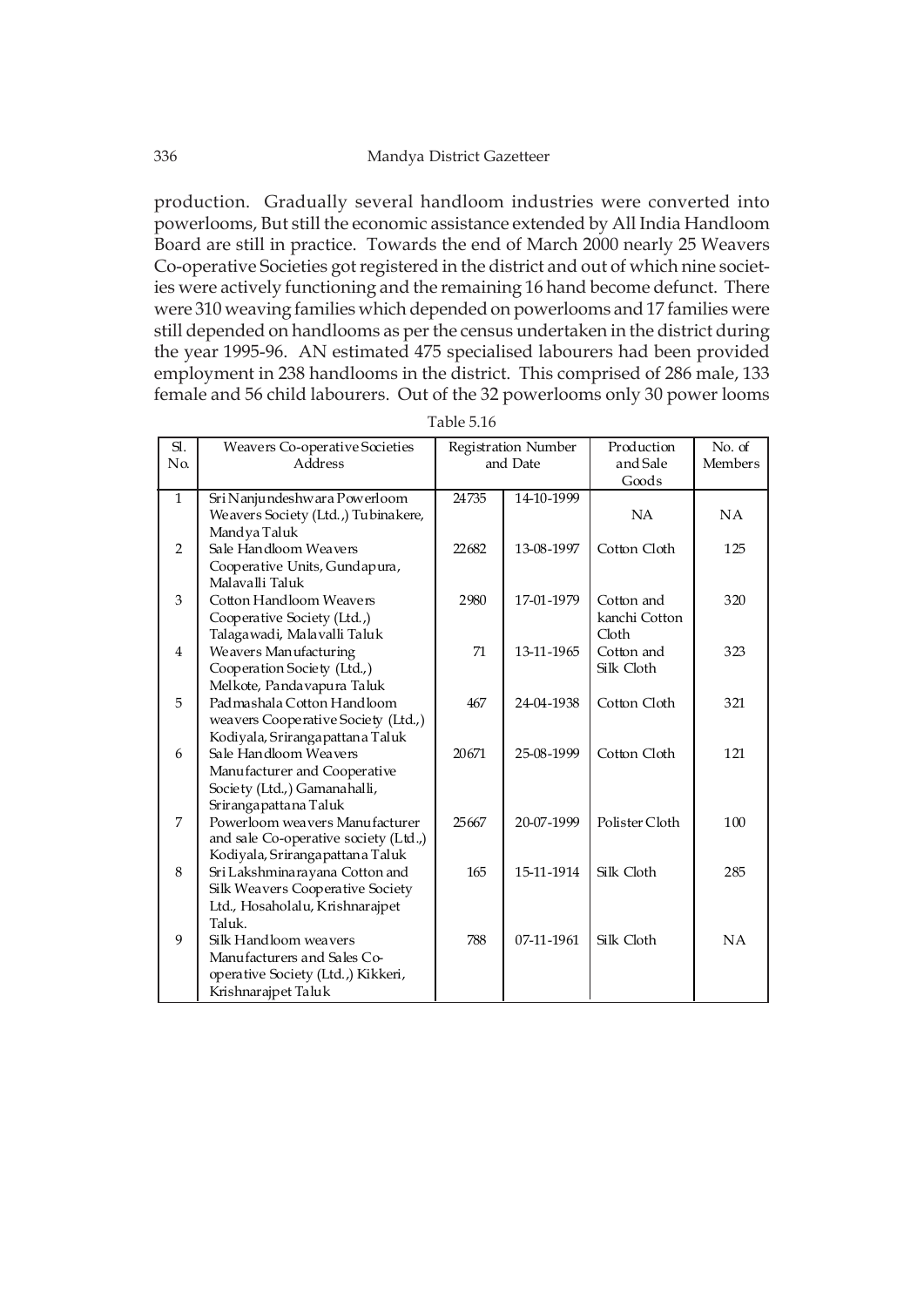were functioning in the district had provided employment for totally 40 persons (28 male and 12 female). Recently a marketing and service centre has been established at Channappana Doddi to provide traditional weavers belonging to Scheduled Caste by the efforts of the district Zilla Parishat. This marketing and service centre had provided special training to the weavers in the manufacturing of Turkey towels, Napkins and well Designed Bedsheets. In order to manufacture them the centre had provided required modern technical specialties. The table 5.16 gives the details of activities under taken by the weavers co-operative societies during the year 2001-02.

# **Handicrafts Industries**

Several traditional handcrafts have comes down to us from time immemorial and this district has also inherited them. Several handicrafts followed along with agricultural operations in the rural areas are mostly family cultivation. Artisans such as Kammara (iron harnesser), Chammara (Leather worker), Badagi (Carpenter), Akkasaliga (Jeweller) and Kanchugara (Metal worker) are abundantly found in the district Halagur in Malavalli taluk was a noted centre for iron manufacturing. The jewellers of the district besides producing ornaments were also well versed in minting of coins. The Bronze workers had the skill of manufacturing utensils bells, bugle, images of Gods and Goddess, artistic, candle sticks, ornamented mirror frames, palanquines and several other artistic items were manufactured in almost all the taluks of the district. The village carpenter swere excelled in manufacturing chariots, furnitures, agricultural implements, Bullock carts and several other domestic items. These carpenters had achieved refinement in creating fine carvings on wooden Doors, Pillars and artistic roofing of the houses. The cobblers have the special talent of harnessing leather, manufacturing leather items like, sandles, drumdoles (dolu and tamate) and several other things. The potters or kumbars excelled in artistically manufacturing household utensils and tiles for the roofs and other earthern utensils.

Malavalli taluk comprised of the cobblers in great number and is noted an important leather manufacturing centre. The earthen pottery industry flourished well at places like Maddur, Shilanere, Hullegala and Belligere where the Kumbaras lined in majority. Sindhaghatta and Nagamangala are noted for mat weaving the other cane-products. Great many handicraft workers are found engaged in manufacturing images of Gods and such other handicraft products used in the day-to-day life. Towards the end of the 1965 the district consisted of six industrial co-operative societies which provided both technical and financial assistance to its members. The wood and iron furnace workers co-operative society at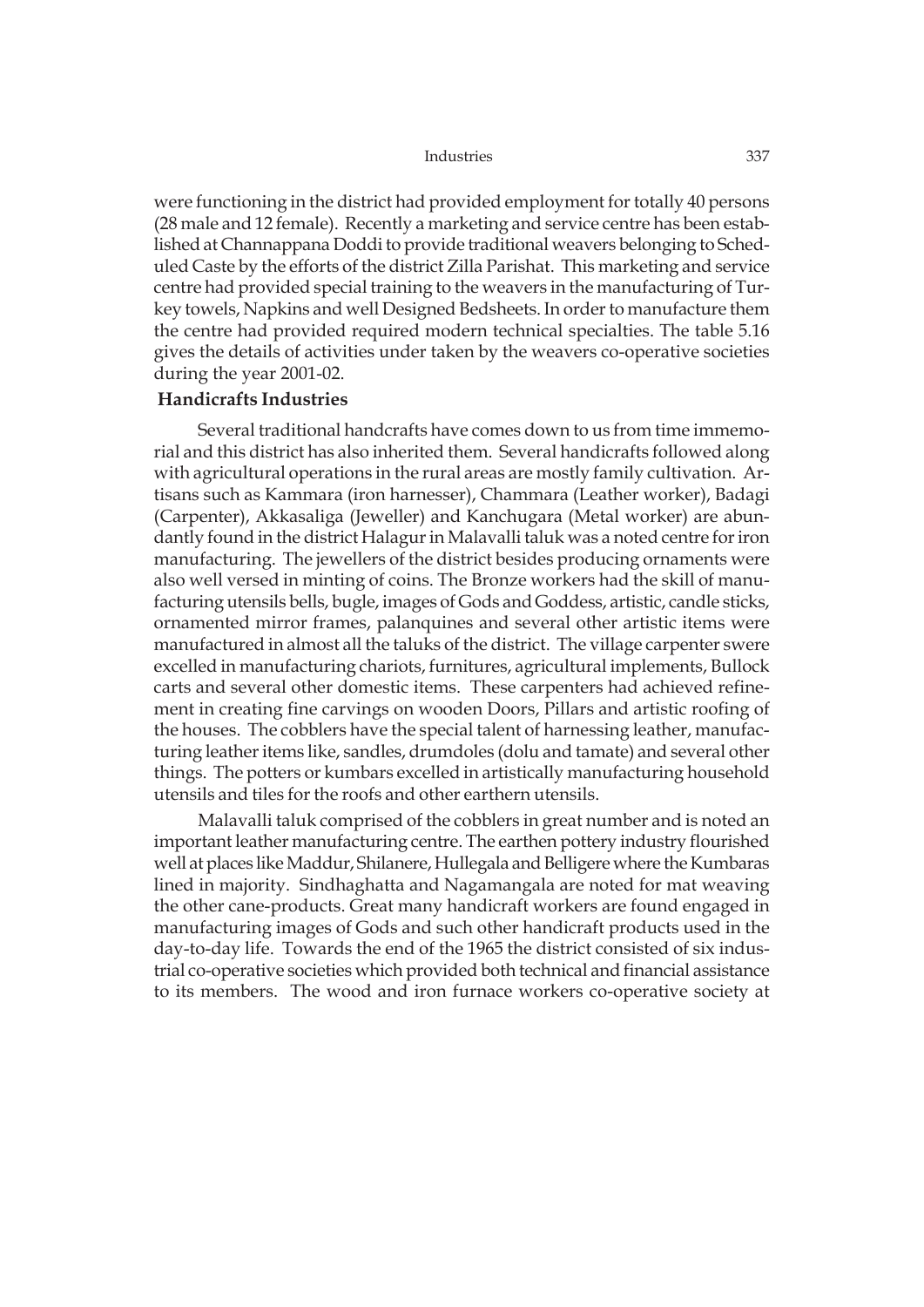| ISI.No.                        | Industry wise Skilled             |            |            |            | Talukwise Artisan (in numbers) |            |                 |             |                |
|--------------------------------|-----------------------------------|------------|------------|------------|--------------------------------|------------|-----------------|-------------|----------------|
|                                | labourers                         | Mandya     | Malavalli  | Maddur     | Nagamangala                    | K.R.Pet    | Srirangapattana | Pandavapura | Total          |
| $\mathbf{1}$<br>$\overline{2}$ | Carpenters<br><b>Black Smiths</b> | 434<br>344 | 323<br>161 | 424<br>306 | 190<br>179                     | 322<br>183 | 300<br>131      | 210<br>201  | 2,203<br>1,505 |
| 3                              | Potters                           | 242        | 213        | 212        | 162                            | 356        | 138             | 176         | 1,499          |
| 4                              | Cobblers                          | 62         | 392        | 97         | 47                             | 42         | 26              | 48          | 714            |
| 5                              | Basket weavers                    | 100        | 250        | 72         | 83                             | 69         | 102             | 35          | 711            |
| 6                              | Woolen weavers                    | 125        | 2041       | 405        | 953                            | 217        |                 | 84          | 3,825          |
| 7                              | Cotton weavers                    | 430        | 91         | 702        | 16                             | 249        | 105             | 143         | 1,736          |
| 8                              | Oil tappers (Ganigas)             | 97         | 94         | 183        | 120                            | 136        | 95              | 87          | 812            |
| 9                              | Cooks and others                  | 1299       | 1780       | 1,298      | 1,099                          | 1,907      | 1,175           | 2,862       | 11,420         |
|                                | Total                             | 3,133      | 5,345      | 3,699      | 3,481                          | 2,849      | 2,072           | 2,846       | 24,425         |

**Table : 5.17**

Ganjam in Srirangapattana taluk, Vishwakarma industrial co-operative society at Mandya, Srinivasa cobbler's co-operative society at Malavalli and Viswakarma industrial co-operative society at Nagamangala were some of the popular industrial society in the district. Ganjam was noted for manufacturing Bullock carts, wooden furnitures and agricultural implements. In order to encourage the jewellery work under a special plan Bellur in Nagamangala taluk and Mandya separate goldsmith industrial co-operative society were established. The table 5.17 gives the details of number of Handicrafts and number of artisans engaged in the district during the year 2001-02.

Since 1992-93 the district has achieved considerable progress in the production of fine handicrafts items. The handicraft workers specially engaged in manufacturing brass images and decorative carvings on metal items in the Nagamangala taluk have received the recognition in the international market. The handicraft items manufactured here are being marketed to U.S.A. great Britan, Canada, Germany, Australia, Middle East and South East Asian countries. The handicrafts export promotion council has been responsible in providing international market for these handicrafts items in the recent years. By the end of year 1992-93 the handicraft worth about Rs.15.55 lakhs have been exported. Subsequently Rs.16.80 lakhs in 1993-94, Rs.17.59 lakhs in 1994-95 and Rs. 18.85 lakhs in 1995-96. The **table 5.18** gives the details the number of handicraft workers and their distribution in accordance with their industry towards the end of March 2000 see page 318.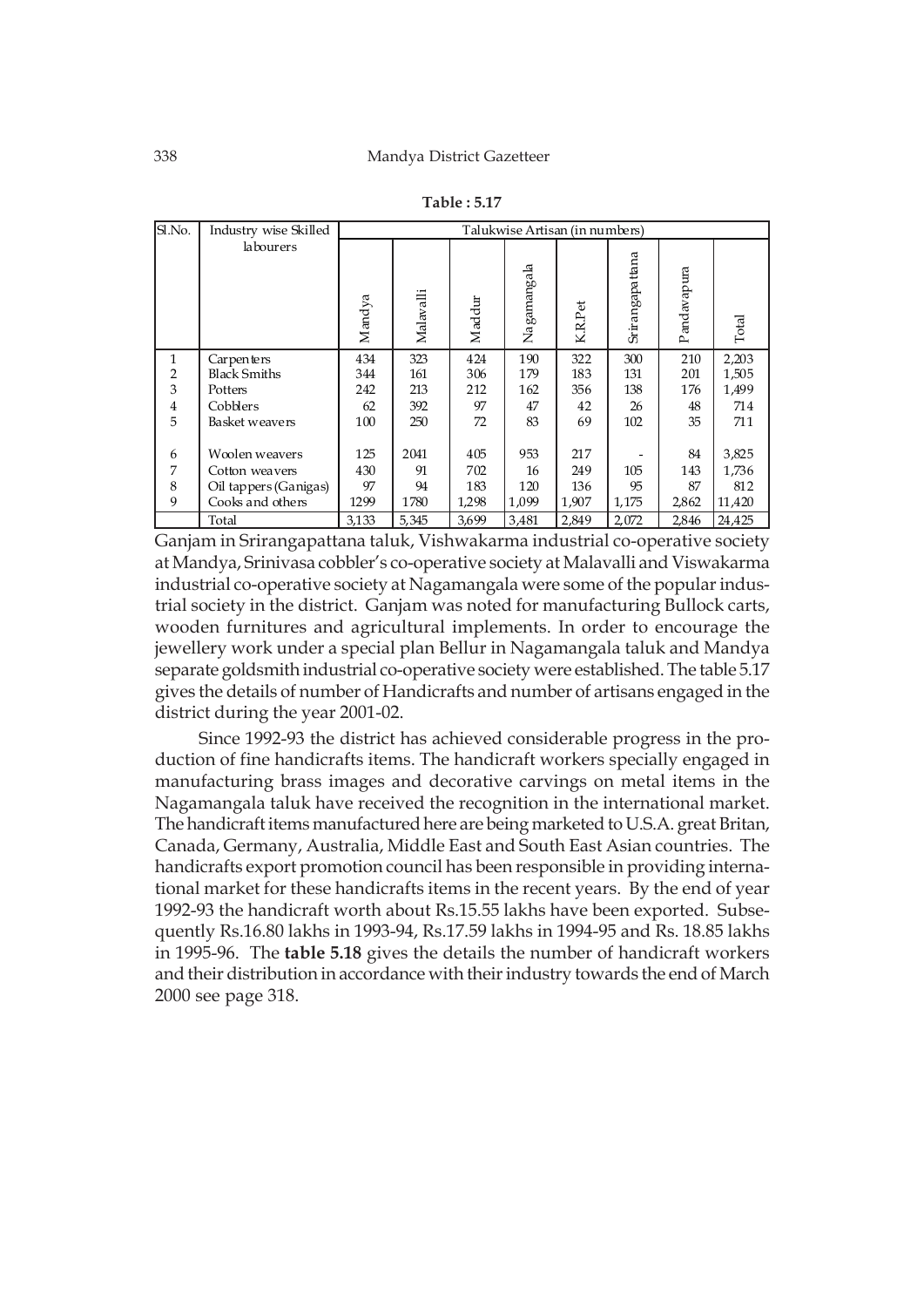# SILK INDUSTRY

The Silk industry besides being a domestic industry in the state is also supporting the agricultural operations. The Mysore province had a special love for this industry during the period of Tipu Sultan who initiated the import of the silk cocoons from China and thus encouraged silk rearing and this has been considered as an important historic achievement. It was the great ambition of Tipu Sultan to popularise the Mysore Silk in the world market. Several specialized variety of silk cocoons were imported from Italy during the year 1914. Later on,

| Sl.No.                  | Industry wise            | No. of Household | No. of       | No. of Hired   |
|-------------------------|--------------------------|------------------|--------------|----------------|
|                         |                          | Artisans         | Artisans     | Artisans       |
| $\mathbf{1}$            | Carpentry                | 204              | 317          | 162            |
| $\overline{2}$          | Coirindustry             | 125              | 302          | 20             |
| $\overline{3}$          | Goldsmith                | 53               | 72           | 13             |
| $\overline{\mathbf{4}}$ | Pottery                  | 872              | 3,663        | 2,059          |
| 5                       | Tailoring                | 2,586            | 4,934        | 610            |
| 6                       | Canework                 | 420              | 1,057        | $05\,$         |
| 7                       | Tanning Industry         | 41               | 78           | 0 <sub>5</sub> |
| 8                       | Woolen Industry          | 48               | 125          |                |
| 9                       | Blacksmith               | 354              | 778          | 102            |
| 10                      | (Handloom)<br>Cotton     | 203              | 545          | 77             |
|                         | weaving                  |                  |              |                |
| 11                      | Mat weaving              | 137              | 391          | 22             |
| 12                      | Woolen weaving           | 521              | 1,795        | 163            |
| 13                      | Cane and Bamboo work     | 21               | 55           |                |
| 14                      | Silk reeling and weaving | 65               | 709          | 462            |
| 15                      | Sculpture                | 14               | 23           | $\overline{4}$ |
| 16                      | Toy Manufacturing and    | 49               | 77           |                |
|                         | tiny industry            |                  |              |                |
| 17                      | Manufacturing of Metal   | 1                | $\mathbf{1}$ |                |
|                         | products                 |                  |              |                |
| 18                      | Agarbathi                | 185              | 567          | 121            |
|                         | Manufacturing            |                  |              |                |
| 19                      | (Lime (Klin) Production  | 45               | 144          | $\overline{4}$ |
| 20                      | Cart Manufacturing       | 20               | 224          | 144            |
| 21                      | Embroidery               | 44               | 60           | 3              |
| 22                      | <b>Broom Production</b>  | 351              | 1,246        | 36             |
| 23                      | Laundry work             | 354              | 742          | 41             |

**Table 5.18 Details of the No. of handicraft workers in the district**

*Source : District Industrial Centre, Mandya*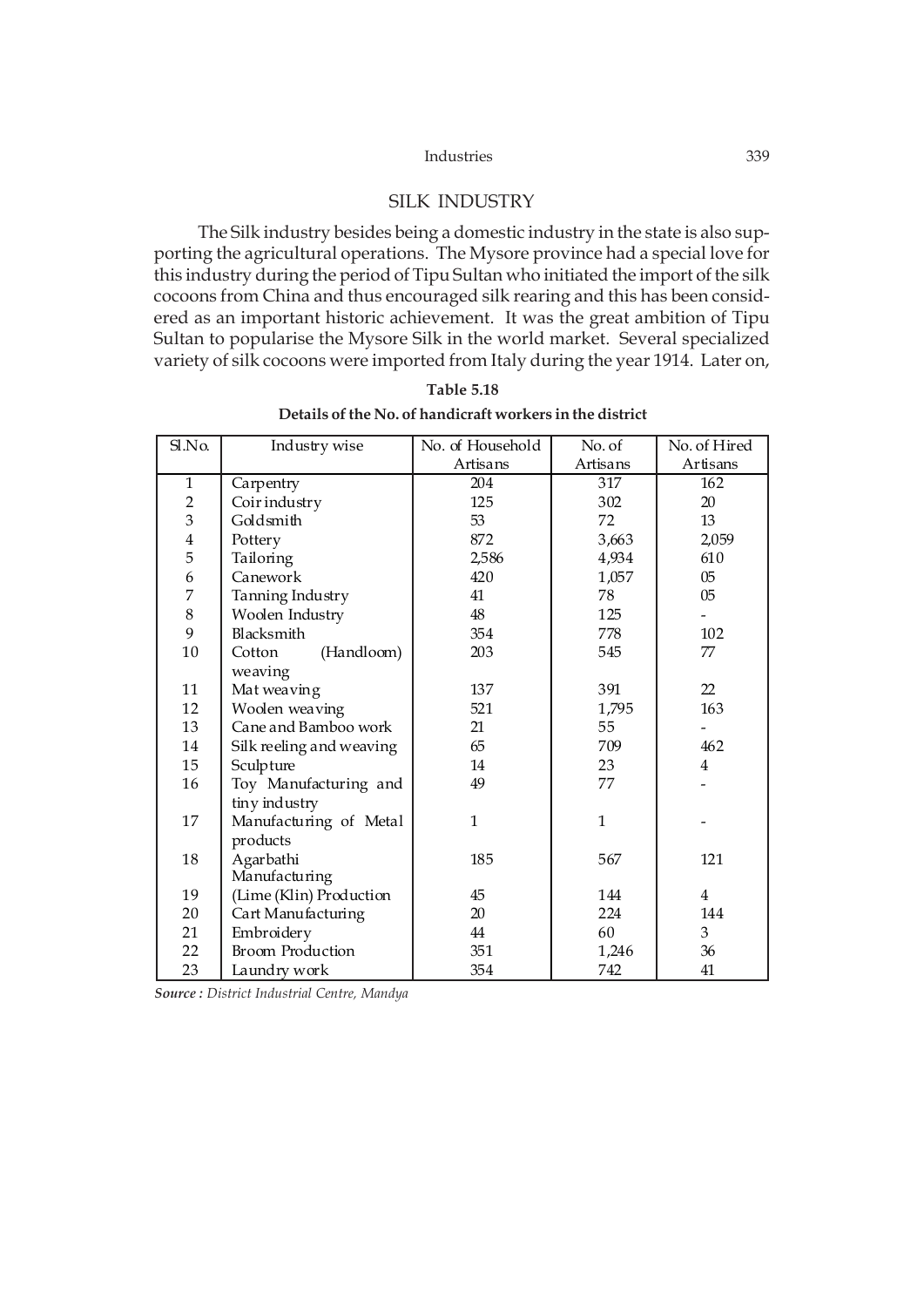around 1950 a special blend of Mysore Silk cocoons with Italian silk cocoons was developed. Almost during the same time several silk cultivation methods and silk worms rearing centres began functioning in the district. Maddur and Malavalli taluks in the district were noted for Mullbery cultivation as well as silk worm rearing activities. Chennapattana in Ramnagara district is noted marketing silk cocoons on a large scale.

The major activities like Mulberry cultivation, silk worm rearing and silk thread manufacturing are the prominent part of the growth of the silk industry in the district. The first activity of Mulbery cultivation come under the purview of Agriculture where as the third one completely comes under the industrial control. In almost all the taluks of the district Mulberry cultivation is undertaken as this district has congenial climate and irrigational facilities favourable for the same. Especially Maddur and Malavalli taluks are noted for large scale Mulberry cultivation in the district. The Mulberry seedlings such as S-36 and V-1 and silk worm varieties like C.S.R.-204, C.S.R.-402, and C.S.R.Hybrid are mainly responsible for the high Mulberry yielding in the district. Towards the end of the March 2001-02 a total hectare of 910.55 came under Mulberry cultivation spread over 1107 villages and benefit 32,074 families in the district. Out of these 330 villages in Malavalli taluks were engaged in Mulberry cultivation and occupied first place in the district. The other positions were respectively held by the taluks of Maddur, K.R.Pet, Pandavapura, Nagamangala, Srirangapattana and Mandya. The Malavalli taluk comprised of 4745.26 hectares of land engaged in Mulberry cultivation which occupied the first place. Totally above 16,659 agricultural families were engaged in the cultivation of Mulberry at Maddur taluk alone. The other positions were respectively held by Malavalli, Mandya, K.R.Pet, Pandavapura, Srirangapattana and Nagamangala taluks. Towards the end of March 2000 the district comprised of three Chawki Silk Rearing Centres. Model Chawki rearing centre at Basaralu at Mandya taluk, community development central special component plan was in operation at Poorigali in Malavalli taluk and another Chawki centre at S.I. Honnalagere in Maddur taluk have been functioning in the district. At Chikkenahalli in K.R.Pet taluk and Malligere in Mandya taluk have two seed farming centres in the district. Totally there were 22 technical centres in the district which were distributed as four at Mandya, three-Maddur, six-Malavalli, four-K.R.Pet, two-Pandavapura, one-Srirangapattana, and two Nagamangala taluks are actually functioning. The total yield of 100 cocoons of hybrid (42.6 kg) Bi-voltine (47.2 kgs) C.S.R (55.2 kgs) in the district. The total yield of silk cocoons were 2523.518 Metric tonnes which consisted of 250.551 Metric tonnes hybrid production, 13.837 Metric tonnes of Bi-voltine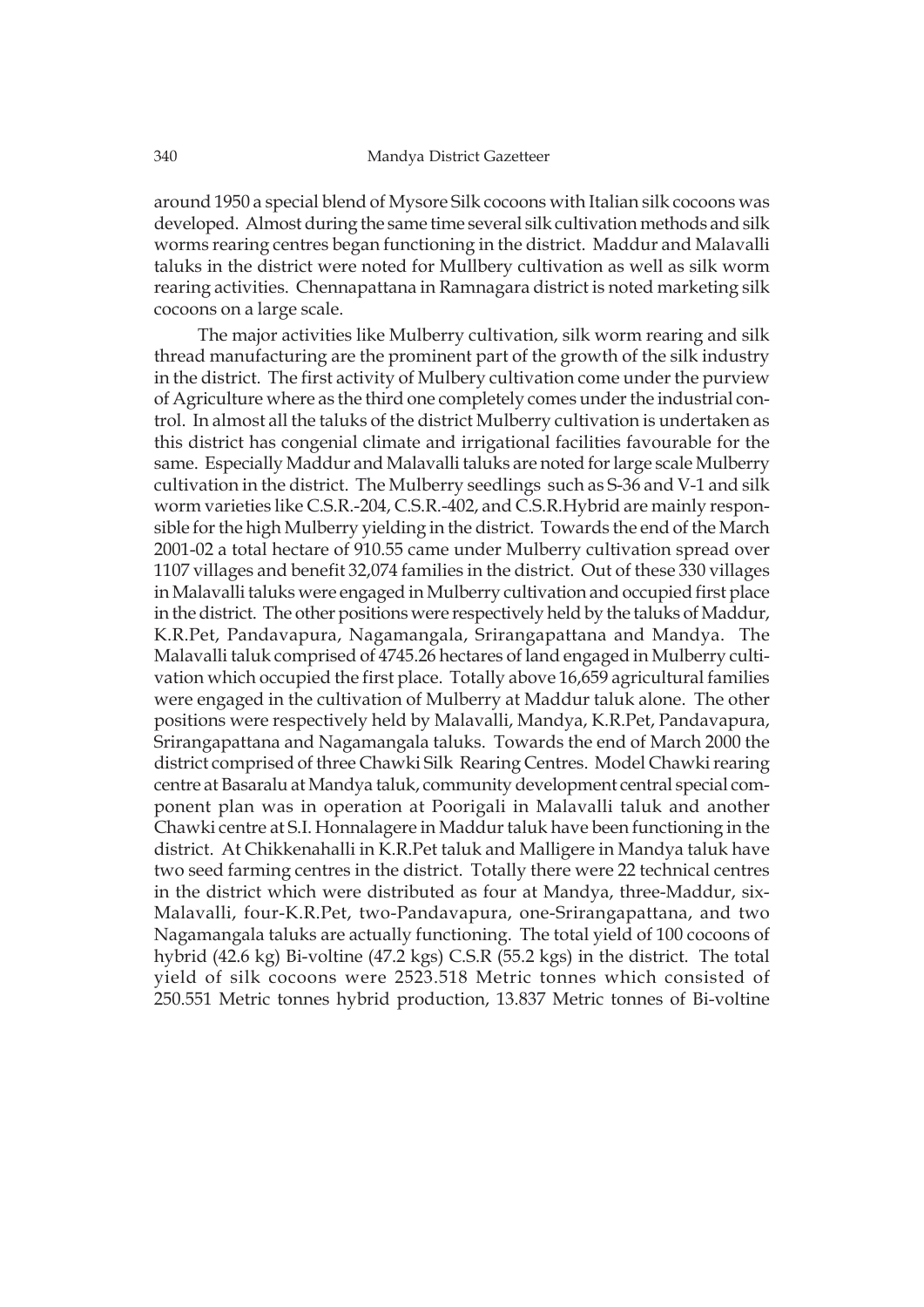production and 2259.100 metric tonnes of C.S.R. variety cocoons were produced in the district.

Towards the end of March 2000 the district comprised of seven (07) government seeds (Koti), centres and out of which three (03) and model seeds centres were opened at Mandya, Maddur and Halgur; Three (03) government seeds centres were opened at Malavalli, Poorigali and Belakavadi. One more P-1 seed centre started functioning at K.R.Pet. Besides these seeds centres there were about 100 private seed centres lcoated at Maddur, Malavalli and Mandya Taluks. These seeds centres have the reputation of providing disease free cocoons (layings) for the agriculturists. Around 1999-00, a total number of 1,59,58,373 disease free cocoons were distributed to 38,865 beneficiaries. This also included CB 1,55,10,401 and B.V. 4,47,971 disease free cocoons. There is a Mulberry grafting nursery at Maddur. The district possessed two silk farms at H.Malligere and Chikkonahalli noted for best quality of Hybrid Silk worm rearing and high yield Mulberry Plantation in the district. These organisations besides undertaking research in Mulberry plantation also distributed high yielding Mulberry sticks to the needy farmers.

The district comprised of three silk cocoon marketing centre at Malavalli, K.R.Pet and Mandya. However, the Mandya marketing centre has been recently closed. In order to provide silk agriculturists measury training, the government has opened Silk Training Schools at Chikkonahalli in K.R.Pet taluk and H.Malligere in Mandya taluk. There is a silk industrial unit at Thorekadanahalli in Malavalli taluk.

The table 5.19 gives the details of number of traditional charakas, cottage basis, filatures, and Multiends located in the district during the years 1999-00 and 2001-02 March.

| Realing Equipments   |         | Units   |         | Machines |
|----------------------|---------|---------|---------|----------|
|                      | 1999-00 | 2001-02 | 1999-00 | 2001-02  |
| Charaka              | 68      |         | 239     | 196      |
| Cottage Basis        |         |         |         |          |
| Filatures            |         |         | 64      |          |
| Multi end Appliances |         |         | 16      |          |

**Table 5.19**

*Source : Sericulture Department, Mandya*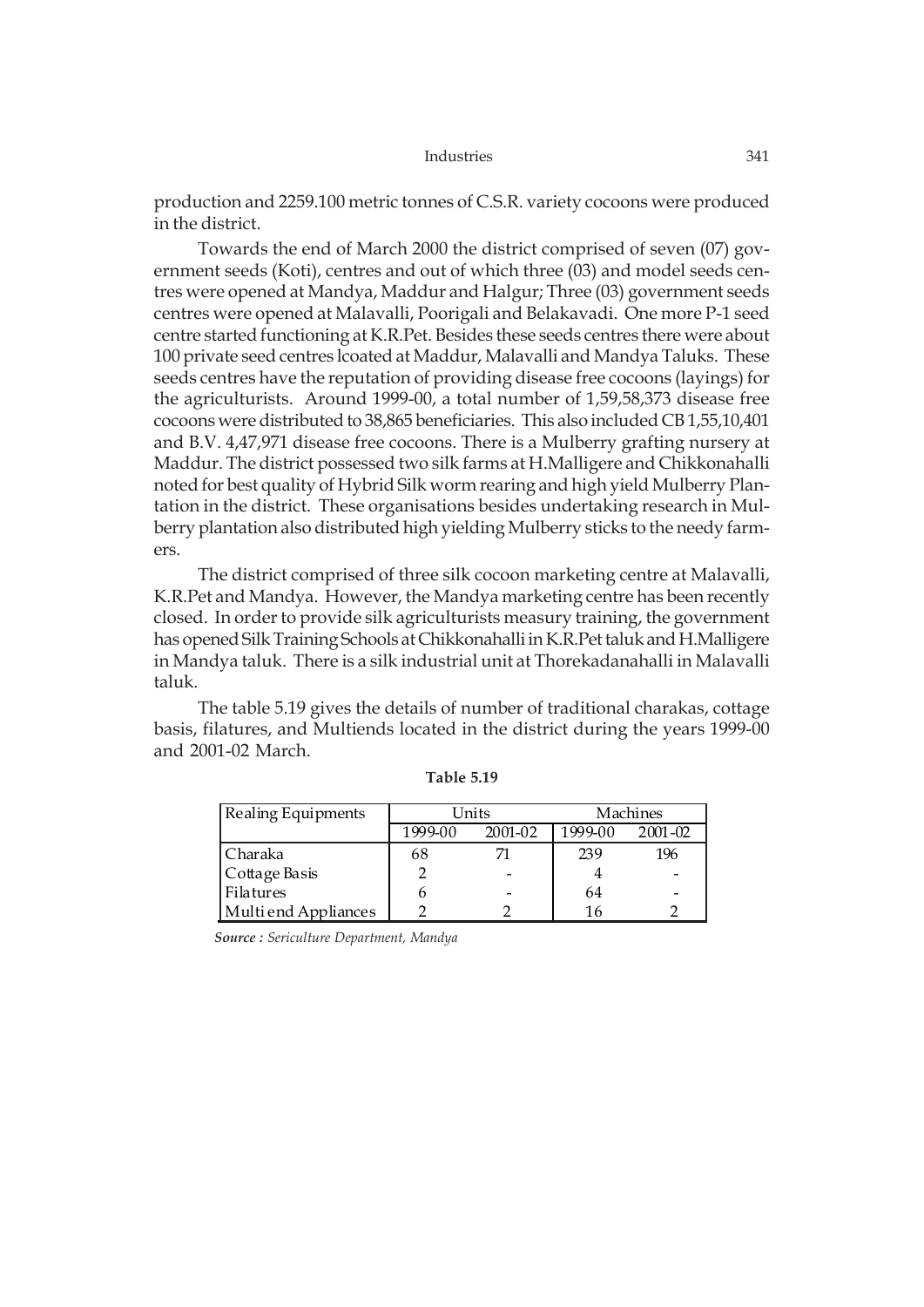The table 5.20 gives the talukwise details of silk cultivation and Mulberry plantation in the district towards the end of March 1999-2000 and 2001- 2002.

|             | Sericulture area       | No. of Villages |         | Taluk                  | Sl.No. |
|-------------|------------------------|-----------------|---------|------------------------|--------|
|             | Mulberry (in Hectares) |                 |         |                        |        |
| $2001 - 02$ | 1999-00                | $2001 - 02$     | 1999-00 |                        |        |
| 755.72      | 766.95                 | 217             | 64      | Mandya                 | 1.     |
| 3007.56     | 3520.33                | 239             | 267     | Maddur                 | 2.     |
| 4427.65     | 4745.26                | 256             | 330     | Malavlli               | 3.     |
| 259.90      | 233.60                 | 53              | 72      | <b>Srirangapattana</b> | 4.     |
| 263.40      | 233.60                 | 112             | 137     | Pandavapura            | 5.     |
| 58.03       | 43.34                  | 62              | 96      | Nagamangala            | 6.     |
| 338.29      | 522.26                 | 168             | 195     | Krishnaraja pet        | 7.     |
| 9110.55     | 10065.34               | 1107            | 1161    | Total                  |        |

*Sericulture Department, Mandya Source :* 

The table 5.21 gives the details of the number of scheduled castes and scheduled tribe families engaged in silk cultivation by the end of March 2002 in the district.

**Table 5.21**

| Total | <b>Others</b> | Minorities | <b>Schedules</b> | Scheduled | Taluk           | S <sub>1</sub> N <sub>0</sub> |
|-------|---------------|------------|------------------|-----------|-----------------|-------------------------------|
|       |               |            | Tribes           | castes    |                 |                               |
| 2532  | 2441          |            | 13               | 78        | Mandya          |                               |
| 12032 | 11286         |            | 52               | 694       | Maddur          | C                             |
| 14179 | 12027         | 75         | 64               | 2013      | Malavalli       | 3                             |
| 670   | 651           | 5          |                  | $13\,$    | Srirangapattana |                               |
| 1106  | 1056          | 16         |                  | 34        | Pandavapura     |                               |
| 191   | 171           |            |                  | 20        | Nagamangala     | $\delta$                      |
| 1364  | 1297          | 4          | 17               | 46        | Krishnarajpet   |                               |
| 32074 | 28929         | 100        | 147              | 2898      | Total           |                               |

The table 5.22 gives the details of the percentage yield of silk cocoons towards the end of March 2002.

**Table 5.22**

|      | Yield for $100$ eggs (in Kgs) |          | $\vert$ Sericulture cocoons (in Metric tons) |
|------|-------------------------------|----------|----------------------------------------------|
| 46.9 | Hybrid                        | 6710.988 | l Hybrid                                     |
| 50.0 | Dichotomous                   | 721.300  | Didnotomous                                  |
| SO 2 | ี <b>G S B</b>                | 7437 788 | Total                                        |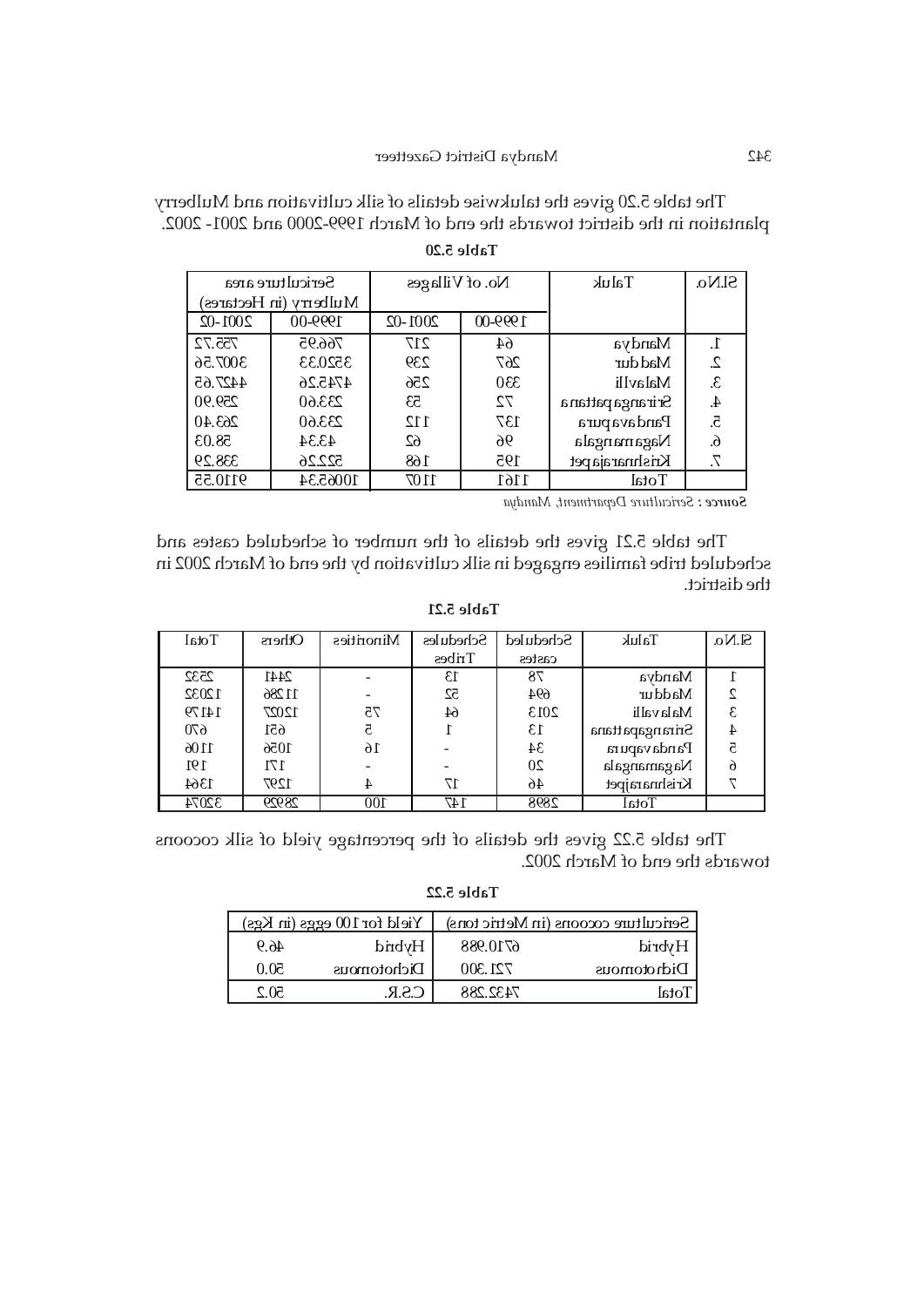The table 5.23 graphically gives the progress achieved under different plans in the district by the end of March 2002.

| Plan                  | Achievements<br>Target |                | Percentage  |  |
|-----------------------|------------------------|----------------|-------------|--|
|                       | (Rs. In Lakhs)         | (Rs. In Lakhs) | achievement |  |
| Annual Plan           | 27.60                  | 23.348         | 84.5        |  |
| Special<br>Component  | 7.06                   | 6.799          | 96.3        |  |
| Plan                  |                        |                |             |  |
| Departmentals         | 1.08                   | 1.20           | 111         |  |
| (Special<br>component |                        |                |             |  |
| Plan                  |                        |                |             |  |

**Table 5.23**

### **Infrastructure and facilities**

Several facilities such as Transport, Roads, Communication, Technical Training, Financial assistance, Industrial Estates, Industrial Area, Marketing, power and other facilities are necessarily to be available along with natural resources for the industrial growth. The national Highway (48) passes through Nagamangala in the district for a distance of 29 Kms and the national Highway (17) Bengaluru – Ooty passes through the taluks of Maddur, Mandya and Srirangapattana. Yet another national high (209) Bengaluru-Coimbattore passes through Malavalli taluk (44 kms) of the district. These national Highways along with state, district and taluk Roads actively connect all taluk centres and major Towns and cities of the district. This infrastructure facilities has been a contributing factor for the industrial growth as the district comprises 8,309 kms of roads. Among this 5,753 kms roads are high quality and the remaining 2,556 kms roads are termed as kachcha roads. From the tourists point of you the road which runs between Bidar – Srirangapattana (No.19) is a state highway connecting 19 districts of the state. Of late the tourism department has under taken the development has undertaken the development of this road and a warfoot basis. The district also consistence of Mysore-Bengaluru and Mysore-Hassan Broad gauge railway lines providing Fastest Transport facilities. The first railway line passes through Maddur, Mandya, pandavapura and Srirangapattana taluks, where as the second railway line passes through the taluks of Srirangapattana and K.R.Pet. The total distance of 83 Kms. of railway line is available for fast transport. The Mandya taluk alone consists of 25 kms of railway line in the district. Though the district does not have air strips it depends on the Air ports of Bengaluru. The Mysore Air Port is rather nearer than Bengaluru it cannot be depended as it is not functioning in full proportion. In the field of communication, there are 65 telephone exchanges, (41500 telephone connections) 137 telegraphic offices and 365 post offices towards the end of March 2002 in the district.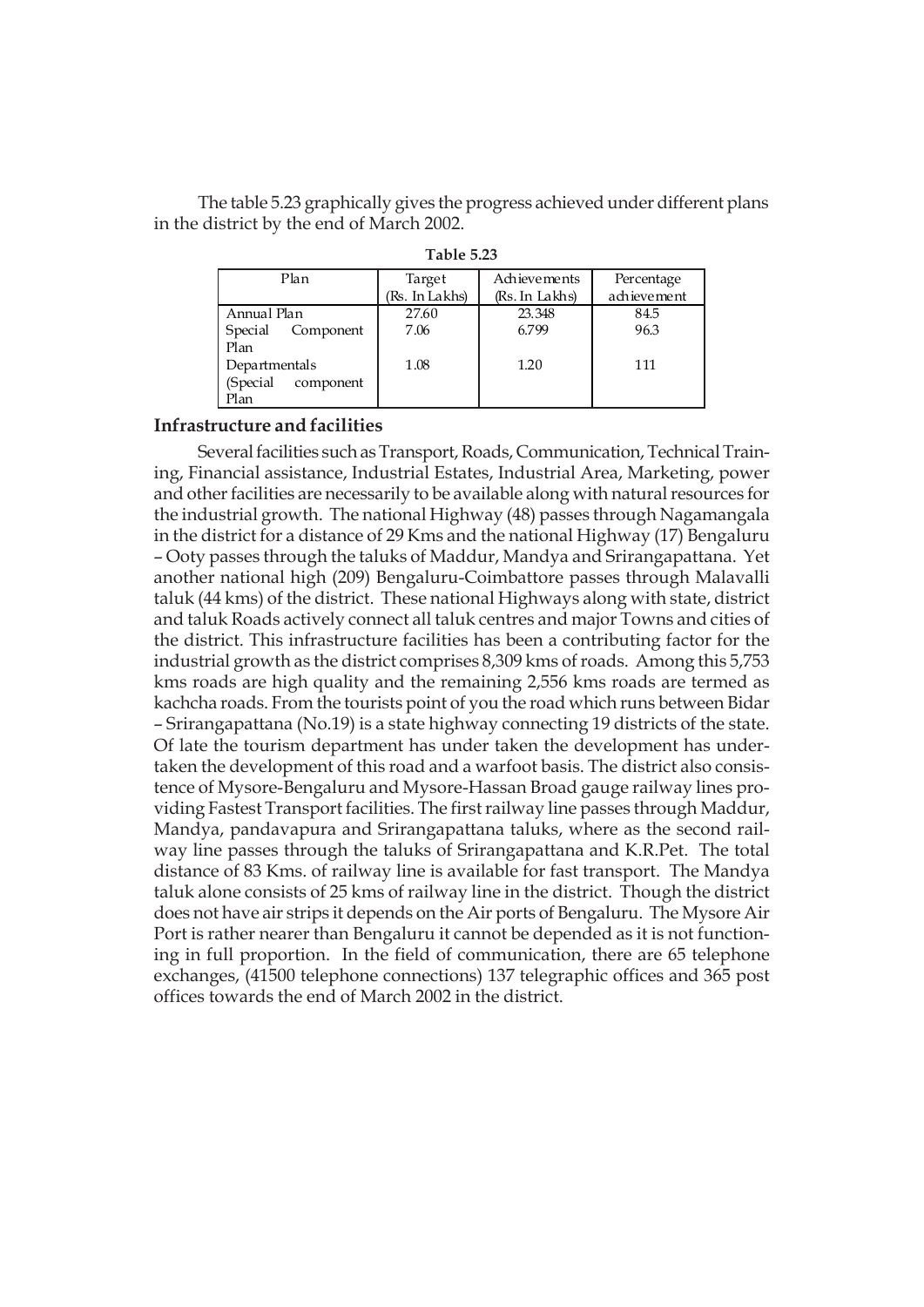Various Financial Agencies, like NABARD, National Small Scale Industries Development Corporation, Karnataka State Financial Corporation, Industrial Cooperative Banks, Nationalised Commercial Banks and several others are fulfilling the financial needs of industrial entrepreneurs. These agencies advance money in accordance norms of the R.B.I. National Small Scale Industries Development Bank established in 1990 is providing re-financial assistance for several sick industries. The KSFC as opened a single window plan and National equity fund provide advance on a long term basis for small scale industries. The national Small Scale Industries Development Bank besides giving several financial facilities such as Modernisation industries, Development entrepreneurship and reservation of several plans exclusively for women and provides other facilities in the district. In order to encourage the youth to under go technical training along with productive oriented activities, several technical institutes like Engineering College, Handicraft training institute and 14 Industrial Training Institutes located in the district. Along with these institutes several private institutes were also permitted by the Government to function in the district. The District Industrial Centre conducts periodical Economic as well as technical surveys in the district with a view to encourage private undertakings along with guiding progressive industrial entrepreneurs. In this task several agencies like Small Scale Industries Service Centre, National Industrial Development Corporation and Technical Consultancy Organisation.

Most of the machineries installed were purchased from national or international market and have been introduced in the Large and Medium Scale Industries in the district. Their by they were able to secure expanded marketing facilities. The products produced the district have been marketed in national as well as international markets. For the local market mostly products produced by Small and tiny industrial units as well as domestic industries were marketed. In order to gain prospectus into the national market several marketing institutions functioned as mediating agencies. In the same manner the district marketing association looked after sales of Khadi Bhandar, Karnataka Small Industries Marketing Corporation, Karnataka State HandiCraft Development Corporation, Karnataka State Powerloom Development Corporation and Agricultural produce Marketing Committee and several others have not only looking after the marketing of the finished products, but also helps them with raw-materials and other necessary items in the production of finished goods. The Mysore Sales International (MSIL) and Central Home Industries sales outlets have undertaken steps to facilitate International market. Along with these organisations several consumer Cooperative Associations and weekly shandies are looking after the marketing industrial goods in the district.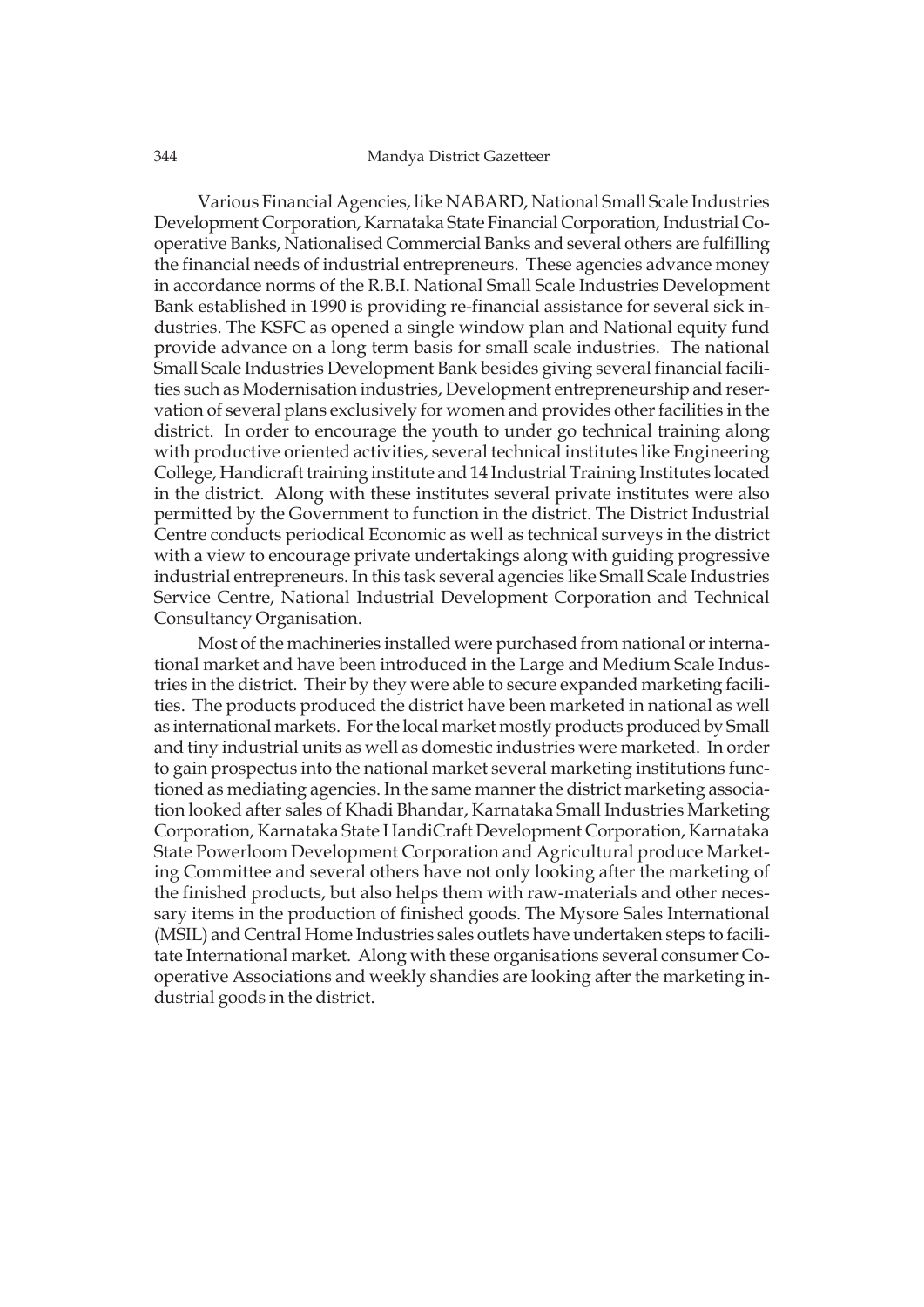| Industries | 345 |
|------------|-----|
|            |     |

# **Industrial Estates and Industrial Area**

The Small Scale Industries corporation has undertaken the task of developing and Allotting industrial area as well as Industrial Estates to the selected industries in the district for the last 20 years. This corporation is also providing several infrastructures such as electricity, water, communication facilities for the growth of industries in the district. Towards the end of the 1992 this corporation had distributed 44 Industrial Sheds in the first stage and 39 sheds in the second stage in Mandya, Eight sheds in Somanahalli (Maddur Tq), Eight Sheds in Harahalli (Pandavapura Taluk) and Eight sheds in Nagamangala. The Small Scale Industries functioning in these industrial estates have spent minimum amount towards the repair of machineries with the help of minimum facilities such as workshop etc. produced by the industrial estates. The Karnataka Industrial Area Development Board has developed two industrial sites in the industrial area of the district. In the Somanahalli by KIADB in the year 1974, a total area of 140 acres of land acquired and developed 93 sheds and distributed them. In the Tubinakere Village of Mandya taluk KIADB in the year 1984 acquired 135 acres of land and built 130 industrial sheds and distributed them.

 The table 5.24 gives the details of total number of industrial sheds developed till the end of March 2000. By the Small Scale Industries Development Corporation in the district.

| Taluk           | Place         | Sheds     | Model    |          | Year of      |
|-----------------|---------------|-----------|----------|----------|--------------|
|                 |               | (in Nos.) |          | (Meters) | Construction |
| Mandya          | Stage I       | 44        | $B-4$    | 50X50    | 20 years ago |
|                 |               |           | $C-20$   | 30X50    |              |
|                 |               |           | $D-12$   | 25X30    |              |
|                 |               |           | $S.M.-8$ | 24X20    |              |
|                 | Stage II      | 38        | $B-6$    | 50X50    | 12 years ago |
|                 |               |           | $C-14$   | 30X50    |              |
|                 |               |           | $D-4$    | 25X30    |              |
|                 |               |           | $S.M.-4$ | 24 X 20  |              |
| Srirangapattana | Ganjam        | 38        | $C-20$   | 30X50    | 10 Years ago |
|                 |               |           | $D-6$    | 25X30    |              |
|                 |               |           | $S.M.-8$ | 24X20    |              |
|                 |               |           | $M-4$    | 12X20    |              |
| Maddur          | Somanahalli   | 8         | $C-2$    | 30X50    | 1992         |
|                 |               |           | $S.M.-8$ | 24X20    |              |
| Pandavapura     | Harohalli     | 8         | $C-2$    | 30X50    | 1992         |
|                 |               |           | $S.M.-8$ | 24X20    |              |
| Nagamangala     | Nagaman ga la | 8         | $C-4$    | 30X50    | 1996         |

**Table 5.24**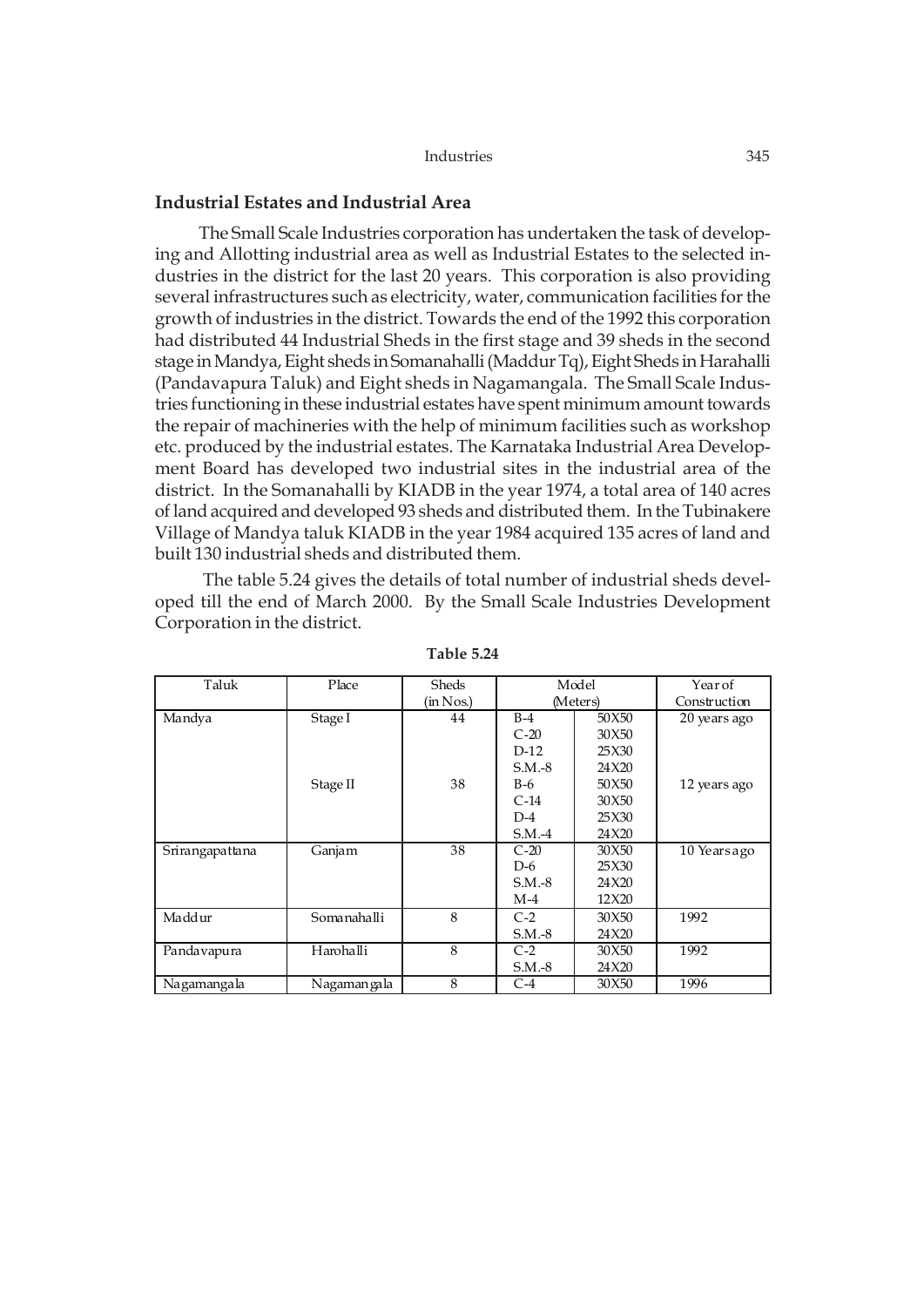### 346 Mandya District Gazetteer

Table 5.25 and 5.26 gives the details of the number of industrial areas developed and distributed by the end of March 2000.

**Table 5.25**

| Name of Area and            | Set up | Land acquired | To be allotted | No. of already | No. of                            |
|-----------------------------|--------|---------------|----------------|----------------|-----------------------------------|
| Taluk                       | Year   | (in. Acres)   | (in Acres)     | allotted plots | remaining plots                   |
| Toobinakere<br>Mandya Taluk | 1984   | 135           | 116            | 116            | (Not set $up/not$<br>Distributed) |
| Somanahalli<br>Maddur Taluk | 1974   | 140           | 129            | 129            | (Not set $up/not$<br>Distributed) |

| Name of Area Taluk        |                            | No. of Plots set up    |                 | No. of Plots<br><b>Distributed</b> |             | <b>Balance of</b><br>units |
|---------------------------|----------------------------|------------------------|-----------------|------------------------------------|-------------|----------------------------|
|                           | Toobinakere, Mandya Taluk, |                        | 130             | 130                                |             | (Not set                   |
|                           |                            |                        |                 |                                    |             | $up/$ not                  |
| Somanahalli, Maddur Taluk |                            |                        | 93              | 93                                 |             | Distributed)               |
|                           |                            |                        |                 |                                    |             | (Not set<br>up/not         |
|                           |                            |                        |                 |                                    |             | Distributed)               |
|                           |                            |                        |                 |                                    |             |                            |
| Name of                   | Units<br>Setup             | Operating              | Manufacturing   | Silk Units                         | Units       | Units that are             |
| Taluk                     | Industrial<br>in           | Units<br>$\mathbf{in}$ | Units $(Nos)$   | (Nos.)                             | that<br>are | not being                  |
|                           | Area $(Nos)$               | Industrial             |                 |                                    | ready for   | started (Nos)              |
|                           |                            | Area                   |                 |                                    | start<br>up |                            |
|                           |                            |                        |                 |                                    | (Nos)       |                            |
| Toobinakere,              | 92                         | $\overline{32}$        | $\overline{28}$ | $\overline{4}$                     | 4           | 46                         |
| Mandya                    |                            |                        |                 |                                    |             |                            |
| Taluk                     |                            |                        |                 |                                    |             |                            |
| Somanahalli               | 80                         | 44                     | 32              | 12                                 | 9           | 27                         |
| Maddur                    |                            |                        |                 |                                    |             |                            |
| Taluk                     |                            |                        |                 |                                    |             |                            |

| Table 5.26 |  |
|------------|--|
|------------|--|

# **Industrial Sheds built under VISWA Programme**

The Industrial Sheds Developed in the district were K.R.Pet (11), Maddur (07), Malavalli (05), Mandya (05), Nagamangala (09), Pandavapura (06), and Srirangapattana (07), Totally about 50 sheds built and distributed under the Viswa Programme in the district by the Industries and Commerce Department.

# **Training Institutions**

Industrialization is prominently based on the education and technical training received by the concerned people. In order to involved by the local educated youths in beneficial production activities several training centres have been es-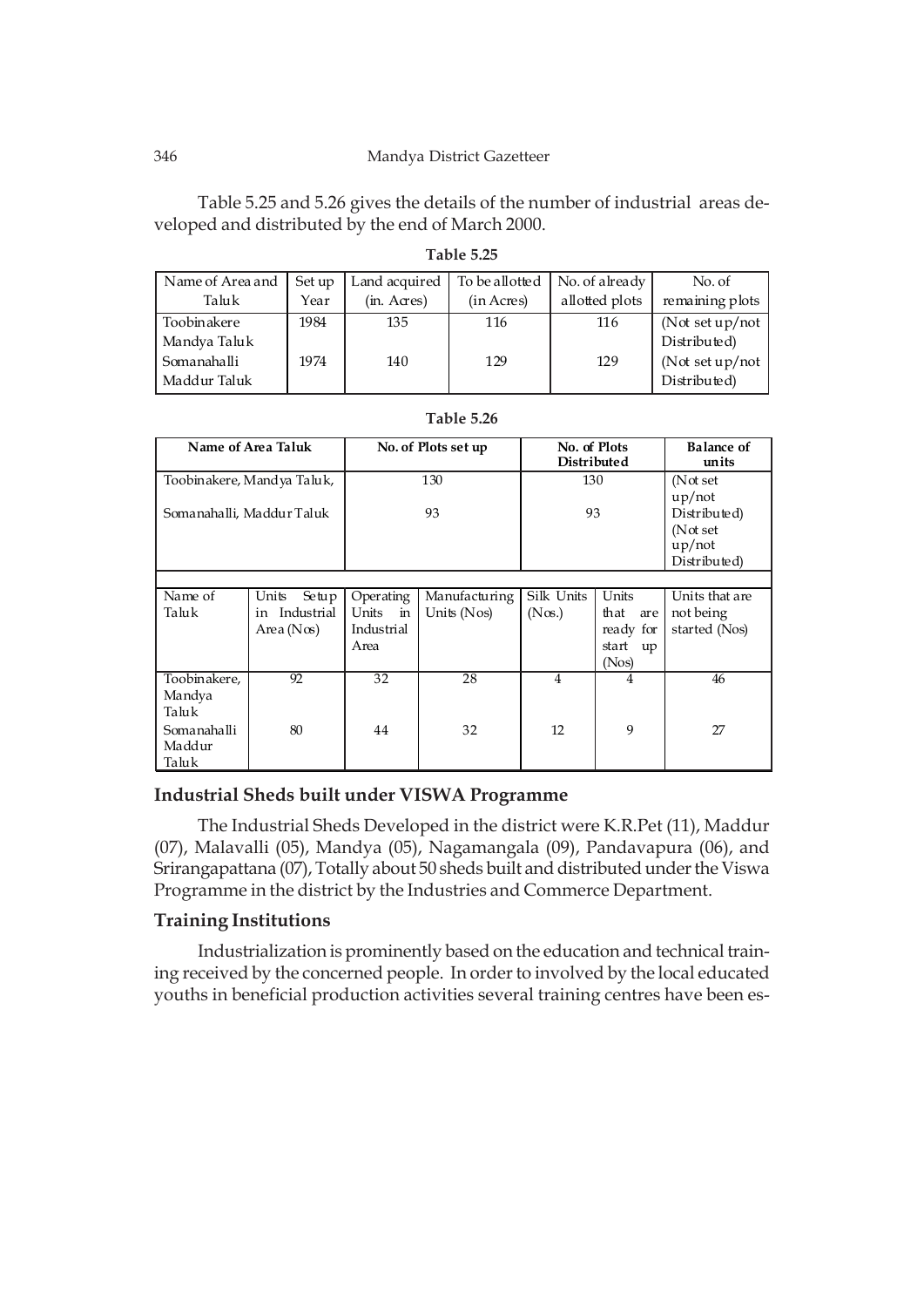tablished with special emphasis on technical training. The government of Karnataka having released this is providing special encouragement for the research in the Training Institutes. These training institutes have been provided with modern equipments in order to enhance is specialization of the student. As a result the youths are naturally encouraged to undertake self-employment as well as engage them self in certain skilled works in several industrial units. Towards the end of March 2000 the district is comprised of 14 industrial institutes and one handicraft training institute which exclusively provide technical training to the interested youths.

# **Handicraft Training Institute, Nagamangala**

This training institute started functioning 29th September 1956. The candidates for training are deputed from all Block Development Offices. Training such as Sewing, Kiln work, Carpentry, Cotton and Woolen weaving manufacturing of images brass vessels and such other related skilled works. The minimum qualification prescribed for the trainees is pass in  $4<sup>th</sup>$  standard the age limit was 14 to 30 years and the duration of the training is 18 months. Later on, a special internal training for a period of six months had to be undergone in any model workshop, factory or private organisation. Such trainees were eligible to receive a monthly stipend of Rs. 20 to 30 depending on the subject of the training and the duration. Presently candidates are being selected to undergo training in subject like Kiln-work, Carpentry, Brass work, Cotton and Woolen weaving. Depending on the demand for each subject candidates numbering 15 to 20 will be select. The duration of the training will be normally from 6 to 18 months. For those who intend for higher training will be deputed to Sri Jayachamarajendra Technological institute. For such candidates the monthly scholarship of Rs.300 will be sanctioned. Normally those who passed fifth std. and within the age group of 18-35 years are eligible for training. From the years 1960 to 2000 the total numbers of 2000 candidates have undergone training and out of which 50 percent have taken of self-employment and the rest 50 percent of the candidates are employed in different Government Department. Out of the total number of 129 candidates 43 men 86 women have undergone training for the years 1995 to 2000. During the same period this training institute have marketed finished products worth of Rs.58,754. This institute presently (1987) functions under the purview of Zilla Panchayat Mandya, but earlier from 1960 to 1986 was functioning under the department Industries and Commerce.

# **Karnataka Leather Industries Development Corporation Ltd.,**

Under the agies of this company the training centre was established in the year 1983-84 with a view to provide training for tanning of skins, manufacturing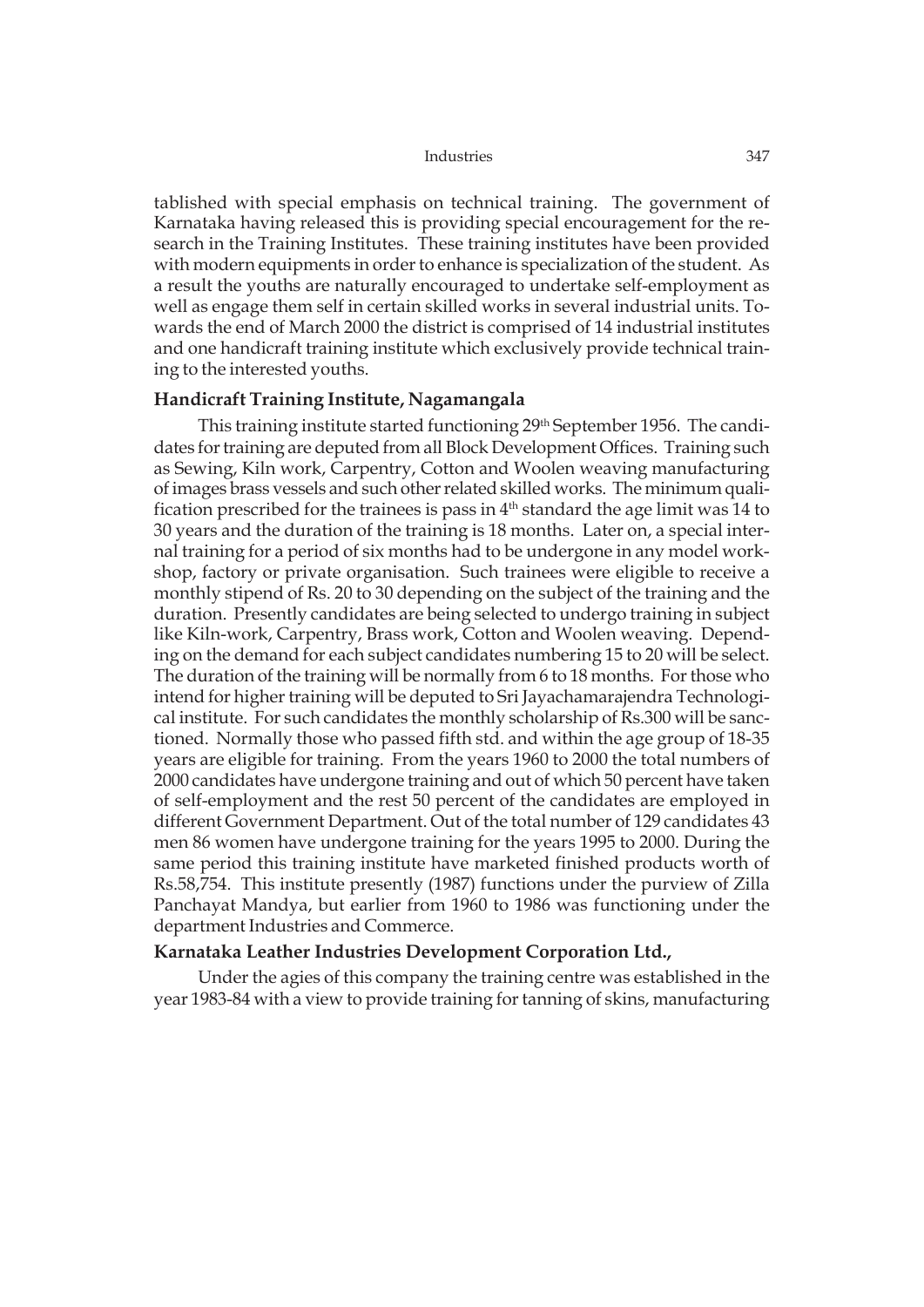of leather items and related chemical. A special training is imparted for the manufacturing of footwear and other finished leather products. Normally persons belonging Scheduled Castes and Scheduled tribes are recruited for training. The trainees should be of the age group of 18 to 40 years. The duration of the training was for 3 to 6 months depending of the subject selected this institute normally gives training for 30 to 60 persons every year.

# **Handloom Textile Designing Training Centre**

The textile designing training centre established at Talagawadi in Malavalli Taluk. With a view to provide special training in textile designing. Handloom cloths can be printed by using moulds and design in different fashion. This institute trains such candidates for a period of 6 months and normally 30 candidates are selected in each batch. Towards the end of March 2000. There were 14 Industrial Training Institutes in the district out of which five were government and the rest 9 were managed by private agencies. Training for trades like fitters, electrician, mechanical, draftsman and several other items. A minimum qualification of S.S.L.C is prescribed for candidates undergone the training period is limited to two years and a monthly stipend of Rs.50 for general candidates and Rs.150 for those belonging to Scheduled Castes and Scheduled Tribes.

Under different five year plan a few artisans have been selected and given necessary training. The services of such trained artisans can be utilised in future for several upcoming training is imported in trades like cotton weaving, basket making, rexine product manufacturing, manufacturing of readymade garments, carpentry, coir products, mat weaving, motor mechanics and Auto-riksha repair's etc. under the rural artisans plan training is imported to trades like manufacturing readymade goods, radio repair, watch repair, working on metallic sheets**,** Nitting, printing, Kiln-work, woolen weaving and several others. Special training is also imported under TRYSM scheme trades like sewing, typing, leather works, manufacturing of silk threads, radio repairs, basket making, poultry, forming, carpentry, sheep rearing, mat weaving, pottery making, Borewell repairs, kilnworks, printing, manufacturing of woolen blankets, welding cycle repair, manufacturing of dolls and several others. Under the handloom development plan training is given in handlooms weaving. The district also possesses a special training scheme for bee-keeping activities. Those who undergo training in above mention trades are the real beneficiaries under various five years plan. As such they can take to self employment or available themselves for running several industries.

Towards the end of March 2000 the number of Industrial Training Institutes in the district are given here: Government ITI, Sakkarenagar, Mandya; Gov-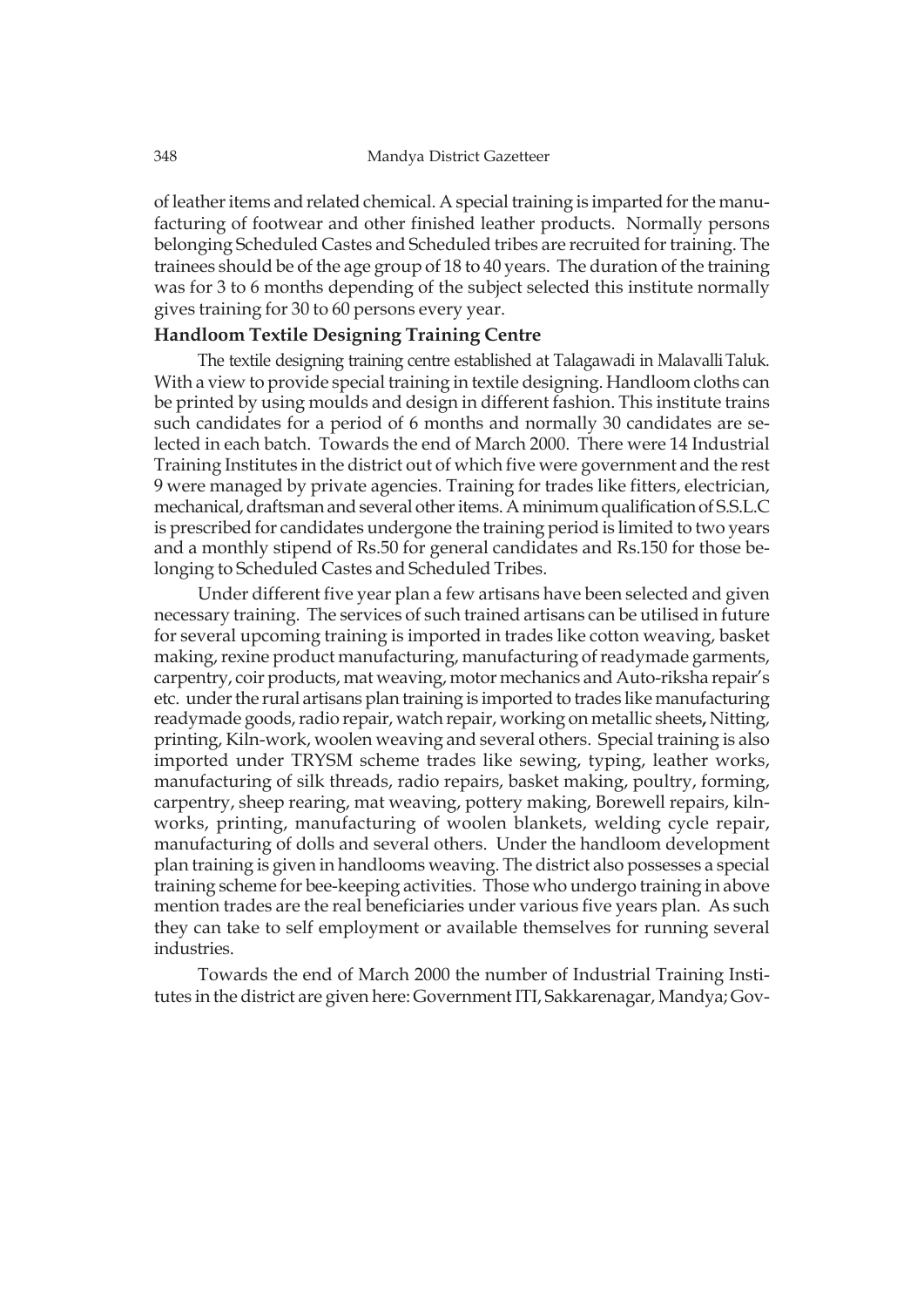ernment ITI, Malavalli; Government ITI, K.M.Doddi (Bharathi nagar), Maddur taluk; Government ITI, Leelavathi layout, Maddur ; Sree Adichuchanagiri Industrial Training Centre, Melukote; Pandavapura taluk; Nalvadi Krishnaraja Wodeyar Industrial Training Centre, Mysugar High School, Mandya; Sree Ranganatha Industrial Training centre, Baburayana Koppalu, Sreerangapatana; Tavaregere Industrial Training Centre, Near Government High School, Tavaregere, mandya; JPM Industrial Training Centre Halaguru, Malavalli taluk; Rachana Industrial Training centre, K.R.Pet; B.L.S. Industrial Training Centre, M.C.Road, Kallahalli Layout Mandya-1; Jnanesha Industrial Training centre Kanakapura road; Malavalli and Jnanaganga Industrial Training Centre near Railway station Shivapura.

### HOTEL INDUSTRY

Since the district has several places of interest, pilgrim centres, 15 Large and Medium Scale Industries, Engineering and medical colleges naturally attracts Tourists, devotees, job aspirants and students not only from the state, but also different parts of the countries will be frequently visiting the district. The hotels play a pivotal role in providing food, tasty eatables and comfortable lodges. Mandya district is yet to have a star hotel. The Brindavan Gardens has a posh hotel managed in western style and provides different varieties of facilities. The table 5.27 gives the details of number of Hotels and strength of workers for the decades 1999-00 and 2001-02.

| Sl.No. | Taluk           | No. of Hotels |     | Labourers |      |
|--------|-----------------|---------------|-----|-----------|------|
| 1.     | Mandya          | 134           | 141 | 536       | 457  |
| 2.     | Maddur          | 43            | 48  | 146       | 104  |
| 3.     | Malavalli       | 60            | 51  | 180       | 205  |
| 4.     | Srirangapattana | 23            | 42  | 96        | 98   |
| 5.     | Pandavapura     | 15            | 31  | 33        | 43   |
| 6.     | Nagamangala     | 45            | 45  | 175       | 175  |
| 7.     | Krishnarajapet  | 25            | 25  | 125       | 125  |
|        | Total           | 345           | 383 | 1291      | 1207 |

**Table 5.27**

### **Bio-gas and Myriad Astra ovens**

The bio-gas is manufactured out of the animal wastes (dungs). As per the 1997 line stock census the district consisted 2.13 lakh Buffalos and 3.40 lakh cattle population. By utilising the animal dungs the bio-gas is produced in a more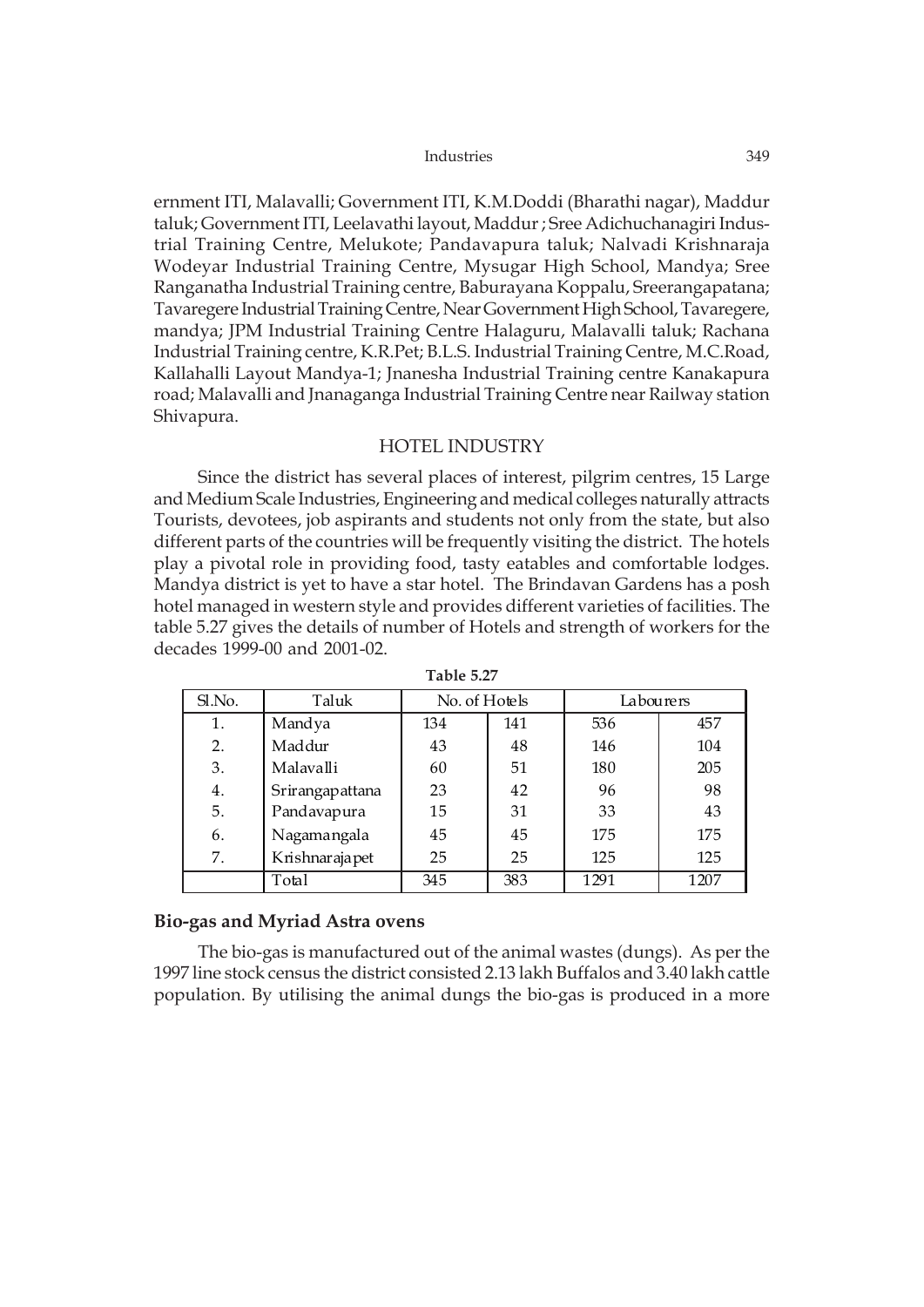scientific manner. The remaining animal wastes are also utilised as manure in the agricultural operations. It has been scientifically certified that the animal dungs is the most yielding manure for agriculture. The Zilla Panchayat has taken up the task of providing technical assistance for the manufacturing of the Bio-gas with a view to facilitate the rural people for the use of Bio-gas, the government has been providing financial assistance to each such unit. Even the nationalized banks are also advancing money for these units.

# MISCELLANEOUS OCCUPATIONS

The district comprises 7.32 lakhs artisans out of the total population 16.44 lakhs as per the 1991 population census. Out of 6.36 lakhs main workers 0.96 lakh are marginal workers. The miscellaneous occupations have been identified has those which does not come under the purview of already recognised major occupations. Though the strength of those workers is negligible, their contribution to the economic progress of the district is very prominent. In the recent past the demand for such workers in the rural areas of the district is diminishing most of them have naturally migrated to the towns and cities. The main occupations undertaken by these self employed workers are advocates, doctors, public service, hotel workers, transport workers, machinery workers and different service provides have been counted upon as miscellaneous occupations. Earlier these workers living in usual areas, were self employed in various occupations such as washerman, barbers, tailors and also followed traditional occupations like kilnwork, carpentry, pottery making, leather workers. Jewellary workers, house construction, gardening, basket making, mat making and such other odd jobs. These occupations being followed by though a negligible number, they provide helps in the Economic development of the district. The skilled workers who come under this brad heading are responsible for continuing the traditional occupations which have come down to us from time immemoriable.

# POTENTIALITIES FOR DEVELOPMENT

The Mandya district is said to possess rich natural resources for the growth of industries depending mainly upon the demand for production. There are four large and medium scale sugar industries being supplied with subsidiary sugar crushing units and there is also provision for the manufacturing of paper by utilising the sugar cane wastes. The paper mill industry at Belagola was established with a view to produce high quality paper by utilising the sugar cane wastes. Due to several reasons this paper mill has been recently closed and therefore there is a need to open a Small Scale Sugar Industry to meet the requirement. Since the district is estimated as a largest sugar cane growing region, there is a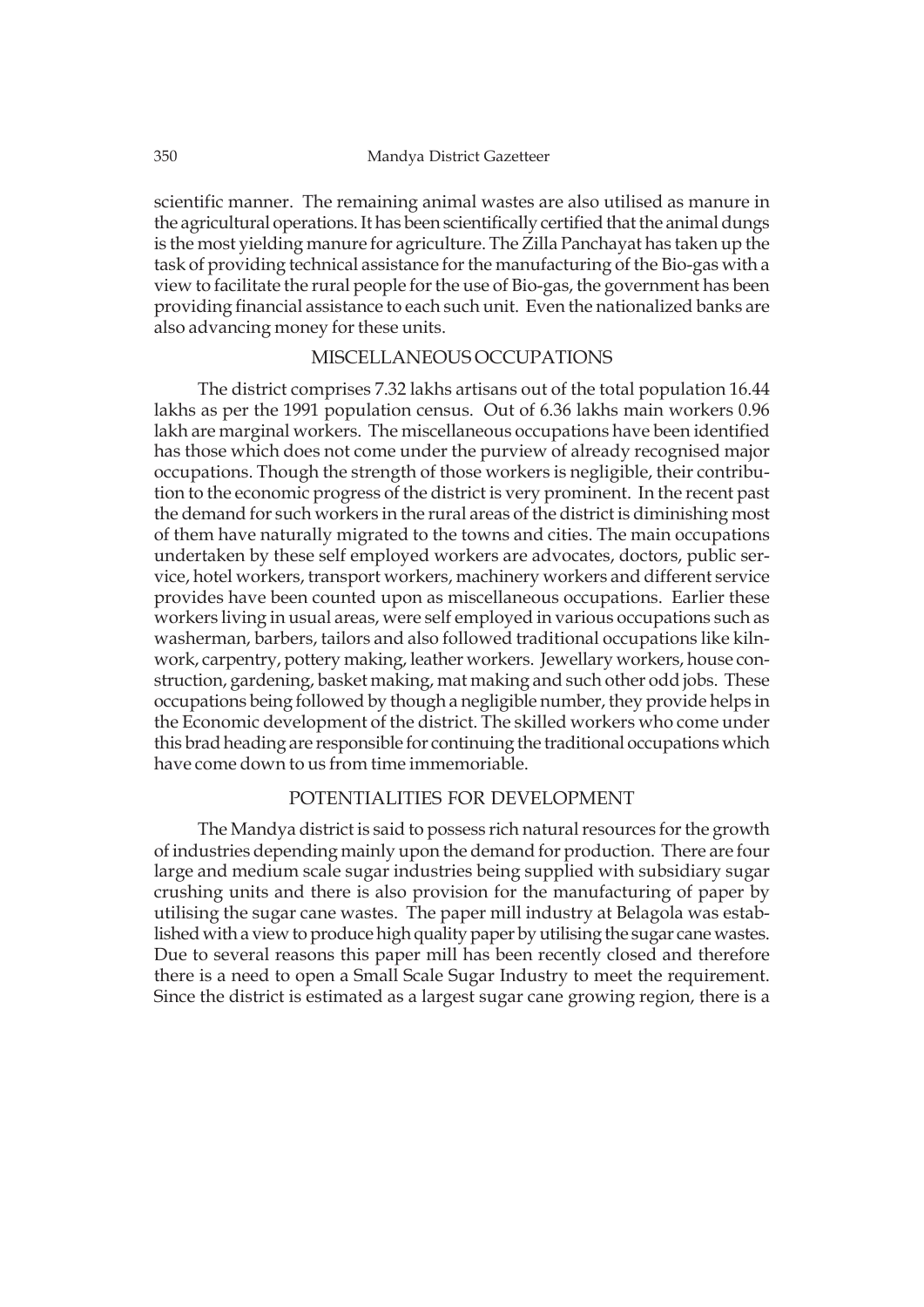demand for establishing the manufacturing of Khandasari sugar industries as the district has the capacity of crushing nearly 50 to 100 tonnes of sugarcane. The rich mineral wealth of the district particularly corundum and chromate are very prominent by utilising this minerals there is a provision to develop industries such as cement, As Bestos and Aluminum Sulphate cans. Since the cobbler community are living is considerable majority in the Malavalli taluk, there is a demand for expanding the leather industry. The manufacturing of leather chapples in traditional method needs to be modernised by introducing advanced machines in the production of leather goods. Leather oriented industries such as leather tanning, manufacturing of suit cases, medicine kits, attractive hand bags, vanity bags, leather purse and such other items can be developed as there is great demand in the district. By doing so, the leather production can be converted into a profitable industry. The district is endowed with rivers like Cauvery, Hemavathi, Lokapavani, Shimsha and Veeravaishnavi. The K.R.S. Dam built across the Cauvery river provides irrigational canals in the wide spread area of this district. Besides these rivers there are 344 big Tanks and 503 small tanks which provides water for an area covering nearly 400 kms. The area irrigated by these canals is over 29,050 hectares of land covering with water naturally provides for fisheries co-operative societies functioning in the district. There is excellent is provision for the development of fish processing and fish manure producing industries and fisherman have been provided with modern boats, nets and such other facilities. Since the taluks of Nagamangala K.R.Pet, Maddur and Mandya are filled with rich coconut grows, there is an opportunity to establish copra powder processing unit, coir industry and advanced coir products manufacturing units.

There is a possibility of establishing accessories needed for factories and manufacturing of agricultural implements, compost manure, manufacturing of bricks, rice mill and such other items. The domestic industrial units can be encouraged as they manufacture agricultural implements and construction materials. There is also a need for establishing modern industrial units which undertake the production of modern plough, weeding and harvesting implements. As the supply of fertilisers and manures to the agriculturist is rather inadequate there is provision for establishing fertilisers and manure industries in the district. In this direction a small scale industry with regard to fertilisers and manures can be opened.

The building construction works has been considered profitable and since the construction work is undertaken all through the year, there is a possibility for establishing construction material industries in the district. Since the rice mills and the sugar factories are in great number there is a need for establishing spare parts and other accessories turing like, Agarbathi, readymade garments, rearing of silk worms, vehicle repairs, cotton and woolen yarns etc.,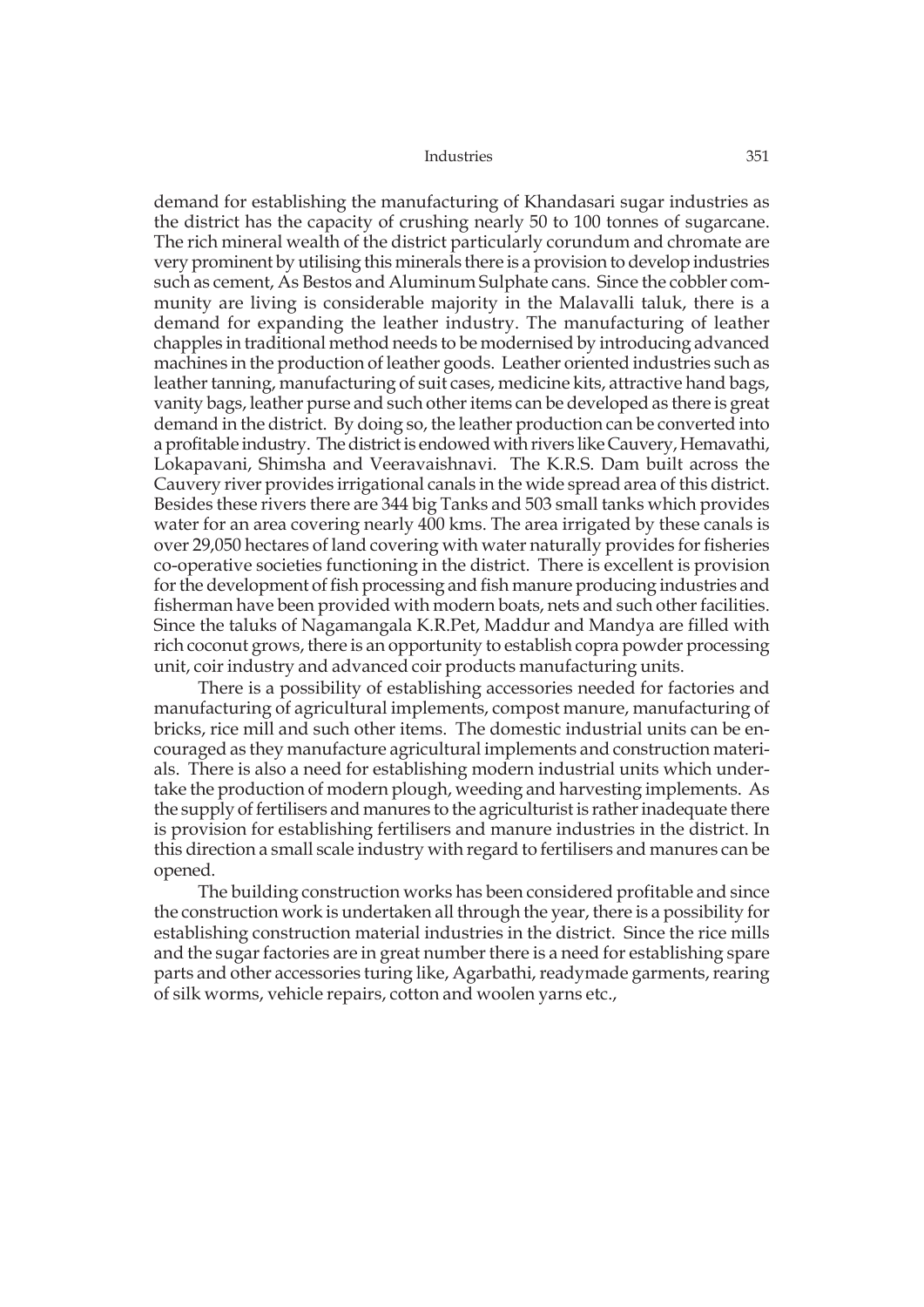There is provision for establishing medium scale industries like granite tiles, cold storage for fruits, tomato sauce, banana chips, oil extraction from husks, fruit juice powder and such other products in the district. There is also international marketing facilities for these goods. There is also a possibility of establishing small scale industries like floor mill, animal and poultry products, ice-cream manufacturing, tooth powder from paddy husks, paper from ragi grass, modern pulses mills, manufacturing of silk and cotton yarn and such other profitable units in the district. In the same manner there is a provision to establish small scale industries manufacturing goods like ragi malt, copra powder, strawboard, hand made paper, A.C.pipes, cover, leather tanning, bone manures and such other units in the district.

### NEW INDUSTRIAL POLICY 2001

# **Mission**

Karnataka's Mission is to achieve an economic growth rate of 8% to 9% over the next decade by promoting the rapid growth of a market driven, knowledge based, efficient and competitive industrial sector. This will be done by providing industry access to high quality infrastructure, extending institutional support for technology upgradation, deregulating the business environment for an efficient, proactive and transparent administrative framework and catalysing the entrepreneurial as well as creative capabilities of the human resources.

The proposed Industrial Policy will therefore aim to achieve an average industrial growth rate of 10% to 12% per year and attract investments of atleast Rs.20,000 crores per year and create, on an average employment potential of atleast 1.5 lakhs per year.

### **Objectives**

In achieving this Mission, the focus will be on the objectives set out below:

- a) Encourage rapid growth of sectors and markets in which Karnataka has strategic advantages.
- b) Enhance value addition in products and processes through rapid technology upgradation.
- c) Enable optimal utilisation of capacity and resources in different sectors viz., Agriculture, Horticulture, Animal Husbandry, Minerals and Human capital.
- d) Enable industry to access new markets domestic and export through new products that meet global standards of quality and competitiveness.
- e) Give impetus to knowledge based industries and the service sector.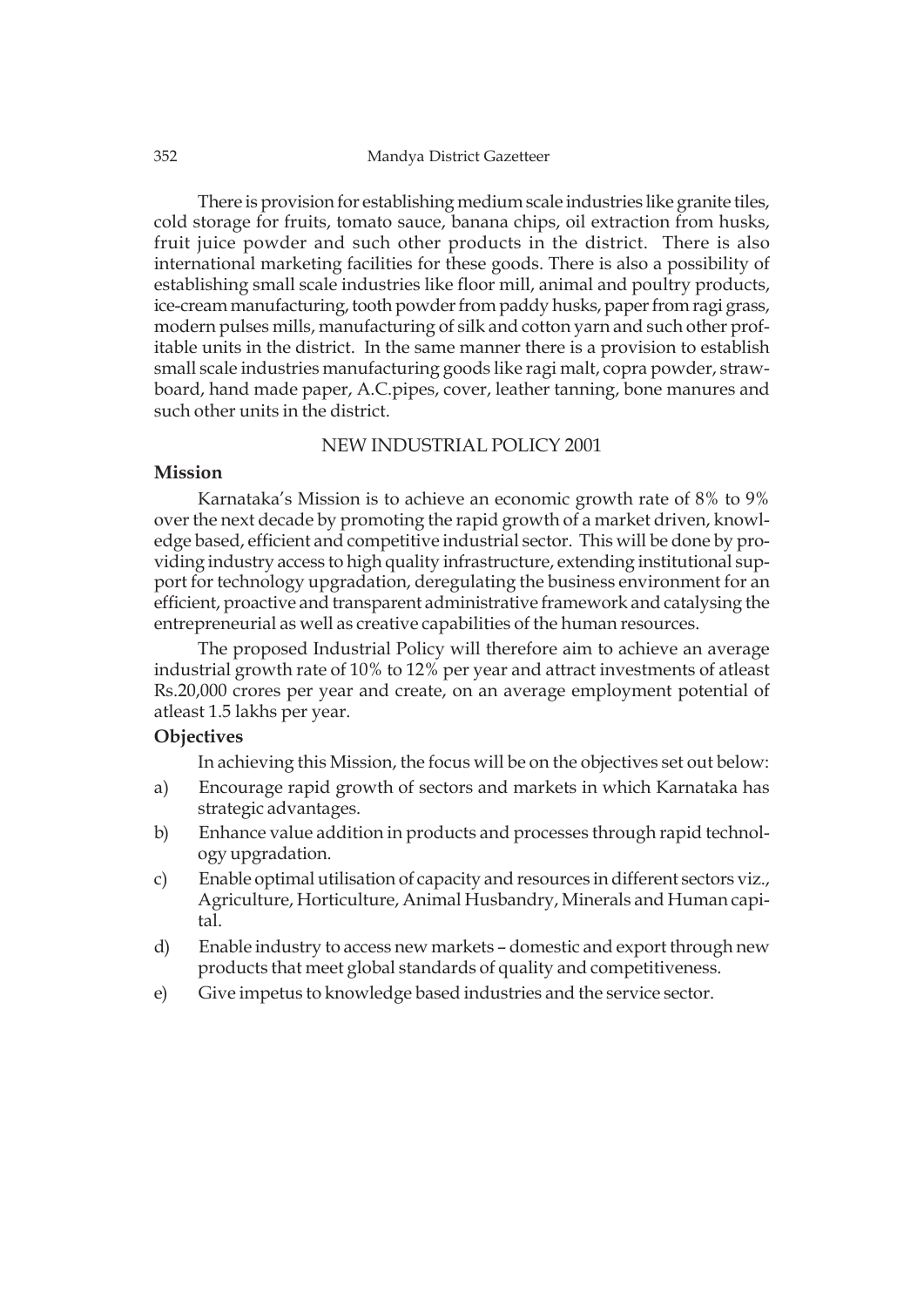- f) Create a market driven environment with the private sector being the primary engine for growth.
- g) Provide Industry access to high quality infrastructure.
- h) Fully tap the potential of the Small Scale Sector and encourage establishment of new tiny and Small Scale Industries, particularly in the rural areas to achieve the twin objectives of employment generation and utilisation of local resources.

Towards this end Government will undertake, through an expert group, a detailed study of the small scale industrial sector in the state to ascertain their present status; problems and prospects and come out with a separate policy on employment generation in the industrial sector which among other things would also include a suitable incentives scheme linked to employment generation. This study will be completed in the next six months time.

# **Strategy**

In order to achieve these objectives the following strategy will be adopted.

- a) Forge a strong partnership with the private sector in all aspects of Industrial Policy and its implementation to provide for a demand driven decision making process in an increasingly market oriented economy;
- b) Create a policy framework to facilitate competitiveness of local industry and enabling ease of doing business;
- c) Enhance public and private expenditure to built efficient and competitive industrial infrastructure;
- d) Give impetus to technology upgradation by forging symbiotic and mutually beneficial institutional arrangements between Government, Academic R and D Institutions and Industry;
- e) Focus on catalysing comparative advantages that Karnataka has in the Global market by increasing its exports in information technology, food processing, electronics and communication, garments, machine tools and precision engineering goods;
- f) Assist the tiny, small and medium scale industries to upgrade their technologies and manufacturing processes to face the increasing competition; &
- g) Radical restructuring of the State Public Sector undertakings as well as Government infrastructure agencies and Financial institutions by promoting private sector initiative in these activities.

**\*\*\*\*\***